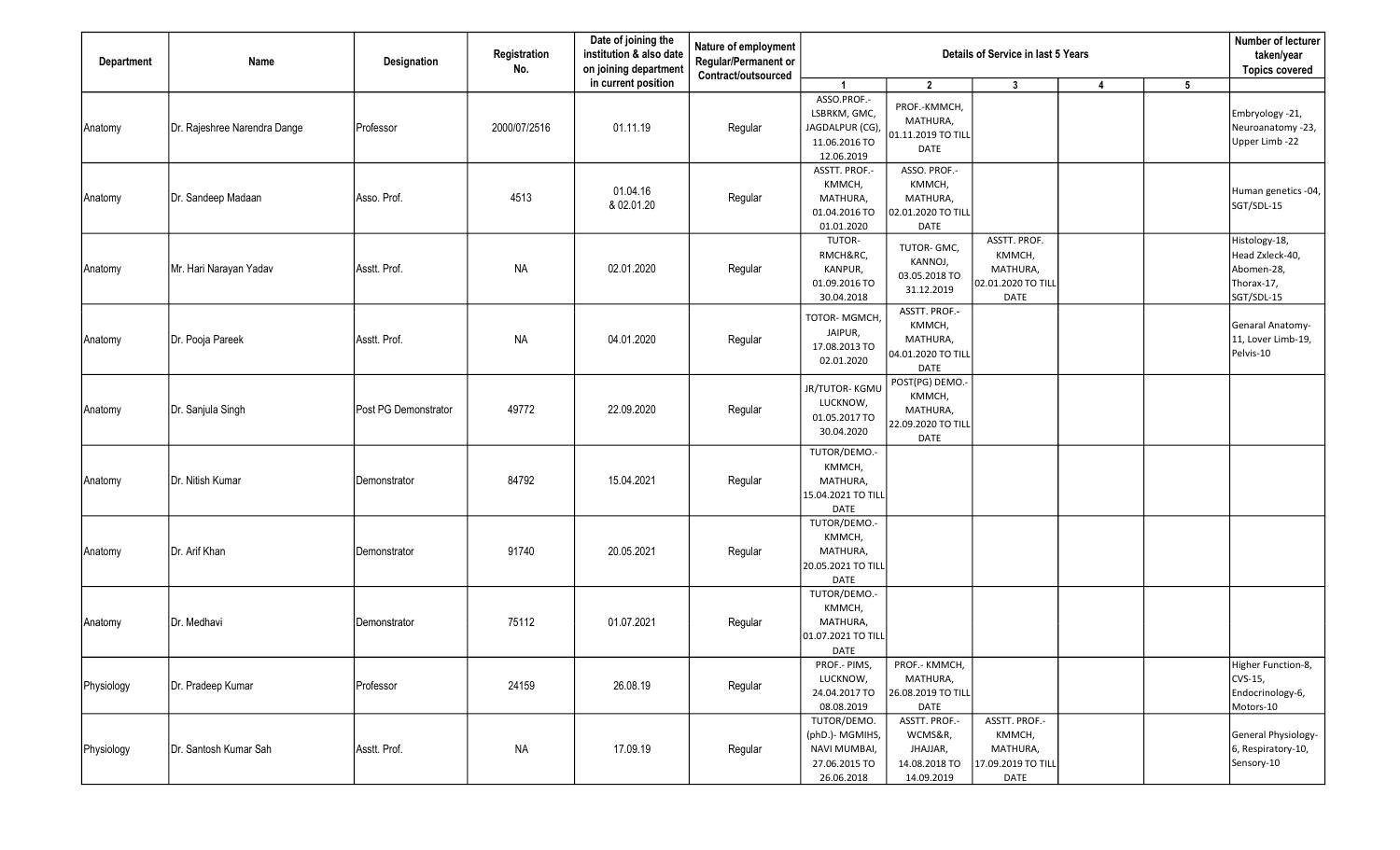| <b>Department</b> | Name                   | Designation  | Registration<br>No. | Date of joining the<br>institution & also date<br>on joining department | Nature of employment<br>Regular/Permanent or<br>Contract/outsourced |                                                                                             |                                                                    | Details of Service in last 5 Years                                      |                                                                    |                 | Number of lecturer<br>taken/year<br><b>Topics covered</b>                                                                                   |
|-------------------|------------------------|--------------|---------------------|-------------------------------------------------------------------------|---------------------------------------------------------------------|---------------------------------------------------------------------------------------------|--------------------------------------------------------------------|-------------------------------------------------------------------------|--------------------------------------------------------------------|-----------------|---------------------------------------------------------------------------------------------------------------------------------------------|
|                   |                        |              |                     | in current position                                                     |                                                                     |                                                                                             | $\overline{2}$                                                     | $\mathbf{3}$                                                            | $\overline{4}$                                                     | $5\phantom{.0}$ |                                                                                                                                             |
| Physiology        | Mrs. Vatsala           | Asstt. Prof. | <b>NA</b>           | 17.11.2020                                                              | Regular                                                             | TUTOR/DEMO .-<br>BPS GOVT. MC,<br>KHANPUR KALAN,<br>SONEPAT,<br>10.03.2014 TO<br>20.02.2018 | ASSTT. PROF.-<br>KMMCH,<br>MATHURA,<br>17.11.2020 TILL<br>DATE     |                                                                         |                                                                    |                 | GIT-6, Blood-10,<br>Renal-10, Special<br>Sences-6                                                                                           |
| Physiology        | Dr. Atul Kumar         | Demonstrator | 98703               | 24.07.2021                                                              | Regular                                                             | TUTOR/DEMO .-<br>KMMCH,<br>MATHURA,<br>24.07.2021 TO TILL<br>DATE                           |                                                                    |                                                                         |                                                                    |                 |                                                                                                                                             |
| Physiology        | Dr. Srikanth S.        | Demonstrator | DMC/R/21275         | 15.05.2021                                                              | Regular                                                             | TUTOR/DEMO.-<br>KMMCH,<br>MATHURA,<br>15.05.2021 TO TILL<br>DATE                            |                                                                    |                                                                         |                                                                    |                 |                                                                                                                                             |
| Physiology        | Dr. Rahul Singh Rajput | Demonstrator | MP-22563            | 08.03.21                                                                | Regular                                                             | TUTOR/DEMO .-<br>KMMCH,<br>MATHURA,<br>08.03.2021 TO TILL<br>DATE                           |                                                                    |                                                                         |                                                                    |                 |                                                                                                                                             |
| Physiology        | Dr. Rahul Chaudhary    | Demonstrator | MP-24777            | 25.05.2021                                                              | Regular                                                             | TUTOR/DEMO .-<br>KMMCH,<br>MATHURA,<br>25.05.2021 TO TILL<br>DATE                           |                                                                    |                                                                         |                                                                    |                 |                                                                                                                                             |
| Biochemistry      | Dr. Rashmi Sinha       | Professor    | 32407               | 15.06.2021                                                              | Regular                                                             | ASSO. PROF .-<br>RMCH&RC,<br>HAPUR,<br>18.07.2016 TO<br>21.07.2019                          | PROF.- RMCH&RC,<br>HAPUR,<br>22.07.2019 TO<br>31.01.2021           | PROF .- KMMCH,<br>MATHURA,<br>15.06.2021 TO TILL<br>DATE                |                                                                    |                 | Enzyme-7,<br>Chemistry &<br>metabolism-10,<br>Nutrition-5                                                                                   |
| Biochemistry      | Dr. Ricky Mittal       | Asso. Prof.  | 9-34984             | 01.11.18 &<br>18.10.2019                                                | Regular                                                             | ASSTT. PROF.-<br>KMMCH,<br>MATHURA,<br>09.07.2016 TO<br>25.08.2018                          | ASSTT. PROF.-<br>KMMCH,<br>MATHURA,<br>01.11.2018 TO<br>17.10.2019 | ASSO. PROF.-<br>KMMCH,<br>MATHURA,<br>18.10.2019 TO<br><b>TILL DATE</b> |                                                                    |                 | Chemistry &<br>metabolism of Lipid-<br>7, Chemistry & MCT<br>of ProLion-5,<br>Metabolism Biology-<br>7, Principal of<br>Spcetor Phdenety-1, |
| Biochemistry      | Mr. Vikash Saxena      | Asstt. Prof. | <b>NA</b>           | 23.11.19 &<br>14.12.2019                                                | Regular                                                             | TUTOR/DEMO .-<br>WCMS, JHAJJAR,<br>02.12.2016 TO<br>02.06.2017                              | TUTOR/DEMO.-<br>SRMS, BAREILLY,<br>12.06.2017 TO<br>22.11.2019     | TUTOR/DEMO.-<br>KMMCH,<br>MATHURA,<br>23.11.2019 TO<br>13.12.2019       | ASSTT. PROF .-<br>KMMCH,<br>MATHURA,<br>14.12.2019 TO TILL<br>DATE |                 | Metabolism-8,<br>Biochemical<br>Laboratory-12,                                                                                              |
| Biochemistry      | Mr. Enugala Ravi Kiran | Asstt. Prof. | <b>NA</b>           | 01.10.19                                                                | Regular                                                             | ASSTT. PROF .-<br>RGIMS, MEERUT,<br>20.07.2016 TO<br>30.09.2018                             | ASSTT. PROF.-<br>KMMCH,<br>MATHURA,<br>01.10.2019 TO TILL<br>DATE  |                                                                         |                                                                    |                 | Metabolism &<br>homeostasis-7,<br>Extra Celluler Matrix-<br>3, Molecular Biology-<br>5, Biochemical<br>Laboratory-4                         |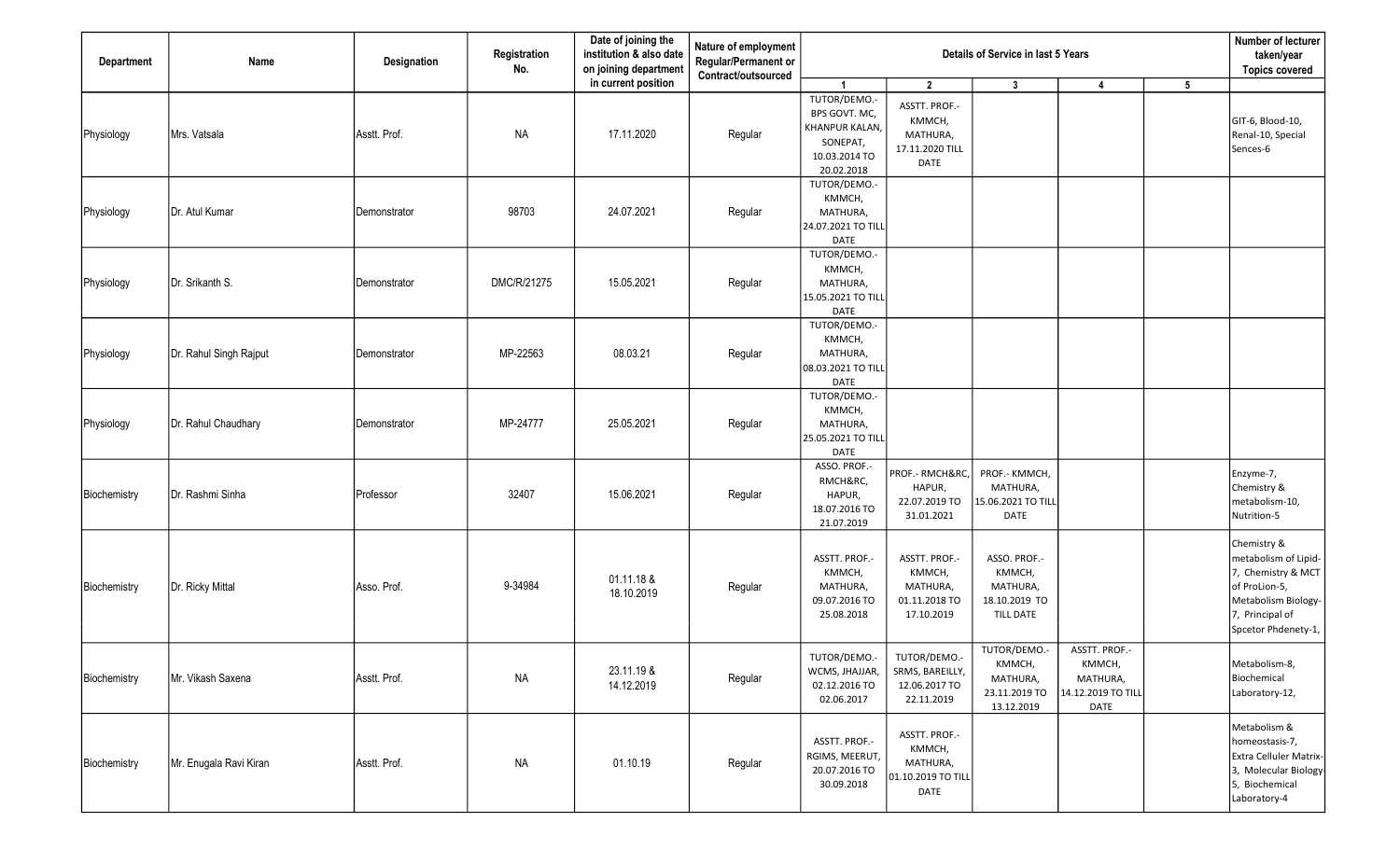| Department   | Name                             | Designation  | Registration<br>No. | Date of joining the<br>institution & also date<br>on joining department | Nature of employment<br>Regular/Permanent or<br>Contract/outsourced |                    |                         | Details of Service in last 5 Years |                |                 | Number of lecturer<br>taken/year<br><b>Topics covered</b> |
|--------------|----------------------------------|--------------|---------------------|-------------------------------------------------------------------------|---------------------------------------------------------------------|--------------------|-------------------------|------------------------------------|----------------|-----------------|-----------------------------------------------------------|
|              |                                  |              |                     | in current position                                                     |                                                                     |                    | $\overline{2}$          | $\mathbf{3}$                       | $\overline{4}$ | $5\overline{5}$ |                                                           |
|              |                                  |              |                     |                                                                         |                                                                     | TUTOR/DEMO.-       |                         |                                    |                |                 |                                                           |
|              |                                  |              |                     |                                                                         |                                                                     | KMMCH,             |                         |                                    |                |                 |                                                           |
| Biochemistry | Ms. Supriya Singh                | Demonstrator | <b>NA</b>           | 20.11.18                                                                | Regular                                                             | MATHURA,           |                         |                                    |                |                 |                                                           |
|              |                                  |              |                     |                                                                         |                                                                     | 20.11.2018 TO TILL |                         |                                    |                |                 |                                                           |
|              |                                  |              |                     |                                                                         |                                                                     | DATE               |                         |                                    |                |                 |                                                           |
|              |                                  |              |                     |                                                                         |                                                                     | TUTOR/DEMO.-       |                         |                                    |                |                 |                                                           |
|              |                                  |              |                     |                                                                         |                                                                     | KMMCH,             |                         |                                    |                |                 |                                                           |
| Biochemistry | Dr. Vinit Vaibhav                | Demonstrator | 84972               | 10.05.2021                                                              | Regular                                                             | MATHURA,           |                         |                                    |                |                 |                                                           |
|              |                                  |              |                     |                                                                         |                                                                     | 10.05.2021 TO TILL |                         |                                    |                |                 |                                                           |
|              |                                  |              |                     |                                                                         |                                                                     | DATE               |                         |                                    |                |                 |                                                           |
|              |                                  |              |                     |                                                                         |                                                                     | TUTOR/DEMO.-       |                         |                                    |                |                 |                                                           |
|              |                                  |              |                     |                                                                         |                                                                     | KMMCH,             |                         |                                    |                |                 |                                                           |
| Biochemistry | Dr. Lokesh Chauhan               | Demonstrator | 98314               | 17.07.2021                                                              | Regular                                                             | MATHURA,           |                         |                                    |                |                 |                                                           |
|              |                                  |              |                     |                                                                         |                                                                     | 17.07.2021 TO TILL |                         |                                    |                |                 |                                                           |
|              |                                  |              |                     |                                                                         |                                                                     | DATE               |                         |                                    |                |                 |                                                           |
|              |                                  |              |                     |                                                                         |                                                                     | TUTOR/DEMO.-       |                         |                                    |                |                 |                                                           |
|              |                                  |              |                     |                                                                         |                                                                     | KMMCH,             |                         |                                    |                |                 |                                                           |
| Biochemistry | Dr. Priyanka Priyadarshini Nayak | Demonstrator | DMC./R/27195        | 21.07.2021                                                              | Regular                                                             | MATHURA,           |                         |                                    |                |                 |                                                           |
|              |                                  |              |                     |                                                                         |                                                                     | 21.07.2021 TO TILL |                         |                                    |                |                 |                                                           |
|              |                                  |              |                     |                                                                         |                                                                     | DATE               |                         |                                    |                |                 |                                                           |
|              |                                  |              |                     |                                                                         |                                                                     | PROF.- SIMS,       | PROF.- KMMCH,           |                                    |                |                 | General Pharma - 5,                                       |
| Pharmacology | Dr. Anand Kumar Shukla           | Professor    | 6908                | 02.01.20                                                                | Regular                                                             | HAPUR,             | MATHURA,                |                                    |                |                 | Adverse Drug                                              |
|              |                                  |              |                     |                                                                         |                                                                     | 21.08.2014 TO      | 02.01.2020 TO TILL      |                                    |                |                 | Reaction-2                                                |
|              |                                  |              |                     |                                                                         |                                                                     | 29.11.2019         | DATE                    |                                    |                |                 |                                                           |
|              |                                  |              |                     |                                                                         |                                                                     | ASSO. PROF .-      | ASSO. PROF .-<br>KMMCH, |                                    |                |                 |                                                           |
|              | Dr. Yogendra Kumar Dwivedi       | Asso. Prof.  | 26097               | 17.04.19                                                                |                                                                     | RGIMS, MEERUT,     | MATHURA,                |                                    |                |                 | NSAIDS-2,                                                 |
| Pharmacology |                                  |              |                     |                                                                         | Regular                                                             | 07.09.2016 TO      | 17.04.2019 TO TILL      |                                    |                |                 | Autocoidsb-2, CNS-5                                       |
|              |                                  |              |                     |                                                                         |                                                                     | 31.07.2017         | DATE                    |                                    |                |                 |                                                           |
|              |                                  |              |                     |                                                                         |                                                                     | ASSTT. PROF .-     |                         |                                    |                |                 |                                                           |
|              |                                  |              |                     |                                                                         |                                                                     | KMMCH,             |                         |                                    |                |                 |                                                           |
| Pharmacology | Mr. M Kumar Raja                 | Asstt. Prof. | <b>NA</b>           | 27.09.16                                                                | Regular                                                             | MATHURA,           |                         |                                    |                |                 | CVS-10, CNS-5,                                            |
|              |                                  |              |                     |                                                                         |                                                                     | 27.09.2016 TO TILL |                         |                                    |                |                 | Respiratory-4,                                            |
|              |                                  |              |                     |                                                                         |                                                                     | DATE               |                         |                                    |                |                 |                                                           |
|              |                                  |              |                     |                                                                         |                                                                     | ASSTT. PROF .-     |                         |                                    |                |                 |                                                           |
|              |                                  |              |                     |                                                                         |                                                                     | KMMCH,             | ASSTT. PROF.-           |                                    |                |                 |                                                           |
| Pharmacology | Dr. Amit Singhal                 | Asstt. Prof. | 39991               | 06.11.2019                                                              | Regular                                                             | MATHURA,           | KMMCH, MATHUR           |                                    |                |                 | Malaria-2, GIT-2,                                         |
|              |                                  |              |                     |                                                                         |                                                                     | 02.02.2017 TO      | A, 06.11.2019 TO        |                                    |                |                 | Harmons-3                                                 |
|              |                                  |              |                     |                                                                         |                                                                     | 16.05.2017         | <b>TILL DATE</b>        |                                    |                |                 |                                                           |
|              |                                  |              |                     |                                                                         |                                                                     | TUTOR/DEMO .-      |                         |                                    |                |                 |                                                           |
|              |                                  |              |                     |                                                                         |                                                                     | KMMCH,             |                         |                                    |                |                 |                                                           |
| Pharmacology | Dr. Naveen Kumar                 | Demonstrator | MP-28133            | 05.04.2021                                                              | Regular                                                             | MATHURA,           |                         |                                    |                |                 |                                                           |
|              |                                  |              |                     |                                                                         |                                                                     | 05.04.2021 TO TILL |                         |                                    |                |                 |                                                           |
|              |                                  |              |                     |                                                                         |                                                                     | DATE               |                         |                                    |                |                 |                                                           |
|              |                                  |              |                     |                                                                         |                                                                     | TUTOR/DEMO .-      |                         |                                    |                |                 |                                                           |
|              |                                  |              |                     |                                                                         |                                                                     | KMMCH,             |                         |                                    |                |                 |                                                           |
| Pharmacology | Dr. Shiv Kant Prakratyansh       | Demonstrator | 93084               | 29.06.2021                                                              | Regular                                                             | MATHURA,           |                         |                                    |                |                 |                                                           |
|              |                                  |              |                     |                                                                         |                                                                     | 29.06.2021 TO TILL |                         |                                    |                |                 |                                                           |
|              |                                  |              |                     |                                                                         |                                                                     | <b>DATE</b>        |                         |                                    |                |                 |                                                           |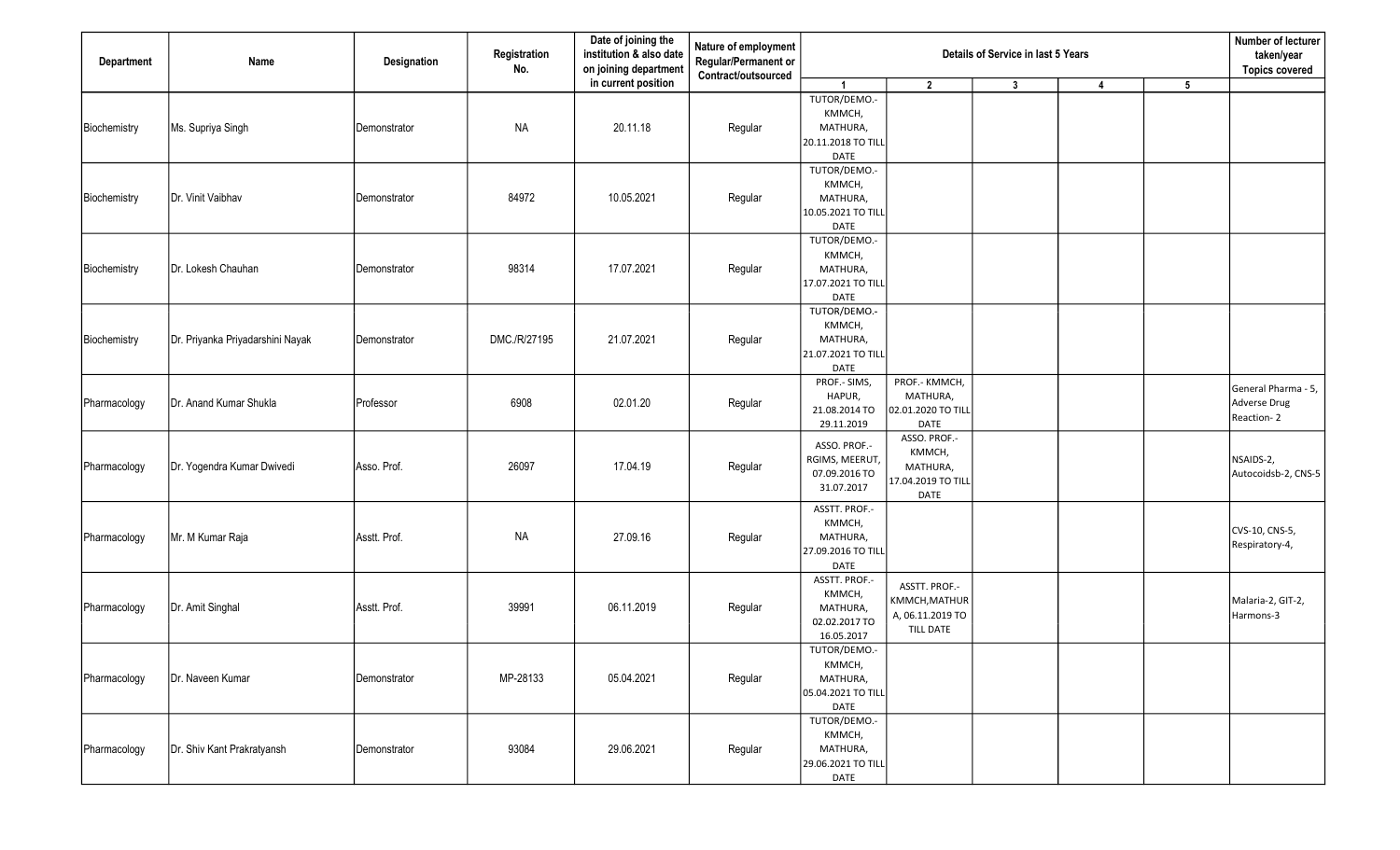| Department   | Name                  | Designation  | Registration<br>No. | Date of joining the<br>institution & also date<br>on joining department | Nature of employment<br>Regular/Permanent or<br>Contract/outsourced | Details of Service in last 5 Years<br>5<br>$\mathbf{2}$<br>$\mathbf{3}$<br>4 |                                                                     |                                                                    | Number of lecturer<br>taken/year<br><b>Topics covered</b>                 |                                                                                                                                                                                                                                                                                                                      |
|--------------|-----------------------|--------------|---------------------|-------------------------------------------------------------------------|---------------------------------------------------------------------|------------------------------------------------------------------------------|---------------------------------------------------------------------|--------------------------------------------------------------------|---------------------------------------------------------------------------|----------------------------------------------------------------------------------------------------------------------------------------------------------------------------------------------------------------------------------------------------------------------------------------------------------------------|
| Pharmacology | Dr. Vikas Kumar Singh | Demonstrator | 93126               | in current position<br>01.07.2021                                       | Regular                                                             | TUTOR/DEMO .-<br>KMMCH,<br>MATHURA,<br>01.07.2021 TO TILL<br>DATE            |                                                                     |                                                                    |                                                                           |                                                                                                                                                                                                                                                                                                                      |
| Pathology    | Dr. Indu Bhushan      | Professor    | 27902               | 15.06.2021                                                              | Regular                                                             | PROF.- RMCH,<br>HAPUR,<br>01.12.2014 TO<br>31.01.2021                        | PROF.- KMMCH,<br>MATHURA,<br>15.06.2021 TO TILL<br>DATE             |                                                                    |                                                                           | Introduction to<br>haematology-2,<br>Microcytic anemia-1,<br>Macrocytic anemia-<br>1, Hemolytic anemia-<br>2, Aplastic anemia-1,<br>Leukocyte disorders-<br>1, Lymph node and<br>spleen-3, Plasma cell<br>disorders-1,<br>Hemorrhagic<br>disorders-1, Blood<br>banking and<br>transfusion-2,<br>Respiratory system-3 |
| Pathology    | Dr. Neha Mittal       | Asso. Prof.  | 11591               | 01.11.18 &<br>10.04.2019                                                | Regular                                                             | ASSTT. PROF .-<br>GSMC, PATIALA,<br>04.02.2015 TO<br>04.04.2017              | ASSTT. PROF.-<br>KMMCH,<br>MATHURA,<br>15.04.2017 TO<br>20.09.2018  | ASSTT. PROF.-<br>KMMCH,<br>MATHURA,<br>01.11.2018 TO<br>09.04.2019 | ASSTT. PROF .-<br>KMMCH,<br>MATHURA,<br>10.04.2019 TO TILL<br><b>DATE</b> | Introduction to<br>Pathology-1, Cell<br>Injury and<br>Adaptation-4,<br>Amyloidosis-1,<br>Hemodynamic<br>disorders-3,<br>Neoplastic disorders-                                                                                                                                                                        |
| Pathology    | Dr. Sangeeta Singh    | Asso. Prof.  | 75203               | 03.04.17 &<br>24.10.2019                                                | Regular                                                             | ASSTT. PROF .-<br>TMMC&RC,<br>MORADABAD,<br>04.08.2015 TO<br>23.02.2017      | ASSTT. PROF.-<br>KMMCH,<br>MATHURA,<br>03.04.2017 TO<br>23.10.2019  | ASSO. PROF.-<br>KMMCH,<br>MATHURA,<br>24.10.2019 TO TILL<br>DATE   |                                                                           | Inflammation-2,<br>Healing and repair-1,<br>Immunopathology<br>and AIDS-4, Genetic<br>and paediatric<br>diseases-2,<br>Environmental and<br>Inutritional diseases-<br>1, Clinical Pathology-                                                                                                                         |
| Pathology    | Dr. Anshul Kumar      | Asso. Prof.  | 16-22637            | 01.09.18 &<br>15.10.20                                                  | Regular                                                             | ASSTT. PROF.-<br>KDMCH&RC,<br>MATHURA,<br>01.08.2016 TO<br>31.08.2018        | ASSTT. PROF .-<br>KMMCH,<br>MATHURA,<br>01.09.2018 TO<br>14.10.2020 | ASSO. PROF .-<br>KMMCH,<br>MATHURA,<br>15.10.2020 TO TILL<br>DATE  |                                                                           | Infections and<br>Infestations-2, Bone<br>and soft tissue-2,<br>Urinary Tract-6,<br>Male Genital Tract-2                                                                                                                                                                                                             |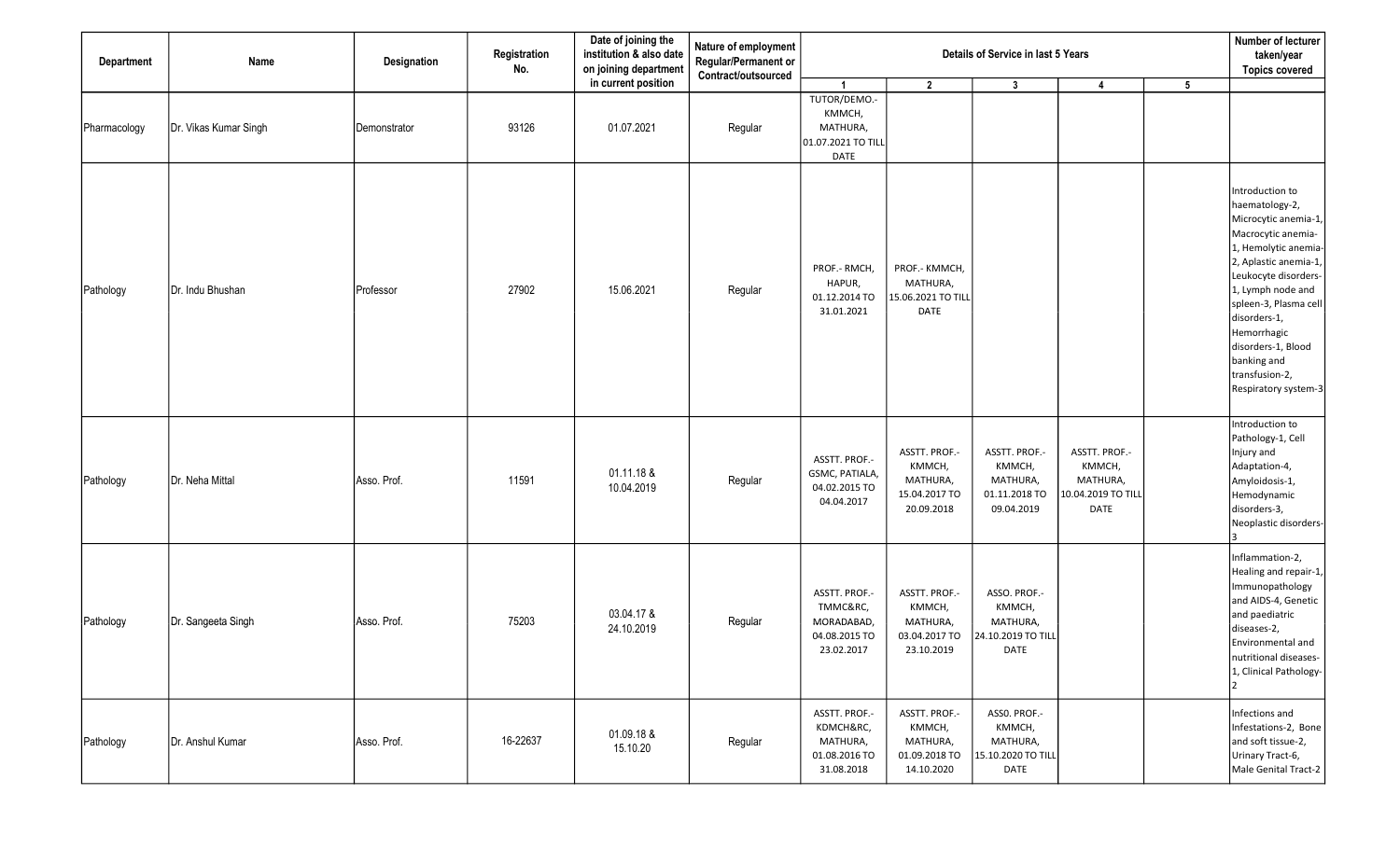| Department | Name                      | Designation  | Registration<br>No. | Date of joining the<br>institution & also date<br>on joining department | Nature of employment<br>Regular/Permanent or | Details of Service in last 5 Years<br>Contract/outsourced<br>$\overline{2}$<br>3<br>$\overline{4}$<br>-1 |                                                                    |                                                                   |  |                 | Number of lecturer<br>taken/year<br><b>Topics covered</b> |
|------------|---------------------------|--------------|---------------------|-------------------------------------------------------------------------|----------------------------------------------|----------------------------------------------------------------------------------------------------------|--------------------------------------------------------------------|-------------------------------------------------------------------|--|-----------------|-----------------------------------------------------------|
|            |                           |              |                     | in current position                                                     |                                              |                                                                                                          |                                                                    |                                                                   |  | $5\overline{5}$ |                                                           |
| Pathology  | Dr. Yogesh Chandra Sharma | Asstt. Prof. | 26980               | 04.01.2021                                                              | Regular                                      | ASSTT. PROF .-<br>KMMCH,<br>MATHURA,<br>10.01.2017 TO<br>31.12.2018                                      | ASSTT. PROF .-<br>KMMCH,<br>MATHURA,<br>04.01.2021 TO TILL<br>DATE |                                                                   |  |                 | Gastrointestinal<br>tract-3,<br>Hepatobiliary system-     |
| Pathology  | Dr. Shalini Sharma        | Asstt. Prof. | 59562               | 08.03.2021                                                              | Regular                                      | TUTOR/DEMO.-<br>KMMCH,<br>MATHURA,<br>22.12.2016 TO<br>31.12.2017                                        | ASSTT. PROF .-<br>KMMCH,<br>MATHURA,<br>08.03.2021 TO TILL<br>DATE |                                                                   |  |                 | Cardiovascular<br>system-5,                               |
| Pathology  | Dr. Suchi Mittal          | Asstt. Prof. | 57231               | 15.12.2020                                                              | Regular                                      | ASSTT. PROF .-<br>KMMCH,<br>MATHURA,<br>16.05.2017 TO<br>05.01.2019                                      | ASSTT. PROF .-<br>KMMCH,<br>MATHURA,<br>15.12.2020 TO TILL<br>DATE |                                                                   |  |                 | Breast-2, Female<br>Genital Tract-4                       |
| Pathology  | Dr. Akhil                 | Asstt. Prof. | 75785               | 01.09.2020 &<br>01.09.2021                                              | Regular                                      | POST PG DEMO.<br>KMMCH,<br>MATHURA,<br>01.09.2020 TO<br>31.08.2021                                       | ASSTT. PROF .-<br>KMMCH,<br>MATHURA,<br>01.09.2021 TO TILL<br>DATE |                                                                   |  |                 | Skin-2, Endocrine<br>system-4                             |
| Pathology  | Dr. Mohit Agrawal         | Asstt. Prof. | 112292              | 22.10.2021                                                              | Regular                                      | TUTOR/JR-KMIO,<br>BENGALURU, 2017<br>to 2020                                                             | TUTOR/SR-KIMS,<br>MEDIKIRI,<br>15.10.2020 to<br>14.10.2021         | ASSTT. PROF.-<br>KMMCH,<br>MATHURA,<br>22.10.2021 to TILL<br>DATD |  |                 | Eye -1, Central<br>Nervous System-2                       |
| Pathology  | Dr. Vipul Kumar           | Demonstrator | 92230               | 08.05.2021                                                              | Regular                                      | TUTOR/DEMO .-<br>KMMCH,<br>MATHURA,<br>08.05.2021 TO TILL<br><b>DATE</b>                                 |                                                                    |                                                                   |  |                 |                                                           |
| Pathology  | Dr. Dharmendra Tarkar     | Demonstrator | KMC-136269          | 16.05.2021                                                              | Regular                                      | TUTOR/DEMO .-<br>KMMCH,<br>MATHURA,<br>16.05.2021 TO TILL<br>DATE                                        |                                                                    |                                                                   |  |                 |                                                           |
| Pathology  | Dr. Abhishek Yadav        | Demonstrator | DMC/R/19993         | 21.07.2021                                                              | Regular                                      | TUTOR/DEMO .-<br>KMMCH,<br>MATHURA,<br>21.07.2021 TO TILL<br>DATE                                        |                                                                    |                                                                   |  |                 |                                                           |
| Pathology  | Dr. Vishakha              | Demonstrator | 23795               | 24.07.2021                                                              | Regular                                      | TUTOR/DEMO .-<br>KMMCH,<br>MATHURA,<br>24.07.2021 TO TILL<br>DATE                                        |                                                                    |                                                                   |  |                 |                                                           |
| Pathology  | Dr. Kailash Kumar         | Demonstrator | 2021/04/2154        | 12.10.2021                                                              | Regular                                      | TUTOR/DEMO .-<br>KMMCH,<br>MATHURA,<br>24.07.2021 TO TILL<br><b>DATE</b>                                 |                                                                    |                                                                   |  |                 |                                                           |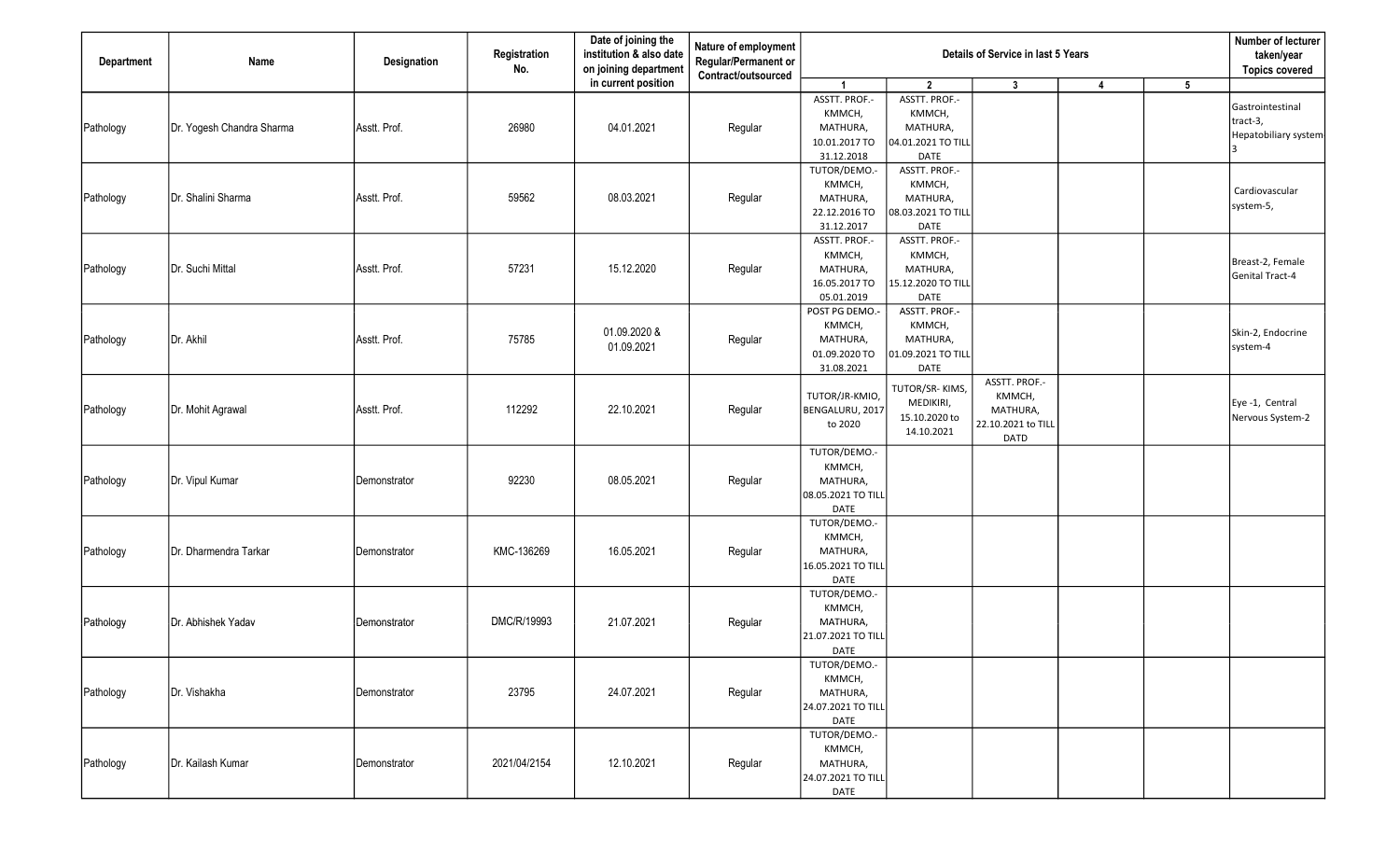| Department   | Name                  | Designation | Registration<br>No. | Date of joining the<br>institution & also date<br>on joining department | Nature of employment<br>Regular/Permanent or<br>Contract/outsourced | Details of Service in last 5 Years<br>$\overline{2}$<br>$\overline{4}$<br>$\mathbf{3}$<br>$\overline{1}$                                    |                                                          |  |                 | Number of lecturer<br>taken/year<br><b>Topics covered</b>                                                                                                                                                                                                                                                                                                                                                                   |
|--------------|-----------------------|-------------|---------------------|-------------------------------------------------------------------------|---------------------------------------------------------------------|---------------------------------------------------------------------------------------------------------------------------------------------|----------------------------------------------------------|--|-----------------|-----------------------------------------------------------------------------------------------------------------------------------------------------------------------------------------------------------------------------------------------------------------------------------------------------------------------------------------------------------------------------------------------------------------------------|
| Microbiology | Dr. Parveen Prabhakar | Professor   | 32646               | in current position<br>01.08.18 &<br>04.11.19                           | Regular                                                             | ASSO. PROF .-<br>ASSO. PROF .-<br>KMMCH,<br>VIMS, GAJRAULA,<br><b>MATHURA</b><br>10.10.2016 TO<br>01.08.2018 TO<br>31.07.2018<br>03.11.2019 | PROF .- KMMCH,<br>MATHURA,<br>04.11.2019 TO TILL<br>DATE |  | $5\phantom{.0}$ | General<br>Microbiology-1,<br>Immunlogy-2,<br><b>Bloodstrram And</b><br>Cardovascular<br>System Infection-1,<br>Gastrouintestinal<br>Infaction-1,<br>Hepotobiliary<br>System Infections-1,<br>Skin, Soft Tisue And<br>Musculoskeletal<br>System Infections-1,<br>Respiratory Tract<br>Infections-1, Central<br>Nervous System<br>Infections-2,<br>Urogential Tract<br>Inections-2,<br>Miscellaneous<br>Infectiv Syndromes-1 |
| Microbiology | Dr. Sonu Panwar       | Professor   | 33089               | 16.11.17 &<br>18.11.20                                                  | Regular                                                             | ASSO. PROF .-<br>ASSTT. PROF.-<br>KMMCH,<br>SMS&R, GREATER<br>MATHURA,<br>NOIDA, 06.04.2013<br>16.11.2017 TO<br>TO 14.11.2017<br>17.11.2020 | PROF.- KMMCH,<br>MATHURA,<br>18.11.2020 TO TILI<br>DATE  |  |                 | General<br>Microbiology-1,<br>Immunlogy-2,<br>Bloodstrram And<br>Cardovascular<br>System Infection-2,<br>Gastrouintestinal<br>Infaction-1,<br>Hepotobiliary<br>System Infections-2,<br>Skin, Soft Tisue And<br>Musculoskeletal<br>System Infections-1,<br><b>Respiratory Tract</b><br>Infections-2, Central<br>Nervous System<br>Infections-2,<br>Urogential Tract<br>Inections-2,<br>Miscellaneous<br>Infectiv Syndromes-  |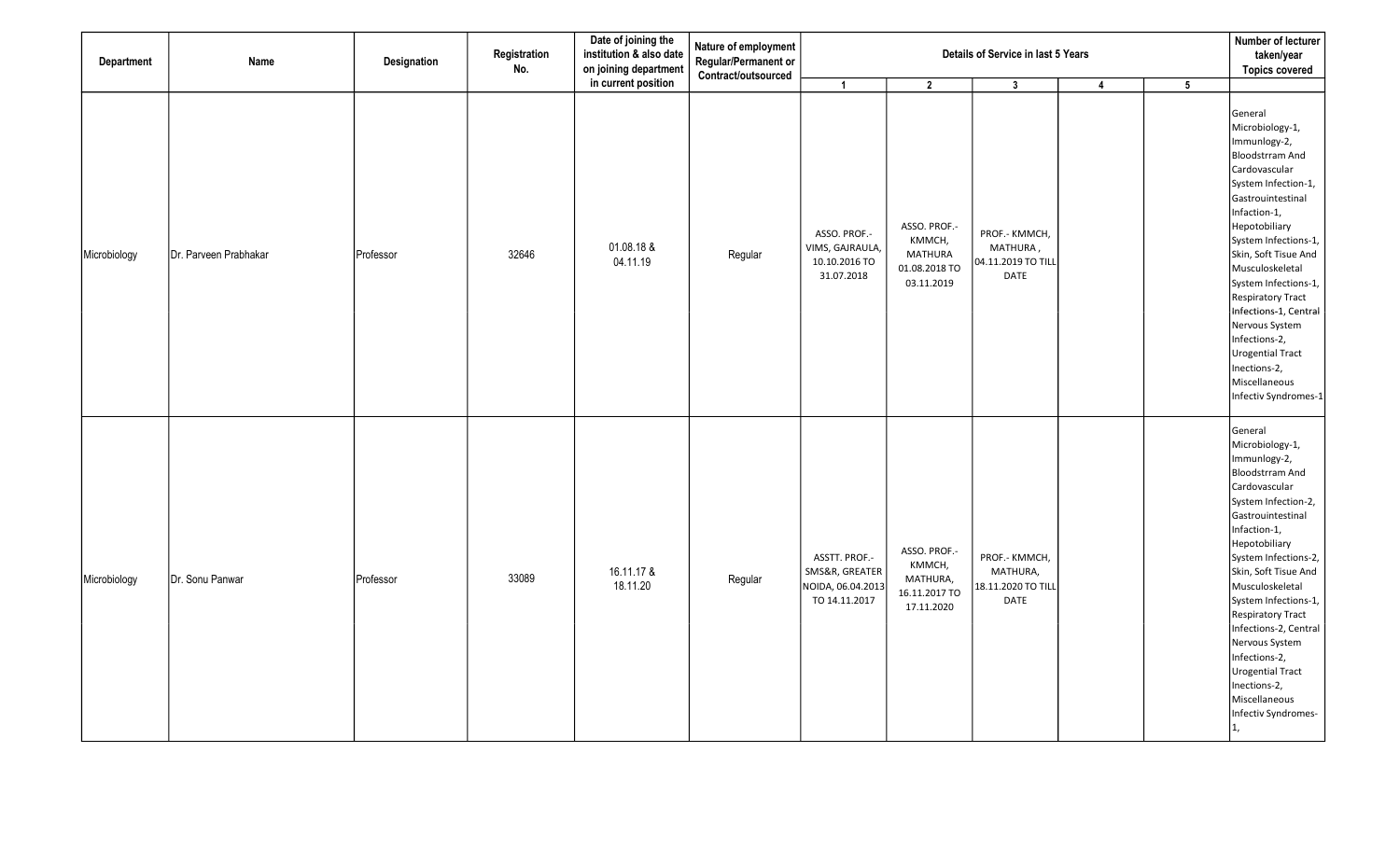| Department   | Name                       | Designation  | Registration<br>No. | Date of joining the<br>institution & also date<br>on joining department | Nature of employment<br>Regular/Permanent or | Details of Service in last 5 Years<br>Contract/outsourced<br>$\overline{2}$<br>$\mathbf{3}$<br>$\overline{4}$<br>$\overline{1}$ |                                                                           |  |  | Number of lecturer<br>taken/year<br><b>Topics covered</b> |                                                                                                                                                                                                                                                                                                                                                                                                                            |
|--------------|----------------------------|--------------|---------------------|-------------------------------------------------------------------------|----------------------------------------------|---------------------------------------------------------------------------------------------------------------------------------|---------------------------------------------------------------------------|--|--|-----------------------------------------------------------|----------------------------------------------------------------------------------------------------------------------------------------------------------------------------------------------------------------------------------------------------------------------------------------------------------------------------------------------------------------------------------------------------------------------------|
| Microbiology | Dr. Dinesh Kumar           | Asso. Prof.  | <b>NA</b>           | in current position<br>26.09.16 &<br>01.09.2021                         | Regular                                      | ASSTT. PROF .-<br>KMMCH,<br>MATHURA,<br>26.09.2016 TO<br>31.08.2021                                                             | ASSO. PROF .-<br>KMMCH,<br>MATHURA,<br>01.09.2021 TO TILL<br>DATE         |  |  | $5\overline{)}$                                           | General<br>Microbiology-1,<br>Immunlogy-3,<br><b>Bloodstrram And</b><br>Cardovascular<br>System Infection-3,<br>Gastrouintestinal<br>Infaction-2,<br>Hepotobiliary<br>System Infections-2,<br>Skin, Soft Tisue And<br>Musculoskeletal<br>System Infections-2,<br>Respiratory Tract<br>Infections-2, Central<br>Nervous System<br>Infections-2,<br>Urogential Tract<br>Inections-2,<br>Miscellaneous<br>Infectiv Syndromes- |
| Microbiology | Mr. Hitesh Bhatt           | Asstt. Prof. | <b>NA</b>           | 21.08.20                                                                | Regular                                      | ASSTT. PROF .-<br>KDMCH&RC,<br>MATHURA,<br>20.09.2016 TO<br>31.07.2019                                                          | ASSTT. PROF .-<br>KMMCH,<br>MATHURA,<br>21.08.2020 TO TILL<br><b>DATE</b> |  |  |                                                           | General<br>Microbiology-2,<br>Immunlogy-1,<br><b>Bloodstrram And</b><br>Cardovascular<br>System Infection-2,<br>Gastrouintestinal<br>Infaction-2,<br>Hepotobiliary<br>System Infections-2,<br>Skin, Soft Tisue And<br>Musculoskeletal<br>System Infections-2,<br>Respiratory Tract<br>Infections-3, Central<br>Nervous System<br>Infections-3,<br>Urogential Tract<br>Inections-2,<br>Miscellaneous<br>Infectiv Syndromes- |
| Microbiology | Dr. Devendra Singh Chauhan | Demonstrator | 88199               | 20.05.2021                                                              | Regular                                      | TUTOR/DEMO .-<br>KMMCH,<br>MATHURA,<br>20.05.2021                                                                               |                                                                           |  |  |                                                           | Hospital Infections<br>Control -2,                                                                                                                                                                                                                                                                                                                                                                                         |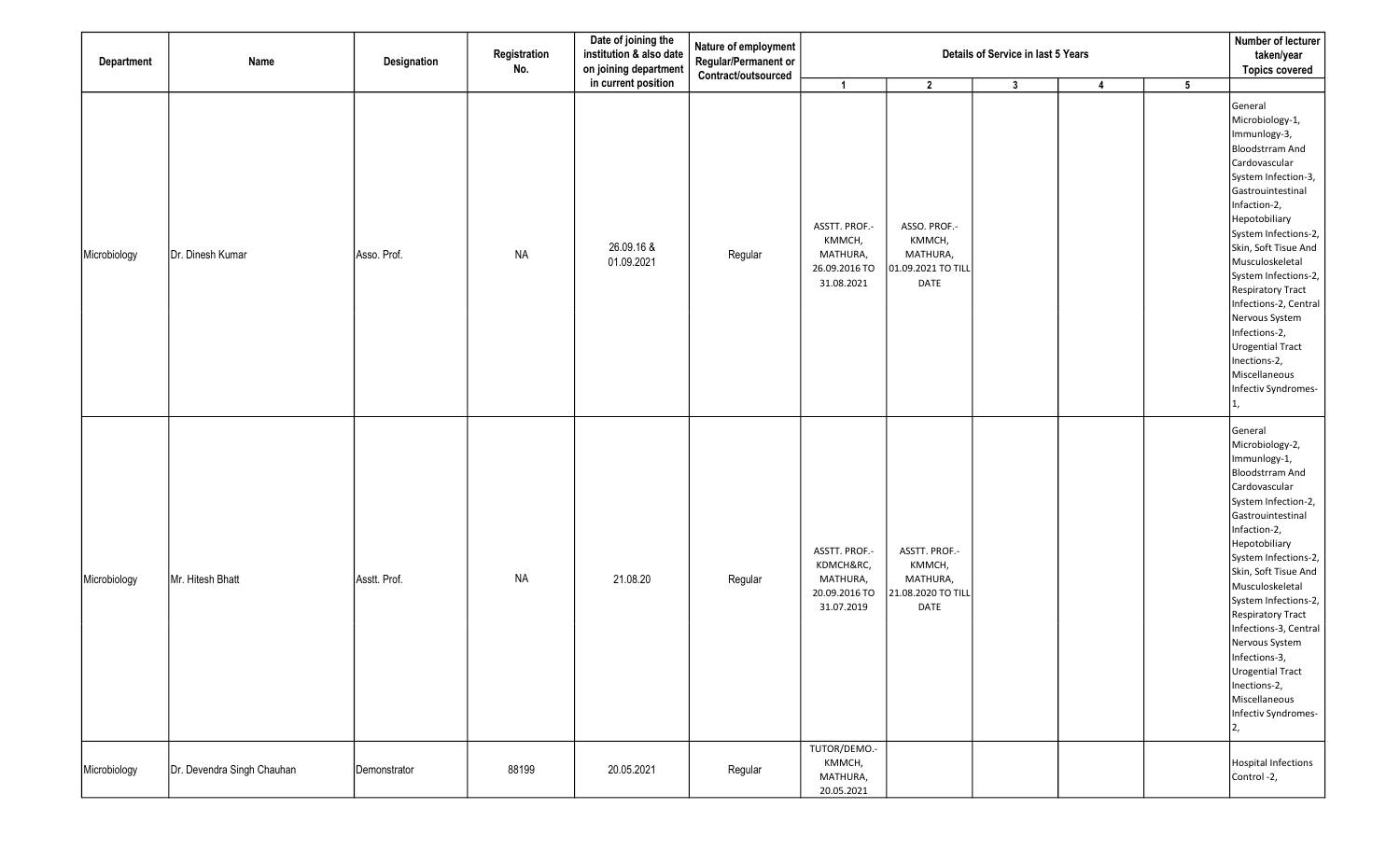| <b>Department</b>                    | Name                                         | Designation  | Registration<br>No. | Date of joining the<br>institution & also date<br>on joining department | Nature of employment<br>Regular/Permanent or | Details of Service in last 5 Years<br>Contract/outsourced<br>$\overline{2}$<br>$\mathbf{3}$<br>-1<br>4 |                                                                          |                                                          | Number of lecturer<br>taken/year<br><b>Topics covered</b>      |                 |                                                                                                                                                                        |
|--------------------------------------|----------------------------------------------|--------------|---------------------|-------------------------------------------------------------------------|----------------------------------------------|--------------------------------------------------------------------------------------------------------|--------------------------------------------------------------------------|----------------------------------------------------------|----------------------------------------------------------------|-----------------|------------------------------------------------------------------------------------------------------------------------------------------------------------------------|
|                                      |                                              |              |                     | in current position                                                     |                                              |                                                                                                        |                                                                          |                                                          |                                                                | $5\phantom{.0}$ |                                                                                                                                                                        |
| Microbiology                         | Dr Suthar kailash                            | Demonstrator | DMC/R/26634         | 01.06.2021                                                              | Regular                                      | TUTOR/DEMO .-<br>KMMCH,<br>MATHURA,<br>01.06.2021 TILL<br>DATE                                         |                                                                          |                                                          |                                                                |                 | Biomedical Weste<br>Management-2                                                                                                                                       |
| Microbiology                         | Dr. Mandadi Vamsi Krishna                    | Demonstrator | DMC/R/27535         | 28.06.2021                                                              | Regular                                      | TUTOR/DEMO .-<br>KMMCH,<br>MATHURA,<br>28.06.2021 TILL<br>DATE                                         |                                                                          |                                                          |                                                                |                 | Hospital Infections<br>Control -2                                                                                                                                      |
| Microbiology                         | Dr. Pradeep Gaur                             | Demonstrator | MP-30237            | 05.08.2021                                                              | Regular                                      | TUTOR/DEMO .-<br>KMMCH,<br>MATHURA,<br>05.08.2021 TILL<br>DATE                                         |                                                                          |                                                          |                                                                |                 | Biomedical Weste<br>Management-2                                                                                                                                       |
|                                      | Forensic Medicine   Dr. V. Murali Krishna    | Professor    | 42355               | 30.10.19                                                                | Regular                                      | PROF.- VIMS,<br>GAJRAULA,<br>27.09.2016 TO<br>31.07.2017                                               | PROF.- PKDIMS,<br>PALAKKAD,<br>07.08.2017 TO<br>31.07.2018               | PROF.- VIMS,<br>GAJRAULA,<br>07.01.2019 TO<br>31.07.2019 | PROF.- KMMCH,<br>MATHURA,<br>30.10.2019 TO TILL<br><b>DATE</b> |                 | AETCOM Module<br>1.5-1, AETCOM<br>Module 2.2 - 1, FMT<br>Module 1.10-2                                                                                                 |
|                                      | Forensic Medicine   Dr. Sharad Kumar Agarwal | Asso. Prof.  | 38594               | 16.05.17 &<br>02.12.2019                                                | Regular                                      | ASSTT. PROF.-<br>KMMCH,<br>MATHURA,<br>16.05.2017 TO<br>01.12.2019                                     | ASSO. PROF .-<br>KMMCH,<br>MATHURA,<br>02.12.2019 TO TILL<br><b>DATE</b> |                                                          |                                                                |                 | <b>AETCOM Module</b><br>$1.4 - 2$ , AETCOM<br>Module 2.4 - 2,<br>FMT Module 1.1-2                                                                                      |
| Forensic Medicine   Dr. Tariq Wali   |                                              | Asstt. Prof. | 44992               | 29.01.18                                                                | Regular                                      | ASSTT. PROF .-<br>KMMCH,<br>MATHURA,<br>17.04.2017 TO<br>24.05.2017                                    | ASSTT. PROF .-<br>KMMCH,<br>MATHURA,<br>29.01.2018 TO TILL<br>DATE       |                                                          |                                                                |                 | AETCOM Module 1.1<br>, 1.2 & 1.3 - 9,<br>AETCOM Module<br>2.2 - 4, FMT Module<br>1.1 to 1.4 -8, FMT<br>Module 1.5 to 1.7 &<br>$3.1 - 6$ , FMT Module<br>1.7 to 1.9 - 3 |
|                                      | Forensic Medicine Dr. Kushagra Jaiswal       | Demonstrator | 86240               | 15.05.2021                                                              | Regular                                      | TUTOR/DEMO .-<br>KMMCH,<br>MATHURA,<br>15.05.2021 TO TILL<br>DATE                                      |                                                                          |                                                          |                                                                |                 |                                                                                                                                                                        |
| Forensic Medicine   Dr. Vinay Sharma |                                              | Demonstrator | 2020/03/1964        | 18.05.2021                                                              | Regular                                      | TUTOR/DEMO .-<br>KMMCH,<br>MATHURA,<br>18.05.2021 TO TILL<br>DATE                                      |                                                                          |                                                          |                                                                |                 |                                                                                                                                                                        |
| Forensic Medicine   Dr. Arun Somani  |                                              | Demonstrator | RMC-53201           | 05.08.2021                                                              | Regular                                      | TUTOR/DEMO .-<br>KMMCH,<br>MATHURA,<br>05.08.2021 TO TILL<br>DATE                                      |                                                                          |                                                          |                                                                |                 |                                                                                                                                                                        |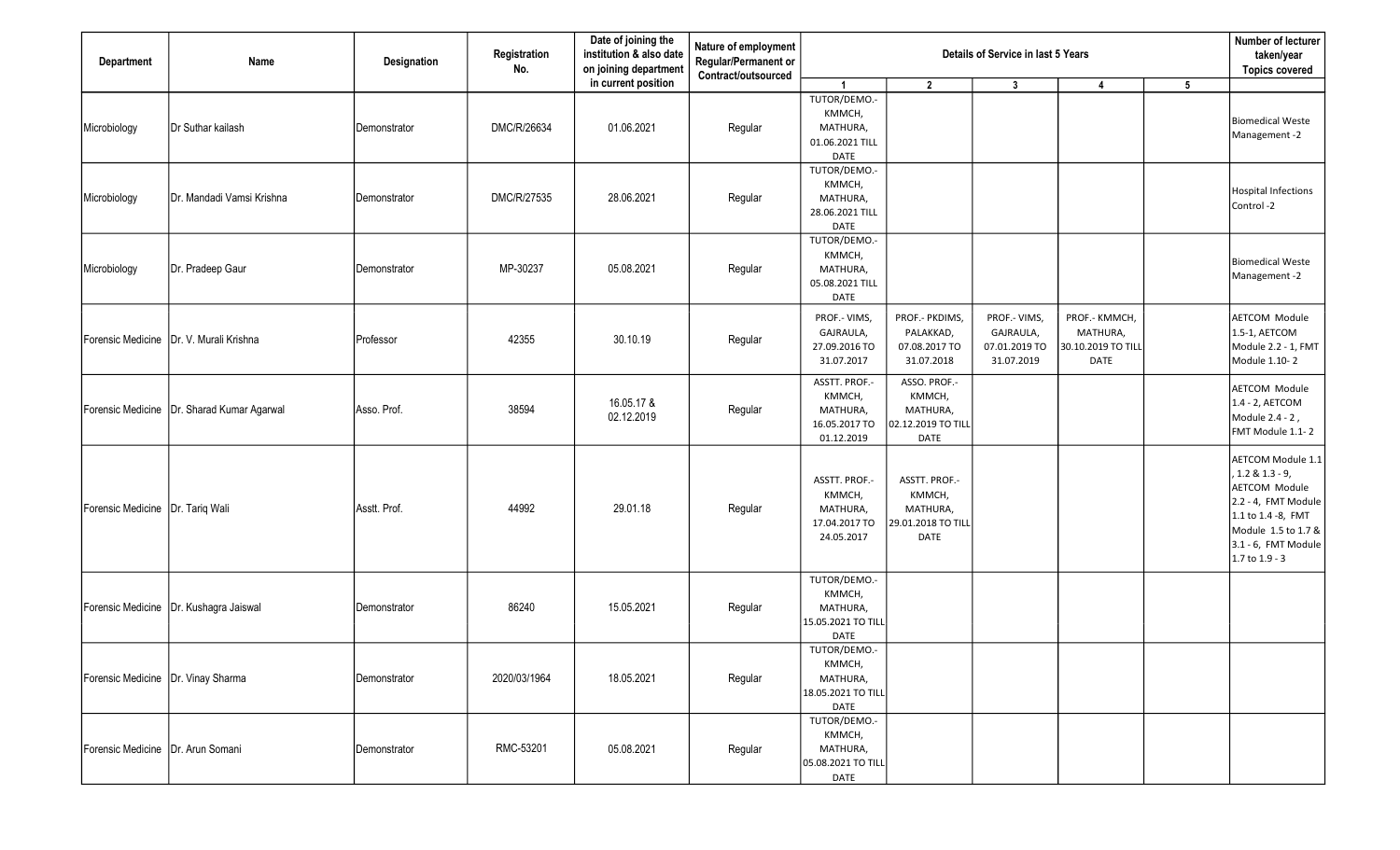| <b>Department</b> | Name                    | Designation  | Registration<br>No. | Date of joining the<br>institution & also date<br>on joining department | Nature of employment<br>Regular/Permanent or<br>Contract/outsourced |                                                                                   |                                                                       | Details of Service in last 5 Years                                 |   |   | Number of lecturer<br>taken/year<br><b>Topics covered</b>                                                                                                                                                                                                                              |
|-------------------|-------------------------|--------------|---------------------|-------------------------------------------------------------------------|---------------------------------------------------------------------|-----------------------------------------------------------------------------------|-----------------------------------------------------------------------|--------------------------------------------------------------------|---|---|----------------------------------------------------------------------------------------------------------------------------------------------------------------------------------------------------------------------------------------------------------------------------------------|
|                   |                         |              |                     | in current position                                                     |                                                                     | $\overline{\mathbf{1}}$                                                           | $\mathbf{2}$                                                          | $\mathbf{3}$                                                       | 4 | 5 |                                                                                                                                                                                                                                                                                        |
| PSM               | Dr. Dhirendra Kumar     | Professor    | 47866               | 19.01.2021                                                              | Regular                                                             | PROF .- PRASAD<br>IMS, LUCKNOW,<br>21.10.2016 TO<br>31.08.2020                    | PROF. KMMCH,<br>MATHURA,<br>19.01.2021 TO TILL<br><b>DATE</b>         |                                                                    |   |   | Concept of health-5,<br>Ep: Demiology-5,<br>Healthcare Delivery<br>System-5, Obesity-2,<br>Water-2,<br>Environment-3,<br><b>Hospital Waste</b><br>Management-1,<br>AETCOM-3, Planning<br>And Management-3,<br>Introduction about<br>communicable and<br>noncommunicable<br>diseases-1, |
| PSM               | Dr. P.N. Bhise          | Professor    | 46750               | 09.10.18                                                                | Regular                                                             | PROF. SIMS,<br>HAPUR,<br>30.03.2009 TO<br>08.11.2016                              | PROF .- RMC,<br>HAPUR,<br>09.11.2016 TO<br>08.10.2018                 | PROF.- KMMCH,<br>MATHURA,<br>09.10.2018 TO TILL<br>DATE            |   |   | Arthropod waste<br>infection-3,                                                                                                                                                                                                                                                        |
| PSM               | Dr. Ashok Man           | Asso. Prof.  | 52983               | 25.07.16 &<br>15.09.2020                                                | Regular                                                             | ASSTT. PROF.,<br>KMMCH,<br><b>MATHURA</b><br>25.07.16 to<br>14.09.20220           | ASSO. PROF.,<br>KMMCH,<br><b>MATHURA</b><br>15.09.2020 to Till<br>Now |                                                                    |   |   | Zoonosis-4<br>Ep: Demiology-3,                                                                                                                                                                                                                                                         |
| PSM               | Dr. Gautam Kumar Gaurav | Asstt. Prof. | 39959               | 04.09.19 &<br>05.09.2020                                                | Regular                                                             | TUTOR/JR.-<br>LLRMMC,<br>MEERUT,<br>07.05.2016 TO<br>06.05.2019                   | POST(PG) DEMO.<br>KMMCH,<br>MATHURA,<br>04.09.2019 TO<br>05.09.2020   | ASSTT. PROF .-<br>KMMCH,<br>MATHURA,<br>05.09.2020 TO TILL<br>DATE |   |   | Ep: Demiology-5,<br>Introduction about<br>communicable and<br>noncommunicable<br>diseases-3                                                                                                                                                                                            |
| PSM               | Dr. Pavan Pandey        | Asstt. Prof. | MP-11158            | 02.11.19                                                                | Regular                                                             | ASSTT. PROF.-<br>CCMC, DURG,<br>01.07.2016 TO<br>08.07.2017                       | ASSTT. PROF.-<br>KMMCH,<br>MATHURA,<br>02.11.2019 TO TILL<br>DATE     |                                                                    |   |   | Ep: Demiology-3,<br>Introduction about<br>communicable and<br>noncommunicable<br>diseases-3                                                                                                                                                                                            |
| PSM               | Dr. Rajesh Sharma       | Asstt. Prof. | <b>MCI-5834</b>     | 01.10.2021                                                              | Regular                                                             | ASSTT. PROF.,<br>KMMCH,<br>MATHURA<br>12.11.2018 to<br>31.10.2019                 | ASSTT. PROF .-<br>KMMCH,<br>MATHURA,<br>01.10.2021 to TILL<br>DATE    |                                                                    |   |   | Concept of health -2                                                                                                                                                                                                                                                                   |
| PSM               | Miss. Anjali Bhardwaj   | Stastician   | <b>NA</b>           | 28.10.2021                                                              | Regular                                                             | <b>STATISTICIAN CUM</b><br>TOTUR-KMMCH,<br>MATHURA,<br>28.10.2021 TO TILL<br>DATE |                                                                       |                                                                    |   |   | Biostats-4, AETCOM-                                                                                                                                                                                                                                                                    |
| PSM               | Dr. Saifaly Gupta       | Demonstrator | MP-22490            | 01.03.21                                                                | Regular                                                             | TUTOR/DEMO.<br>KMMCH,<br>MATHURA,<br>01.03.2021 TO TILL<br>DATE                   |                                                                       |                                                                    |   |   |                                                                                                                                                                                                                                                                                        |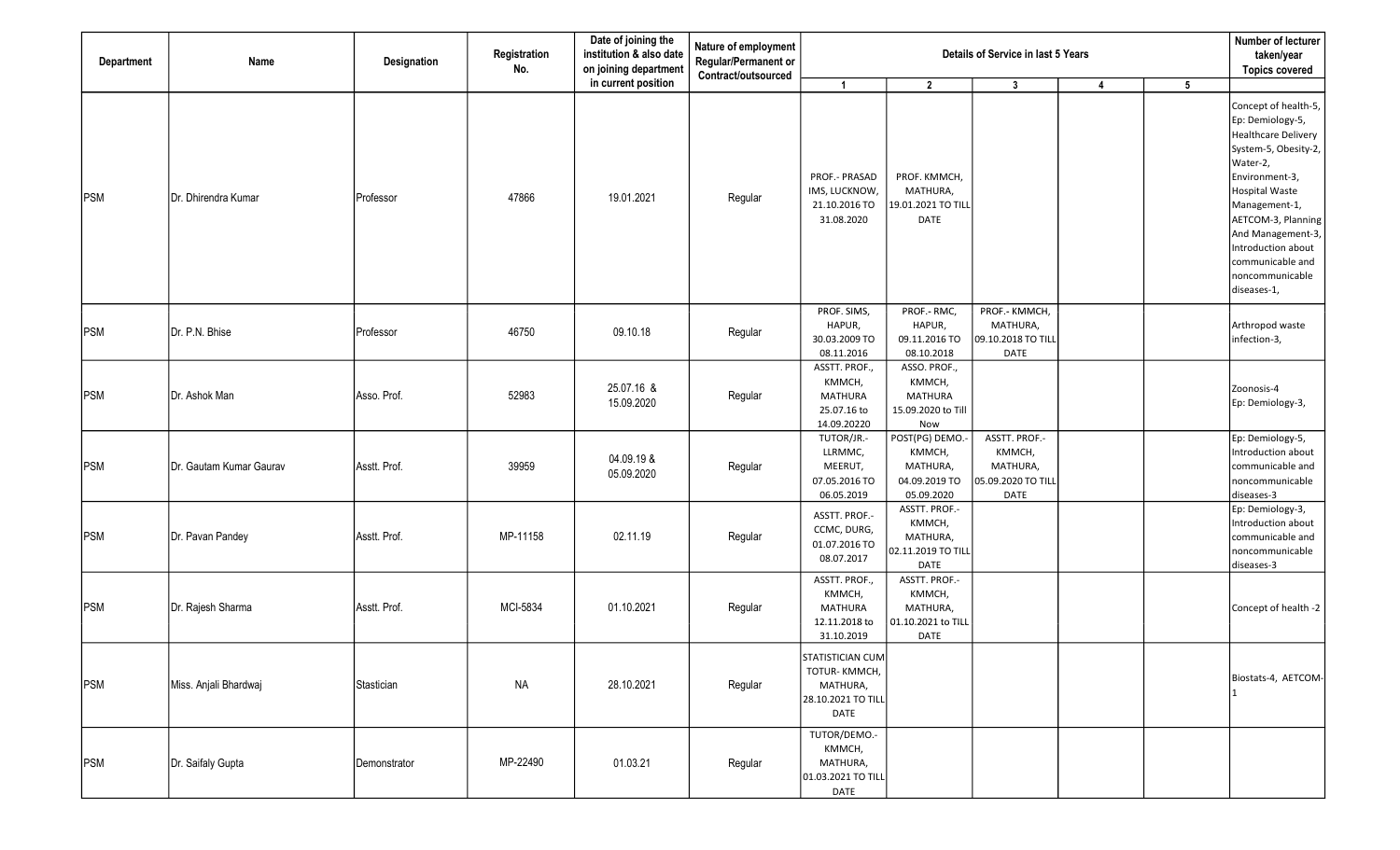| Department                         | Name                      | Designation          | Registration<br>No. | Date of joining the<br>institution & also date<br>on joining department | Nature of employment<br>Regular/Permanent or | Details of Service in last 5 Years<br>Contract/outsourced<br>$\overline{2}$<br>$\mathbf{3}$<br>$\overline{4}$ |                                                                          |                                                                       |  | Number of lecturer<br>taken/year<br><b>Topics covered</b> |                                                                                                                                                                             |
|------------------------------------|---------------------------|----------------------|---------------------|-------------------------------------------------------------------------|----------------------------------------------|---------------------------------------------------------------------------------------------------------------|--------------------------------------------------------------------------|-----------------------------------------------------------------------|--|-----------------------------------------------------------|-----------------------------------------------------------------------------------------------------------------------------------------------------------------------------|
|                                    |                           |                      |                     | in current position                                                     |                                              |                                                                                                               |                                                                          |                                                                       |  | $5\overline{5}$                                           |                                                                                                                                                                             |
| PSM                                | Dr. Amar kain             | Demonstrator         | 84108               | 08.05.2021                                                              | Regular                                      | TUTOR/DEMO .-<br>KMMCH,<br>MATHURA,<br>08.05.2021 TO TILL<br>DATE                                             |                                                                          |                                                                       |  |                                                           |                                                                                                                                                                             |
| PSM                                | Dr. Amirt Kumar           | Demonstrator         | 84202               | 01.06.2021                                                              | Regular                                      | TUTOR/DEMO .-<br>KMMCH,<br>MATHURA,<br>01.06.2021 TO TILL<br>DATE                                             |                                                                          |                                                                       |  |                                                           |                                                                                                                                                                             |
| PSM                                | Dr. Pawan Kumar Patric    | Post PG-Demonstrator | 53191               | 01.07.2021                                                              | Regular                                      | POST PG DEMO.<br>KMMCH,<br>MATHURA,<br>01.07.2021 TO TILL<br><b>DATE</b>                                      |                                                                          |                                                                       |  |                                                           | Epidemiology of<br>communicable<br>diseases.-8,<br>Epidemiology of<br>chronic non<br>communicable<br>disease and<br>conditions.-9,<br>Environment and<br>health-1, AETCOM-3 |
| General Medicine                   | Dr. Rajeev Tayal          | Professor            | 29169               | 01.09.20                                                                | Regular                                      | ASSOC.PROF-<br><b>SIMS HAPUR</b><br>04.12.2017 TO<br>31.07.2019                                               | PROF-<br>SMC GAZIYABAD<br>01.08.2019 TO<br>31.08.2020                    | PROF-<br><b>KMMCH</b><br><b>MATHURA</b><br>01.09.2020 TO TILL<br>DATE |  |                                                           | Introduction to<br>Electro Cardio Graph<br>(E.C.G) and cordio<br>Axic-1, Basic<br>Colcutstions In E.C.G<br>Heart Rate Rhythem<br>1, Bundle Branch<br>Block (L.B.B.B; RBBB)- |
| General Medicine                   | Dr. Yashwant B. Khose     | Professor            | 53406               | 21.10.19                                                                | Regular                                      | ASSOC. PROF-<br>SMBT<br>06.08.2018 TO<br>30.09.2019                                                           | PROF-<br><b>KMMCH</b><br>21.10.2019 TO TILL<br>DATE                      |                                                                       |  |                                                           | Approach to a<br>Patisct of Anaemia<br>and its Evcalution-1,<br>Iron Deficievey<br>Anasnia-1,<br>Jhalosemia and its<br>Inplictions-1                                        |
| General Medicine   Dr. Ashok Singh |                           | Asso. Prof.          | 15201               | 29.05.15 &<br>03.01.2019                                                | Regular                                      | <b>ASST PROF-</b><br><b>KMMCH</b><br>02.01.2019                                                               | ASSOC.PROF-<br><b>KMMCH</b><br>29.05.2015 TO  03.01.2019 TO TILL<br>DATE |                                                                       |  |                                                           | Jhyrerid disorders -1,<br>Treatmect of<br>Hgpothyroidzm-1                                                                                                                   |
| General Medicine                   | Dr. Rajendra Prasad Gupta | Asso. Prof.          | 6632                | 25.10.16 &<br>01.11.2019                                                | Regular                                      | <b>ASST PROF-</b><br>KMMCH<br>25.10.2016 TO<br>31.10.2019                                                     | ASSOC. PROF-<br>KMMCH<br>01.11.2019 TO TILL<br>DATE                      |                                                                       |  |                                                           | C.O.P.D (Chronic<br>Obstructive<br>Pulmonary Disease)-                                                                                                                      |
| General Medicine                   | Dr. Laxman Prasad Gupta   | Asso. Prof.          | 7503                | 21.06.16 &<br>25.02.2019                                                | Regular                                      | <b>ASST PROF-</b><br>KMMCH<br>21.06.2016 TO<br>24.02.2019                                                     | ASSOC. PROF-<br>KMMCH<br>25.02.2019 TO TILL<br>DATE                      |                                                                       |  |                                                           | Broictiol Asthoria<br>and its Treatmest -1,<br>Role of<br>Brochodilator<br>Thespy-1                                                                                         |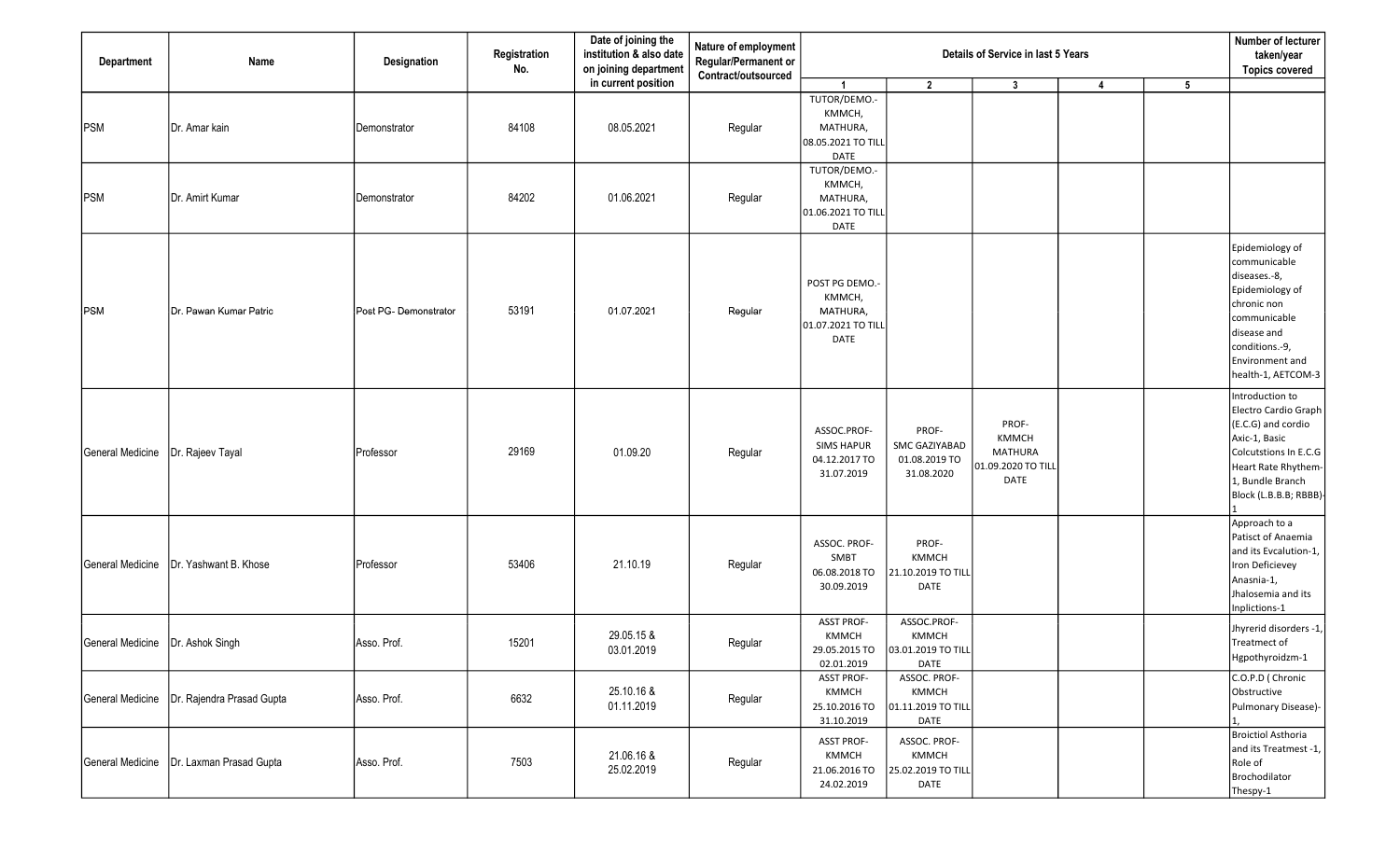| Department                             | Name                                  | Date of joining the<br>Registration<br>institution & also date<br>Designation<br>on joining department<br>No. |         |                     | Nature of employment<br>Details of Service in last 5 Years<br>Regular/Permanent or<br>Contract/outsourced |                     |                    |                    |   | Number of lecturer<br>taken/year<br><b>Topics covered</b> |                              |
|----------------------------------------|---------------------------------------|---------------------------------------------------------------------------------------------------------------|---------|---------------------|-----------------------------------------------------------------------------------------------------------|---------------------|--------------------|--------------------|---|-----------------------------------------------------------|------------------------------|
|                                        |                                       |                                                                                                               |         | in current position |                                                                                                           | -1                  | $\overline{2}$     | $\mathbf{3}$       | 4 | $5\overline{5}$                                           |                              |
|                                        |                                       |                                                                                                               |         |                     |                                                                                                           | <b>ASST PROF-</b>   | <b>ASST PROF-</b>  | ASSOC. PROF-       |   |                                                           |                              |
|                                        |                                       |                                                                                                               |         | 03.04.17 &          |                                                                                                           | <b>MNMC</b>         | <b>KMMCH</b>       | <b>KMMCH</b>       |   |                                                           |                              |
| General Medicine                       | Dr. Nitin Chauhan                     | Asso. Prof.                                                                                                   | 74963   | 04.11.2019          | Regular                                                                                                   | 17.08.2015 TO       | 03.04.2017 TO      | 04.11.2019 TO TILL |   |                                                           | Dyspepsia-1                  |
|                                        |                                       |                                                                                                               |         |                     |                                                                                                           | 31.03.2017          | 03.11.2019         | DATE               |   |                                                           |                              |
|                                        |                                       |                                                                                                               |         |                     |                                                                                                           | ASST. PROF-         | ASST. PROF-        | ASSO. PROF-        |   |                                                           |                              |
|                                        |                                       |                                                                                                               |         | 14.06.2021 &        |                                                                                                           | <b>KMMCH</b>        | <b>KMMCH</b>       | KMMCH              |   |                                                           | <b>Irritable Bouel</b>       |
| General Medicine                       | Dr. Bachchoo Singh                    | Asso. Prof.                                                                                                   | 22940   | 01.12.2021          | Regular                                                                                                   | 12.10.2016 to       | 14.06.2021 to      | 01.12.2021 TO TILL |   |                                                           | Syrdrome-1                   |
|                                        |                                       |                                                                                                               |         |                     |                                                                                                           | 20.05.2020          | 30.11.2021         | DATE               |   |                                                           |                              |
|                                        |                                       |                                                                                                               |         |                     |                                                                                                           | <b>ASST PROF-</b>   |                    |                    |   |                                                           |                              |
|                                        |                                       |                                                                                                               |         |                     |                                                                                                           | <b>KMMCH</b>        |                    |                    |   |                                                           | Inflommatory Bousel          |
| General Medicine                       | Dr. Mahesh Kumar Singhal              | Asstt. Prof.                                                                                                  | 26995   | 15.06.2021          | Regular                                                                                                   | 15.06.2021 TO TILL  |                    |                    |   |                                                           | Diyease-1                    |
|                                        |                                       |                                                                                                               |         |                     |                                                                                                           | DATE                |                    |                    |   |                                                           |                              |
|                                        |                                       |                                                                                                               |         |                     |                                                                                                           | <b>ASST PROF.-</b>  | <b>ASST PROF.-</b> |                    |   |                                                           |                              |
|                                        |                                       |                                                                                                               |         |                     |                                                                                                           | <b>KMMCH</b>        | <b>KMMCH</b>       |                    |   |                                                           |                              |
| General Medicine                       | Dr. Rakesh Kumar Gupta                | Asstt. Prof.                                                                                                  | 29014   | 15.06.2021          | Regular                                                                                                   | 10.10.2017 TO       | 15.06.2021 TO TILL |                    |   |                                                           | U.T.I-1                      |
|                                        |                                       |                                                                                                               |         |                     |                                                                                                           | 18.12.2018          | DATE               |                    |   |                                                           |                              |
|                                        |                                       |                                                                                                               |         |                     |                                                                                                           | ASST. PROF-         | ASST. PROF .-      |                    |   |                                                           |                              |
|                                        |                                       |                                                                                                               |         |                     |                                                                                                           | <b>SBKS</b>         | <b>KMMCH</b>       |                    |   |                                                           | Myocordial                   |
| General Medicine                       | Dr.Rajan Vinodchandra                 | Asstt. Prof.                                                                                                  | 47012   | 14.06.2021          | Regular                                                                                                   | 25.05.2017 TO       | 14.06.2021 TO TILL |                    |   |                                                           | Inforction-1                 |
|                                        |                                       |                                                                                                               |         |                     |                                                                                                           | 29.10.2018          | DATE               |                    |   |                                                           |                              |
|                                        |                                       |                                                                                                               |         |                     |                                                                                                           | JR-                 | SR-                | <b>ASST PROF-</b>  |   |                                                           |                              |
| General Medicine                       |                                       |                                                                                                               |         |                     |                                                                                                           | <b>SMIMER SURAT</b> | <b>KMMCH</b>       | <b>KMMCH</b>       |   |                                                           |                              |
|                                        | Dr. Nisarg Pravinchandra Patel        | Asstt. Prof.                                                                                                  | G-49164 | 22.12.20            | Regular                                                                                                   | 03.06.2015 TO       | 18.08.2018 TO      | 22.12.2020 TO TILL |   |                                                           | STEMI-1                      |
|                                        |                                       |                                                                                                               |         |                     |                                                                                                           | 02.06.2018          | 15.09.2019         | DATE               |   |                                                           |                              |
|                                        |                                       |                                                                                                               |         |                     |                                                                                                           | SR-                 | <b>ASST PROF-</b>  |                    |   |                                                           |                              |
|                                        |                                       |                                                                                                               |         |                     |                                                                                                           | <b>KMMCH</b>        | <b>KMMCH</b>       |                    |   |                                                           |                              |
| General Medicine                       | Dr. Prajapati Bhaveshkumar Premjibhai | Asstt. Prof.                                                                                                  | G-44727 | 12.01.21            | Regular                                                                                                   | 12.01.2021 TO       | 12.01.2021 TO TILL |                    |   |                                                           | NSTEMI-1                     |
|                                        |                                       |                                                                                                               |         |                     |                                                                                                           | 25.08.2018          | DATE               |                    |   |                                                           |                              |
|                                        |                                       |                                                                                                               |         |                     |                                                                                                           | <b>ASST PROF</b>    | ASST PROF-         |                    |   |                                                           |                              |
|                                        |                                       |                                                                                                               |         |                     |                                                                                                           | <b>GUJRAT ADANI</b> | <b>KMMCH</b>       |                    |   |                                                           | Stroke-Approach              |
| General Medicine                       | Dr. Jinesh Bharatkumar Purohit        | Asstt. Prof.                                                                                                  | G-47530 | 10.12.20            | Regular                                                                                                   | 19.09.2016 TO       | 10.12.2020 TO TILL |                    |   |                                                           | towards a case of            |
|                                        |                                       |                                                                                                               |         |                     |                                                                                                           | 21.01.2017          | DATE               |                    |   |                                                           | CVA Hasnorrhage-1            |
|                                        |                                       |                                                                                                               |         |                     |                                                                                                           |                     |                    |                    |   |                                                           |                              |
|                                        |                                       |                                                                                                               |         |                     |                                                                                                           | SENIOR RESIDENT     | <b>ASST PROF-</b>  |                    |   |                                                           |                              |
| General Medicine                       | Dr. Ravi Pravinbhai Patel             | Asstt. Prof.                                                                                                  | G-59636 | 02.12.20            | Regular                                                                                                   | <b>GMCRS</b>        | <b>KMMCH</b>       |                    |   |                                                           | Hypertention and             |
|                                        |                                       |                                                                                                               |         |                     |                                                                                                           | 01.04.2019 TO       | 02.12.2020 TO TILL |                    |   |                                                           | Guidelises-1                 |
|                                        |                                       |                                                                                                               |         |                     |                                                                                                           | 31.03.2020          | DATE               |                    |   |                                                           |                              |
|                                        |                                       |                                                                                                               |         |                     |                                                                                                           |                     | <b>ASST PROF-</b>  |                    |   |                                                           |                              |
|                                        |                                       |                                                                                                               |         |                     |                                                                                                           | SR-KMMCH            | <b>KMMCH</b>       |                    |   |                                                           |                              |
| General Medicine   Dr. Barfiwala Viral |                                       | Asstt. Prof.                                                                                                  | G-47601 | 01.11.20            | Regular                                                                                                   | 16.12.2017 TO       | 01.11.2020 TILL    |                    |   |                                                           | Diabetes Melliturs -1        |
|                                        |                                       |                                                                                                               |         |                     |                                                                                                           | 31.12.2018          | DATE               |                    |   |                                                           |                              |
|                                        |                                       |                                                                                                               |         |                     |                                                                                                           | <b>ASST PROF-</b>   | <b>ASST PROF-</b>  | <b>ASST PROF-</b>  |   |                                                           |                              |
|                                        |                                       |                                                                                                               |         |                     |                                                                                                           | <b>PSMC</b>         | <b>KMMCGH</b>      | KMMCH              |   |                                                           | <b>Clossfication of OHA-</b> |
| General Medicine                       | Dr. Bhaveshkumar Patel                | Asstt. Prof.                                                                                                  | G-41074 | 12.01.21            | Regular                                                                                                   | 03.08.2016 TO       | <b>MATHURA</b>     | 12.01.2021 TO TILL |   |                                                           |                              |
|                                        |                                       |                                                                                                               |         |                     |                                                                                                           | 28.12.2017          | 10.06.2019 TO      | DATE               |   |                                                           |                              |
|                                        |                                       |                                                                                                               |         |                     |                                                                                                           |                     | 31.12.2020         |                    |   |                                                           |                              |
|                                        |                                       |                                                                                                               |         |                     |                                                                                                           | ASST. PROF-         |                    |                    |   |                                                           |                              |
| General Medicine                       | Dr. Neelesh Gupta                     | Asstt. Prof.                                                                                                  |         |                     | Regular                                                                                                   | <b>KMMCH</b>        |                    |                    |   |                                                           | Migrain-1                    |
|                                        |                                       |                                                                                                               | 54111   | 15.03.2021          |                                                                                                           | 15.03.2021 TO TILL  |                    |                    |   |                                                           |                              |
|                                        |                                       |                                                                                                               |         |                     |                                                                                                           | DATE                |                    |                    |   |                                                           |                              |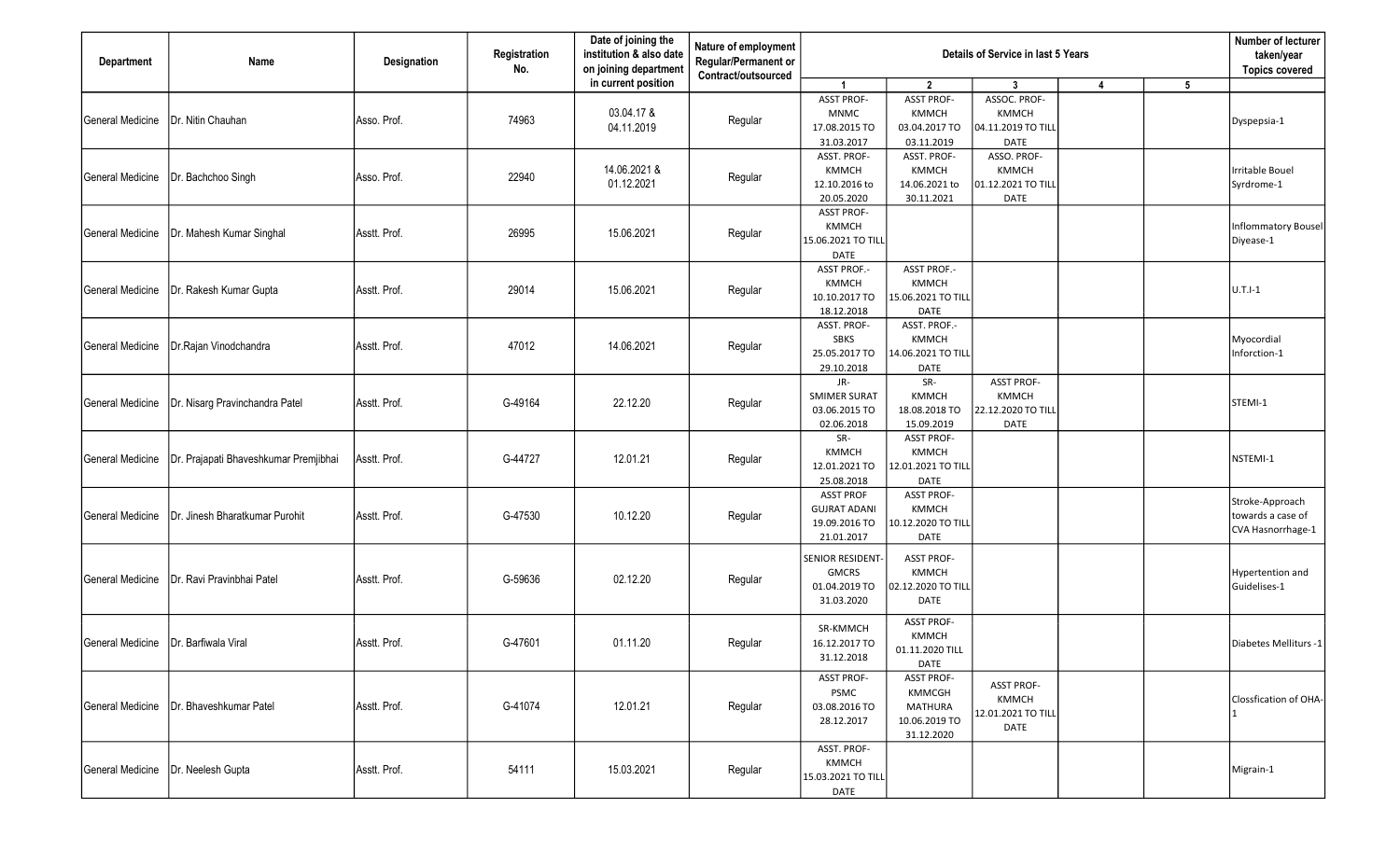| Department                          | Name                         | Designation     | Registration<br>No. | Date of joining the<br>institution & also date<br>on joining department | Nature of employment<br>Regular/Permanent or<br>Contract/outsourced |                                                            |                                                             | Details of Service in last 5 Years |   |                 | Number of lecturer<br>taken/year<br><b>Topics covered</b> |
|-------------------------------------|------------------------------|-----------------|---------------------|-------------------------------------------------------------------------|---------------------------------------------------------------------|------------------------------------------------------------|-------------------------------------------------------------|------------------------------------|---|-----------------|-----------------------------------------------------------|
|                                     |                              |                 |                     | in current position                                                     |                                                                     | $\overline{\mathbf{1}}$                                    | $\overline{2}$                                              | $\mathbf{3}$                       | 4 | $5\overline{)}$ |                                                           |
| General Medicine                    | Dr.Ankit Ratanlal Jain       | Senior Resident | 55533               | 04.01.2021                                                              | Regular                                                             | JR-<br>SMIMER<br>20.05.2017 TO<br>19.08.2020               | SR-<br><b>KMMCH</b><br>04.01.2021 TILL<br>DATE              |                                    |   |                 |                                                           |
| General Medicine                    | Dr. Variya Dhruv Kishorkumar | Senior Resident | G-30770             | 01.12.20                                                                | Regular                                                             | JR-<br>SMMERS<br>23.05.2017 TO<br>12.08.2020               | SR-<br><b>KMMCH</b><br>01.12.2020 TO TILL<br>DATE           |                                    |   |                 |                                                           |
| General Medicine                    | Dr. Shivang Sharma           | Senior Resident | 76879               | 07.01.21                                                                | Regular                                                             | JR-<br><b>SMC BHARATPUR</b><br>31.05.2017 TO<br>31.05.2020 | SR-<br><b>KMMCH</b><br>07.01.2021 TILL<br>DATE              |                                    |   |                 | jhrombo lytic<br>Thesapy and its<br>Approoch-1            |
| General Medicine                    | Dr. Chaitanya Gupta          | Senior Resident | 72018               | 20.11.18                                                                | Regular                                                             | JR., SRMS,<br>BAREILLEY, 2015<br>to 2018                   | SR., KMMCH,<br><b>MATHURA</b><br>20.11.2018 to TILL<br>DATE |                                    |   |                 |                                                           |
| General Medicine                    | Dr. Bhanu Pratap Singh       | Junior Resident | 85250               | 16.12.20                                                                | Regular                                                             | JR-<br><b>KMMCH</b><br>16.12.2020 TO TILL<br>DATE          |                                                             |                                    |   |                 |                                                           |
| General Medicine                    | Dr. Ajay Kumar               | Junior Resident | 87176               | 01.01.21                                                                | Regular                                                             | JR-<br><b>KMMCH</b><br>01.01.2021 TO TILL<br>DATE          |                                                             |                                    |   |                 |                                                           |
| General Medicine                    | Dr. Naveen Agrawal           | Junior Resident | 75762               | 04.01.21                                                                | Regular                                                             | JR-<br><b>KMMCH</b><br>04.01.2021 TO TILL<br>DATE          |                                                             |                                    |   |                 |                                                           |
| General Medicine                    | Dr. Radhika Agarwal          | Junior Resident | 93306               | 20.05.2021                                                              | Regular                                                             | JR-<br><b>KMMCH</b><br>20.05.2021 TO TILL<br>DATE          |                                                             |                                    |   |                 |                                                           |
| General Medicine   Dr. Prajwal .B   |                              | Junior Resident | IMC20200000245KTK   | 20.05.2021                                                              | Regular                                                             | JR-<br><b>KMMCH</b><br>20.05.2021 TO TILL<br>DATE          |                                                             |                                    |   |                 |                                                           |
| General Medicine                    | Dr. Chandan Kumar Mishra     | Junior Resident | 79472               | 12.06.2021                                                              | Regular                                                             | JR-<br><b>KMMCH</b><br>12.06.2021 TO TILL<br>DATE          |                                                             |                                    |   |                 |                                                           |
| General Medicine   Dr. Rajesh Kumar |                              | Junior Resident | 88675               | 14.06.2021                                                              | Regular                                                             | JR-<br>KMMCH<br>14.06.2021 TO TILL<br>DATE                 |                                                             |                                    |   |                 |                                                           |
| General Medicine                    | Dr. Harshit Tyagi            | Junior Resident | 93087               | 15.06.2021                                                              | Regular                                                             | JR-<br>KMMCH<br>15.06.2021 TO TILL<br>DATE                 |                                                             |                                    |   |                 |                                                           |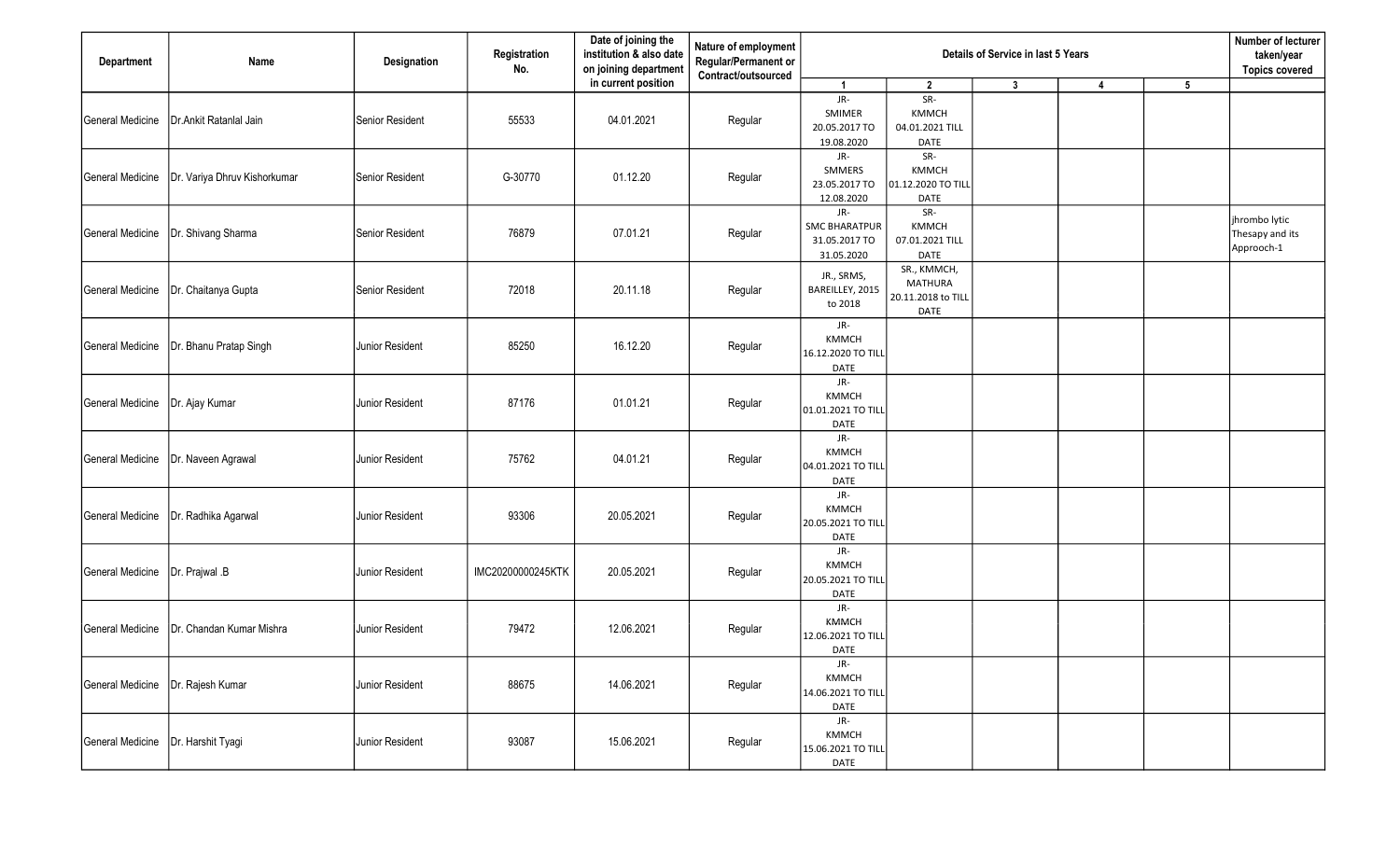| Department       | Name                  | Designation     | Registration<br>No. | Date of joining the<br>institution & also date<br>on joining department | Nature of employment<br>Regular/Permanent or<br>Contract/outsourced |                                                                       |                                                                                                                 | Details of Service in last 5 Years                                     |                                                                                  |                                                                        | Number of lecturer<br>taken/year<br><b>Topics covered</b> |
|------------------|-----------------------|-----------------|---------------------|-------------------------------------------------------------------------|---------------------------------------------------------------------|-----------------------------------------------------------------------|-----------------------------------------------------------------------------------------------------------------|------------------------------------------------------------------------|----------------------------------------------------------------------------------|------------------------------------------------------------------------|-----------------------------------------------------------|
|                  |                       |                 |                     | in current position                                                     |                                                                     | $\overline{1}$                                                        | $\overline{2}$                                                                                                  | $\mathbf{3}$                                                           | $\overline{4}$                                                                   | $\overline{5}$                                                         |                                                           |
| General Medicine | Dr. Himanshu Burman   | Junior Resident | 93308               | 15.06.2021                                                              | Regular                                                             | $JR -$<br><b>KMMCH</b><br>15.06.2021 TO TILL<br><b>DATE</b>           |                                                                                                                 |                                                                        |                                                                                  |                                                                        |                                                           |
| General Medicine | IDr. Praveen Kumar    | Junior Resident | 93690               | 01.07.2021                                                              | Regular                                                             | JR-<br><b>KMMCH</b><br>01.07.2021 TO TILL<br><b>DATE</b>              |                                                                                                                 |                                                                        |                                                                                  |                                                                        |                                                           |
| General Medicine | Dr. Tushar Sirohi     | Junior Resident | 90192               | 20.09.2021                                                              | Regular                                                             | JR-<br><b>KMMCH</b><br>20.09.2021 TO TILL<br>DATE                     |                                                                                                                 |                                                                        |                                                                                  |                                                                        |                                                           |
| Paediatrics      | Dr. B.Raghu           | Professor       | 9299                | 01.01.2019                                                              | Regular                                                             | PROF.-<br>KMMCH,<br>MATHURA,<br>01.01.2019 TO<br><b>TILL DATE</b>     |                                                                                                                 |                                                                        |                                                                                  |                                                                        |                                                           |
| Paediatrics      | Dr. Vishvendra Singh  | Asso. Prof.     | 14189               | 03.03.16 &<br>10.04.2019                                                | Regular                                                             | ASSO.PROF-<br>KMMCH,<br>MATHURA,<br>03.03.2016 TO<br>09.04.2019       | ASSO.PROF-<br>KMMCH,<br>MATHURA,<br>10.04.2019 TO<br><b>TILL DATE</b>                                           |                                                                        |                                                                                  |                                                                        |                                                           |
| Paediatrics      | Dr. Amarjeet Singh    | Asso. Prof.     | 14792               | 09.03.16,<br>15.04.2017<br>& 01.10.2019                                 | Regular                                                             | SR.- KMMCH,<br>MATHURA,<br>09.03.2016 TO<br>14.04.2017                | ASSTT.PROF-<br>KMMCH,<br>MATHURA,<br>15.04.2017 TO<br>30.09.2019                                                | ASSO.PROF-<br>KMMCH,<br>MATHURA,<br>01.10.2019 TO<br><b>TILL DATE</b>  |                                                                                  |                                                                        |                                                           |
| Paediatrics      | Dr. Pankaj Kumar Jain | Asso. Prof.     | 15-20332            | 01.10.19 &<br>22.10.20                                                  | Regular                                                             | ASSTT.PROF-<br>KMMCH,<br>MATHURA,<br>08.08.2016 TO<br>16.09.2019      | ASSTT.PROF-<br>KMMCH,<br>MATHURA,<br>01.10.2019 TO<br>21.10.2020                                                | ASSO.PROF-<br>KMMCH,<br>MATHURA,<br>22.10.2020 TO<br><b>TILL DATE</b>  |                                                                                  |                                                                        |                                                           |
| Paediatrics      | Dr. Saurabh Singh     | Asstt. Prof.    | 66151               | 21.10.19                                                                | Regular                                                             | JR-<br><b>INDEX MEDICAL</b><br>COLLEGE<br>01.06.2014 TO<br>31.05.2017 | SR-<br><b>INDEX MEDICAL</b><br>COLLEGE<br>17.07.2017 TO<br>10.03.2018                                           | SR-<br>AIIMS, RISHIKESH<br>12.10.2018 TO<br>11.10.2019                 | ASSTT.PROF-<br>M.M.C,<br><b>MUZAFFAR</b><br>NAGAR<br>01.08.2018 TO<br>10.10.2018 | ASSTT.PROF-<br>KMMCH,<br>MATHURA,<br>21.10.2019 TO<br><b>TILL DATE</b> |                                                           |
| Paediatrics      | Dr. Sambhav Yadav     | Asstt. Prof.    | 86681               | 08.02.2021                                                              | Regular                                                             | JR-<br>MMIMSR, MULLAN<br>A, AMBALA<br>MAY.2014 TO<br>MAY, 2017        | SR-<br><b>HINDU RAO</b><br><b>HOSPITAL AND</b><br><b>NDML</b><br>MEDICAL COLLEGE<br>15.11.2017 TO<br>09.11.2019 | ASSTT.PROF-<br>KMMCH,<br>MATHURA,<br>08.02.2021 TO<br><b>TILL DATE</b> |                                                                                  |                                                                        |                                                           |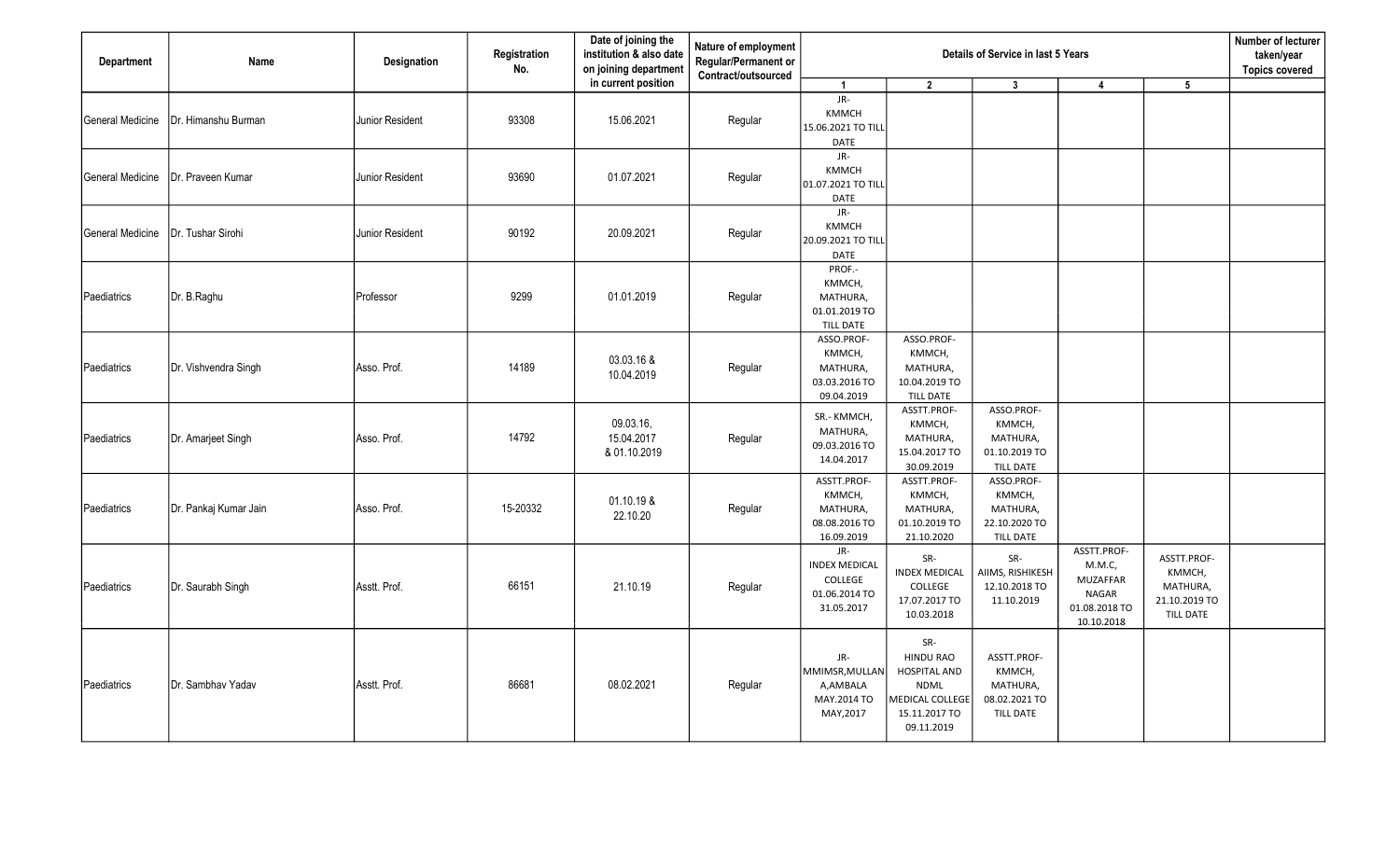| Department  | Name                | Designation     | Registration<br>No. | Date of joining the<br>institution & also date<br>on joining department | Nature of employment<br>Regular/Permanent or<br>Contract/outsourced |                                                                                         |                                                                         | Details of Service in last 5 Years                                   |                |                 | Number of lecturer<br>taken/year<br><b>Topics covered</b> |
|-------------|---------------------|-----------------|---------------------|-------------------------------------------------------------------------|---------------------------------------------------------------------|-----------------------------------------------------------------------------------------|-------------------------------------------------------------------------|----------------------------------------------------------------------|----------------|-----------------|-----------------------------------------------------------|
|             |                     |                 |                     | in current position                                                     |                                                                     | - 1                                                                                     | $\mathbf{2}$                                                            | $\mathbf{3}$                                                         | $\overline{4}$ | $5\phantom{.0}$ |                                                           |
| Paediatrics | Dr. Gurmeet Singh   | Senior Resident | 50478               | 19.10.2019                                                              | Regular                                                             | JR-<br>M.M. INT. OF<br>MEDICAL<br><b>SCIENCE</b><br>RESEARCH<br>MAY.2018 TO<br>AUG.2018 | SR-<br>KMMCH,<br>MATHURA,<br>19.10.2019 TO<br><b>TILL DATE</b>          |                                                                      |                |                 |                                                           |
| Paediatrics | Dr. Rohit Garg      | Senior Resident | 84945               | 14.05.2021                                                              | Regular                                                             | JR-<br>M.A.M.C. DELHI<br>30.05.2015 TO<br>29.05.2018                                    | ${\sf SR}$ -<br>BAHSMC,<br>ROHINI, DELHI<br>11.07.2018 TO<br>18.08.2019 | SR-<br>KMMCH,<br><b>MATHURA</b><br>14.05.2021 TO<br><b>TILL DATE</b> |                |                 |                                                           |
| Paediatrics | Dr. Saurabh Goyal   | Senior Resident | 3592                | 10.12.2020                                                              | Regular                                                             | SR-<br>KMMCH,<br>MATHURA,<br>10.12.2020 TO<br><b>TILL DATE</b>                          |                                                                         |                                                                      |                |                 |                                                           |
| Paediatrics | Dr. Riten Goyal     | Senior Resident | 57692               | 15.05.2021                                                              | Regular                                                             | SR-<br>KMMCH,<br>MATHURA,<br>15.05.2021 TO<br>TILL DATE                                 |                                                                         |                                                                      |                |                 |                                                           |
| Paediatrics | Dr. Daudayal Tyagi  | Junior Resident | DMC/R/29982         | 05.04.21                                                                | Regular                                                             | JR-<br>KMMCH,<br>MATHURA,<br>05.042021 TO<br><b>TILL DATE</b>                           |                                                                         |                                                                      |                |                 |                                                           |
| Paediatrics | Dr. Himanshu Mathur | Junior Resident | 2021/04/3260        | 20.04.21                                                                | Regular                                                             | $JR-$<br>KMMCH,<br><b>MATHURA</b><br>20.04.2021 TO<br><b>TILL DATE</b>                  |                                                                         |                                                                      |                |                 |                                                           |
| Paediatrics | Dr. Varun Ahlawat   | Junior Resident | DMC/R/18539         | 18.02.21                                                                | Regular                                                             | JR-<br>KMMCH,<br>MATHURA,<br>18.02.2021 TO TILL<br>DATE                                 |                                                                         |                                                                      |                |                 |                                                           |
| Paediatrics | Dr. Prateek agarwal | Junior Resident | 94179               | 12.06.2021                                                              | Regular                                                             | JR-<br>KMMCH,<br><b>MATHURA</b><br>12.06.2021 TO<br><b>TILL DATE</b>                    |                                                                         |                                                                      |                |                 |                                                           |
| Paediatrics | Dr. Aman Gautam     | Junior Resident | 122080              | 01.07.2021                                                              | Regular                                                             | $JR-$<br>KMMCH.<br>MATHURA<br>01.07.2021 TO<br><b>TILL DATE</b>                         |                                                                         |                                                                      |                |                 |                                                           |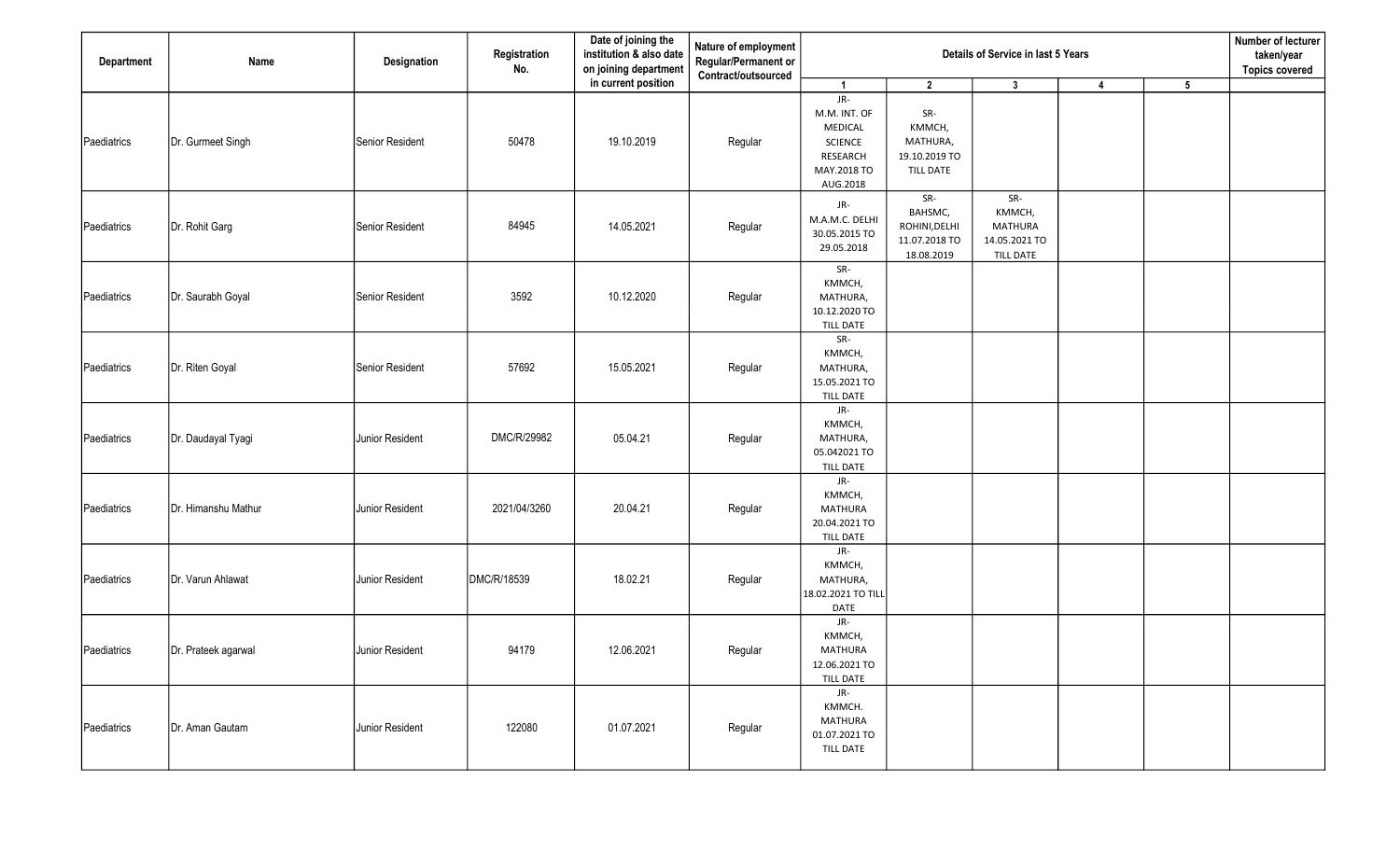| Department  | Name                               | Designation     | Registration<br>No. | Date of joining the<br>institution & also date<br>on joining department | Nature of employment<br>Regular/Permanent or<br>Contract/outsourced |                                                                         |                                                                        | Details of Service in last 5 Years                                     |                                                  |                 | Number of lecturer<br>taken/year<br><b>Topics covered</b> |
|-------------|------------------------------------|-----------------|---------------------|-------------------------------------------------------------------------|---------------------------------------------------------------------|-------------------------------------------------------------------------|------------------------------------------------------------------------|------------------------------------------------------------------------|--------------------------------------------------|-----------------|-----------------------------------------------------------|
|             |                                    |                 |                     | in current position                                                     |                                                                     |                                                                         | $\mathbf{2}$                                                           | $\mathbf{3}$                                                           | 4                                                | $5\overline{5}$ |                                                           |
| Paediatrics | Dr. Mrityunjay Sahoo               | Junior Resident | 93716               | 01.07.2021                                                              | Regular                                                             | JR-<br>KMMCH.<br><b>MATHURA</b><br>01.07.2021 TO<br><b>TILL DATE</b>    |                                                                        |                                                                        |                                                  |                 |                                                           |
| Paediatrics | Dr. Al-Faateh Mohammed Amar Kedwai | Junior Resident | 85740               | 19.04.2021                                                              | Regular                                                             | JR-KMMCH,<br>MATHURA,<br>19.04.2021 TO TILL<br>DATE                     |                                                                        |                                                                        |                                                  |                 |                                                           |
| TB & Chest  | Dr. Bhartesh                       | Asso. Prof.     | 61085               | 14.02.20 &<br>02.01.2021                                                | Regular                                                             | SR-KDMCH&RC,<br>MATHURA,<br>01.07.2016 TO<br>01.01.2017                 | ASSTT. PROF .-<br>KDMCH&RC,<br>MATHURA,<br>02.01.2017 TO<br>13.02.2020 | ASSTT. PROF.-<br>KMMCH,<br>MATHURA,<br>14.02.2020 TO<br>01.01.2021     | ASSO. PROF.-<br>KMMCH,<br>MATHURA,<br>02.01.2021 |                 |                                                           |
| TB & Chest  | Dr. Shradha Soni                   | Senior Resident | MCI/12-43735        | 04.10.2021                                                              | Regular                                                             | SR.- KMMCH,<br>MATHURA,<br>04.10.2021 TO TILL<br>DATE                   |                                                                        |                                                                        |                                                  |                 |                                                           |
| TB & Chest  | Dr. Nazia Parween                  | Junior Resident | 84574               | 24.07.2021                                                              | Regular                                                             | JR-KMMCH,<br>MATHURA,<br>24.07.2021 TO TILL<br>DATE                     |                                                                        |                                                                        |                                                  |                 |                                                           |
| Dermatology | Dr. Shefali Singhal                | Asso. Prof.     | 57041               | 02.11.16 &<br>26.03.19                                                  | Regular                                                             | ASSTT. PROF .-<br>IIMS&RBCRH,<br>HALDIA,<br>04.03.2015 TO<br>26.10.2016 | ASSTT. PROF .-<br>KMMCH,<br>MATHURA,<br>02.11.2016 TO<br>25.03.2019    | ASSO. PROF .-<br>KMMCH,<br>MATHURA,<br>26.03.2019 TO TILL<br>DATE      |                                                  |                 |                                                           |
| Dermatology | Dr. Chandan Singh Kushwah          | Asstt. Prof.    | 62739               | 03.10.16 &<br>10.01.2019                                                | Regular                                                             | SR.- KMMCH,<br>MATHURA,<br>03.10.2016 TO<br>09.01.2019                  | ASSTT. PROF .-<br>KMMCH,<br>MATHURA,<br>10.01.2019 TO TILL<br>DATE     |                                                                        |                                                  |                 |                                                           |
| Dermatology | Dr. Pooja Varshney                 | Senior Resident | 70868               | 15.09.20                                                                | Regular                                                             | JR.- TMMC&RC,<br>MORADABAD,<br>31.05.2017 TO<br>17.08.2020              | SR.- KMMCH,<br><b>MATHURA</b><br>15.09.2020 TO TILL<br>DATE            |                                                                        |                                                  |                 |                                                           |
| Dermatology | Dr. Divya Tomar                    | Junior Resident | 93321               | 15.06.2021                                                              | Regular                                                             | JR.- KMMCH,<br>MATHURA,<br>15.06.2021 TO TILL<br>DATE                   |                                                                        |                                                                        |                                                  |                 |                                                           |
| Psychiatry  | Dr. Devi Singh                     | Asso. Prof.     | 01.02.2016          | 01.02.16 &<br>10.04.2019                                                | Regular                                                             | <b>ASST PROF-</b><br><b>SMS JAIPUR</b><br>01.02.2016 TO<br>09.04.2019   | ASSOC PROF -<br>KMMCH,<br>MATHURA<br>10.04.2019 TO TILL<br>DATE        |                                                                        |                                                  |                 |                                                           |
| Psychiatry  | Dr. Chaudhary Ranjeet Singh        | Asstt. Prof.    | 17-26163            | 01.09.18 &<br>10.01.19                                                  | Regular                                                             | JR-BHARTI<br>VIDYAPEETH<br>KOLHAPUR, MAY<br>2014 TO MAY 2017            | SR-<br>KMMCH,<br>MATHURA,<br>01.09.2018 TO<br>09.01.2019               | <b>ASST PROF -</b><br>KMMCH,<br>MATHURA,<br>10.01.2019 TO TILL<br>DATE |                                                  |                 |                                                           |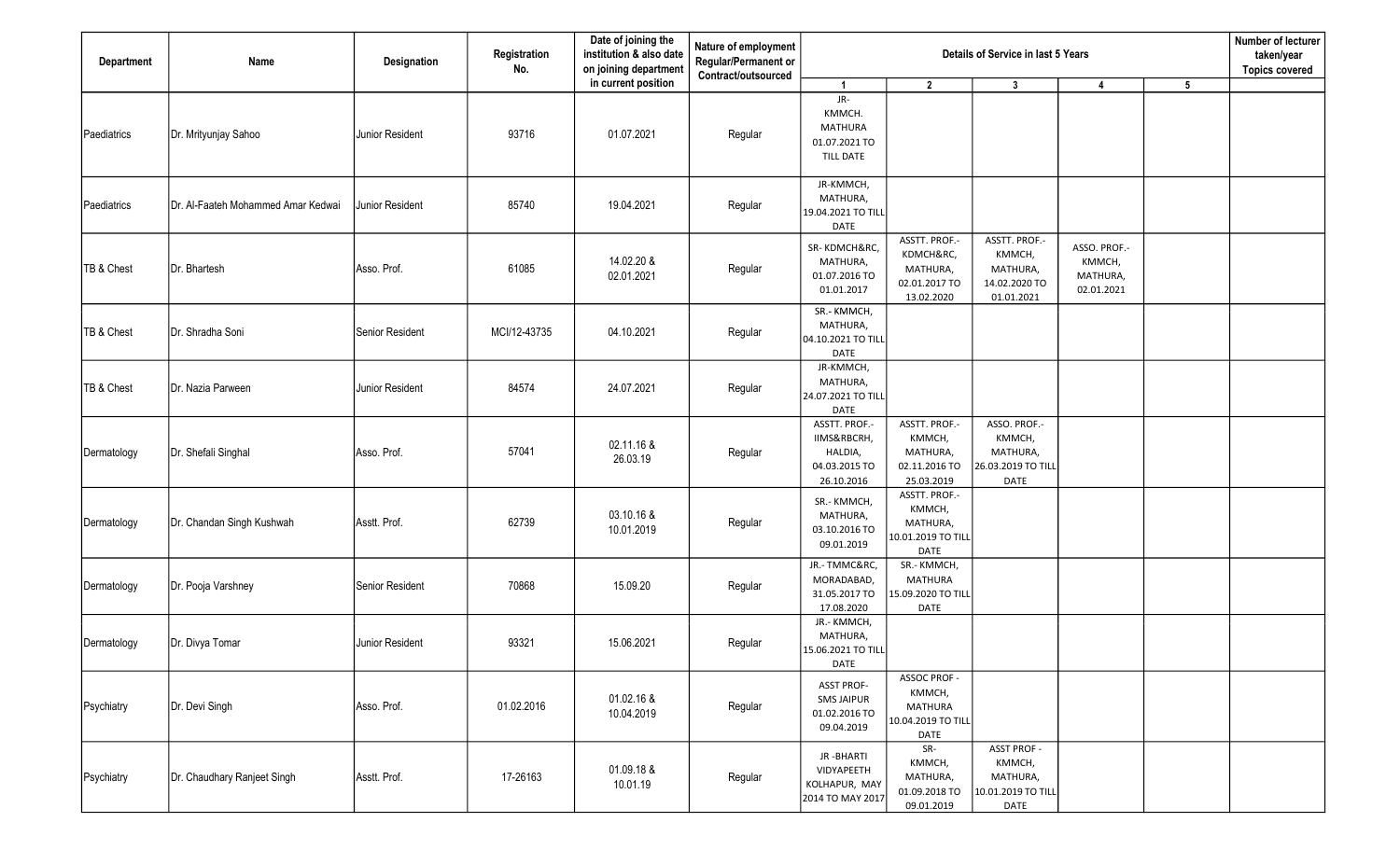| Department             | Name                         | Designation     | Registration<br>No. | Date of joining the<br>institution & also date<br>on joining department | Nature of employment<br>Regular/Permanent or<br>Contract/outsourced |                                                                              |                                                                   | Details of Service in last 5 Years                             |                |                 | Number of lecturer<br>taken/year<br><b>Topics covered</b> |
|------------------------|------------------------------|-----------------|---------------------|-------------------------------------------------------------------------|---------------------------------------------------------------------|------------------------------------------------------------------------------|-------------------------------------------------------------------|----------------------------------------------------------------|----------------|-----------------|-----------------------------------------------------------|
|                        |                              |                 |                     | in current position                                                     |                                                                     | -1                                                                           | $\overline{2}$                                                    | $\mathbf{3}$                                                   | $\overline{4}$ | $5\overline{)}$ |                                                           |
| Psychiatry             | Dr. Amarpreet Singh          | Senior Resident | 66365               | 01.10.2021                                                              | Regular                                                             | SR.-FHMC,<br>Tundala,<br>14.10.2015 to<br>30.06.2017                         | SR. KMMCH,<br>MATHURA,<br>01.10.2021 to Till<br><b>NOW</b>        |                                                                |                |                 |                                                           |
| Psychiatry             | Dr. Apoorva Gupta            | Junior Resident | 95370               | 21.07.2021                                                              | Regular                                                             | SR-<br>KMMCH, Mathura,<br>21.07.2021 TO TILL<br>DATE                         |                                                                   |                                                                |                |                 |                                                           |
| General Surgery        | Dr. Ajay Agarwal             | Professor       | 210207              | 10.12.18 &<br>20.10.20                                                  | Regular                                                             | ASSOC.PROF-<br><b>KMMCH</b><br><b>MATHURA</b><br>10.12.2018 TO<br>19.10.2020 | PROF.-<br>KMMCH<br><b>MATHURA</b><br>20.10.2020 TO TILL<br>DATE   |                                                                |                |                 | wound and wound<br>healing-2                              |
| General Surgery        | Dr. Jitendra D. Hazarey      | Professor       | MMC-65304           | 01.12.20                                                                | Regular                                                             | PROF.-<br><b>LNMC BHOPAL</b><br>01.11.2010 TO<br>29.09.2012                  | PROF.-<br>KMMCH<br><b>MATHURA</b><br>01.12.2020 TO TILL<br>DATE   |                                                                |                |                 | ulcer-2                                                   |
| General Surgery        | Dr. Pradeep Saini            | Professor       | 22855               | 16.12.20                                                                | Regular                                                             | ASSOC. PROF .-<br><b>RMC HAPUR</b><br>01.10.2015 TO<br>16.08.2017            | ASSOC.PROF.-<br><b>RMC HAPUR</b><br>06.05.2019 TO<br>24.12.2019   | PROF-<br>KMMCH<br><b>MATHURA</b><br>16.12.2020 TO TILL<br>DATE |                |                 | sinus and fistula-1                                       |
| General Surgery        | Dr. Rameshwar Dayal Goyal    | Asso. Prof.     | 4733                | 03.11.16 &<br>01.11.2019                                                | Regular                                                             | <b>ASST PROF-</b><br><b>KMMCH</b><br>03.11.2016 TO<br>31.01.2019             | <b>ASSOC PROF-</b><br><b>KMMCH</b><br>01.11.2019 TO TILL<br>DATE  |                                                                |                |                 | infectious diseases-2                                     |
| General Surgery        | Dr. Anil Kumar Saxena        | Asso. Prof.     | 25605               | 25.02.16 &<br>01.11.2019                                                | Regular                                                             | <b>ASST PROF -</b><br><b>KMMCH</b><br>25.02.2016 TO<br>31.10.2019            | ASSOC PROF-<br><b>KMMCH</b><br>01.11.2019 TO TILL<br>DATE         |                                                                |                |                 | swellings-2                                               |
| <b>General Surgery</b> | Dr. Brijendra Kumar Tiwari   | Asso. Prof.     | 52651               | 15.07.19 &<br>10.12.2020                                                | Regular                                                             | <b>ASST PROF -</b><br><b>KMMCH</b><br>15.07.2019 TO<br>09.12.2020            | ASSOC PROF -<br><b>KMMCH</b><br>10.12.2020 TO TILL<br>DATE        |                                                                |                |                 | flectrolyte and<br>nutrition-2                            |
| <b>General Surgery</b> | Dr. Akhlesh Kumar Srivastava | Asso. Prof.     | 8049                | 15.09.2016 &<br>01.11.2019                                              | Regular                                                             | <b>ASST PROF-</b><br><b>KMMCH</b><br>15.09.2016 TO<br>31.10.2019             | ASSOC.PROF.-<br>KMMCH<br>MATHURA<br>01.11.2019 TO TILL<br>DATE    |                                                                |                |                 | shock-1                                                   |
| General Surgery        | Dr. Dinesh Bansal            | Asso. Prof.     | 8790                | 01.12.2015 &<br>01.03.2021                                              | Regular                                                             | ASST. PROF. -<br>KMMCH,<br>MATHURA,<br>01.12.2015 TO<br>28.02.2021           | ASSO. PROF. -<br>KMMCH,<br>MATHURA,<br>01.03.2021 TO TILL<br>DATE |                                                                |                |                 | shock-2                                                   |
| General Surgery        | Dr. Bhuwnesh Kumar Sharma    | Asstt. Prof.    | 68131               | 16.03.20                                                                | Regular                                                             | SENIOR RESIDENT-<br>KDMCH<br>23.06.2018 TO<br>07.11.2019                     | ASST. PROF -<br>KMMCH<br>16.03.2020 TO TILL<br>DATE               |                                                                |                |                 | haemorrhage and<br>blood transfusion-2                    |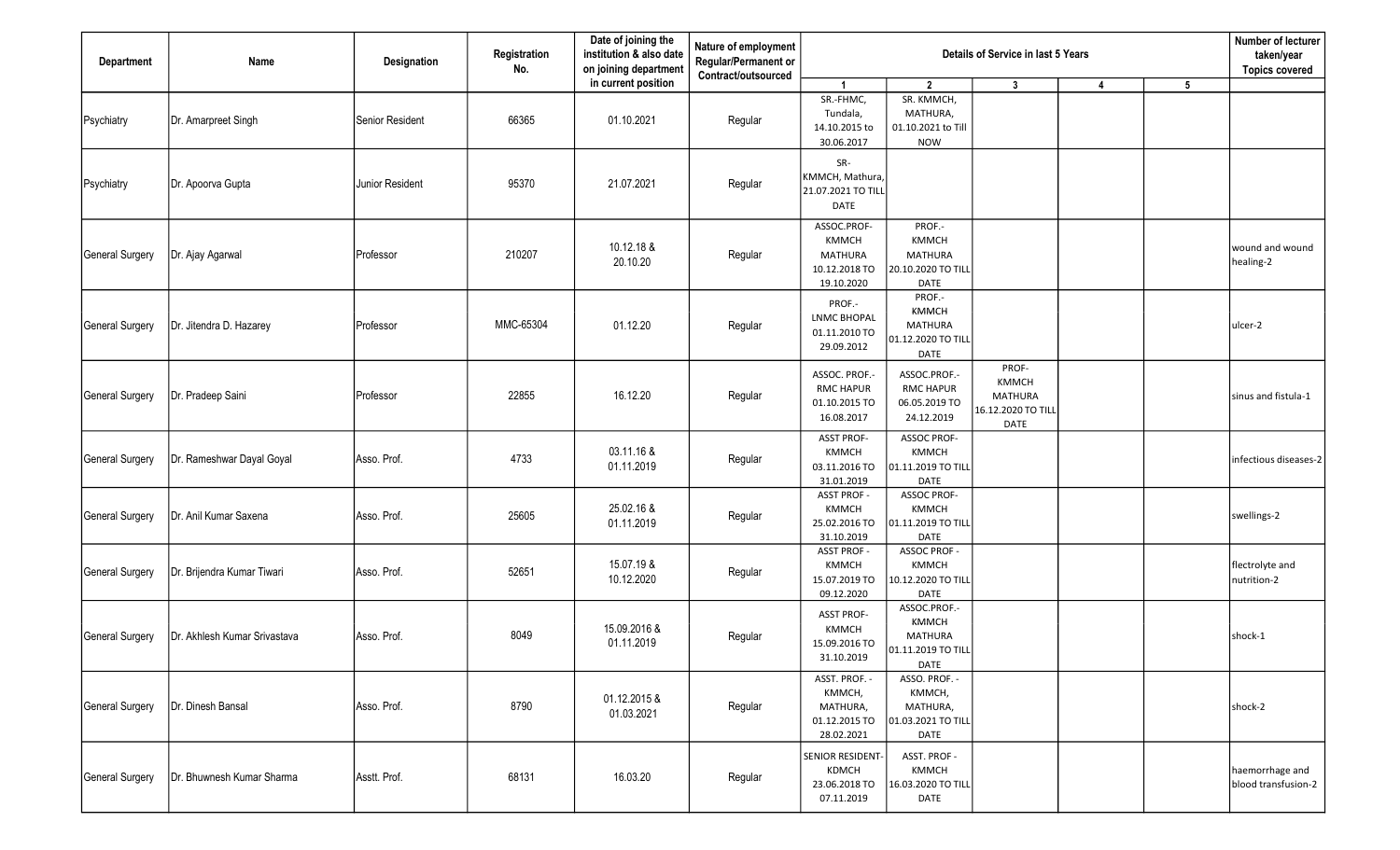| Department             | Name                      | Designation  | Registration<br>No. | Date of joining the<br>institution & also date<br>on joining department | Nature of employment<br>Regular/Permanent or<br>Contract/outsourced | Details of Service in last 5 Years<br>$\overline{2}$<br>$5\phantom{.0}$<br>$\mathbf{3}$<br>4 |                                                                                   |                                                                       |  | Number of lecturer<br>taken/year<br><b>Topics covered</b> |                                     |
|------------------------|---------------------------|--------------|---------------------|-------------------------------------------------------------------------|---------------------------------------------------------------------|----------------------------------------------------------------------------------------------|-----------------------------------------------------------------------------------|-----------------------------------------------------------------------|--|-----------------------------------------------------------|-------------------------------------|
|                        |                           |              |                     | in current position                                                     |                                                                     |                                                                                              |                                                                                   |                                                                       |  |                                                           |                                     |
| General Surgery        | Dr. Hubb Lal Rajput       | Asstt. Prof. | MCI/5819            | 01.12.2020                                                              | Regular                                                             | ASSTT. PROF .-<br>KMMCH,<br>MATHURA,<br>20.03.2017 TO<br>25.01.2020                          | ASSTT. PROF .-<br>KMMCH,<br>MATHURA,<br>01.12.2020 TO TILL<br>DATE                |                                                                       |  |                                                           | flectrolyte and<br>nutrition-1      |
| General Surgery        | Dr. Satyajeet Sharma      | Asstt. Prof. | 6114                | 04.01.21                                                                | Regular                                                             | <b>ASST PROF-</b><br><b>KMMCH</b><br>02.02.2017 TO<br>30.11.2018                             | <b>ASST PROF -</b><br><b>KMMCH</b><br>04.01.2021 TO TILL<br>DATE                  |                                                                       |  |                                                           | burns-2                             |
| General Surgery        | Dr. Sankalp Srivastava    | Asstt. Prof. | 33910               | 10.12.18                                                                | Regular                                                             | <b>SENIOR RESIDENT</b><br>AIMS<br>17.07.2017 TO<br>31.01.2018                                | <b>SENIOR RESIDENT-</b><br><b>DBRAU HOSPITAL</b><br>01.02.2018 TO<br>03.10.2018   | ASST. PROF-<br>KMMCH<br><b>MATHURA</b><br>10.11.2018 TO TILL<br>DATE  |  |                                                           | trauma-2                            |
| <b>General Surgery</b> | Dr. Ranvir Singh          | Asstt. Prof. | 44646               | 15.09.20                                                                | Regular                                                             | LBSH<br>27.12.2016 TO<br>01.01.2017                                                          | SENIOR RESIDENT - SENIOR RESIDENT-<br><b>KMMCH</b><br>10.11.2017 TO<br>18.12.2018 | <b>ASST PROF-</b><br><b>KMMCH</b><br>15.09.2020 TO TILL<br>DATE       |  |                                                           | hand and foot-2                     |
| General Surgery        | Dr. Anand Agrawal         | Asstt. Prof. | 71325               | 02.11.20                                                                | Regular                                                             | ASST. PROF-<br><b>KMMCH</b><br><b>MATHURA</b><br>02.11.2020 TO TILL<br>DATE                  |                                                                                   |                                                                       |  |                                                           | arteriol diseases-2                 |
| General Surgery        | Dr. Madhupal Singh        | Asstt. Prof. | 61175               | 17.04.19 &<br>22.10.2020                                                | Regular                                                             | JUNIOR RESIDENT-<br>BRDMC,<br>GORAKHPUR,<br>10.07.2017 TO<br>09.07.2017                      | SENIOR RESIDENT-<br>KMMCH<br>17.04.2019 TO<br>21.10.2020                          | <b>ASST PROF-</b><br>KMMCH,<br>MATHURA,<br>22.10.2020 TO TILL<br>DATE |  |                                                           | vascular lesions and<br>hamartoma-1 |
| General Surgery        | Dr. Sharad Gupta          | Asstt. Prof. | 29217               | 23.11.20                                                                | Regular                                                             | <b>ASST PROF -</b><br>KMMCH,<br>MATHURA,<br>10.01.2017 TO<br>30.11.2018                      | <b>ASST PROF -</b><br>KMMCH,<br>MATHURA,<br>23.11.2020 TO TILL<br>DATE            |                                                                       |  |                                                           | arteriol diseases-2                 |
| General Surgery        | Dr. Shailendra Kumar Shah | Asstt. Prof. | 20394               | 15.09.20 &<br>02.02.2021                                                | Regular                                                             | <b>SENIOR RESIDENT-</b><br><b>RMCH HAPUR</b><br>13.07.2019 TO<br>31.08.2020                  | SENIOR RESIDENT<br>KMMCH<br>15.09.2020 TO<br>01.02.2020                           | <b>ASST PROF-</b><br><b>KMMCH</b><br>02.02.2021 TO TILL<br>DATE       |  |                                                           |                                     |
| General Surgery        | Dr. Harsh Gupta           | Asstt. Prof. | 56500               | 15.03.2021                                                              | Regular                                                             | <b>ASST PROF-</b><br>KMMCH<br>15.03.2021 TO TILL<br>DATE                                     |                                                                                   |                                                                       |  |                                                           | swellings-1, Trauma-                |
| <b>General Surgery</b> | Dr. Madhav Mayank Sharma  | Asstt. Prof. | 24661               | 04.11.2019                                                              | Regular                                                             | ASST PROF. -<br>KMMCH,<br>MATHURA,<br>20.12.2016 TO<br>31.12.2017                            | <b>ASST PROF -</b><br>KMMCH,<br>MATHURA,<br>04.11.2019 TO TILL<br>DATE            |                                                                       |  |                                                           | flectrolyte and<br>nutrition-1      |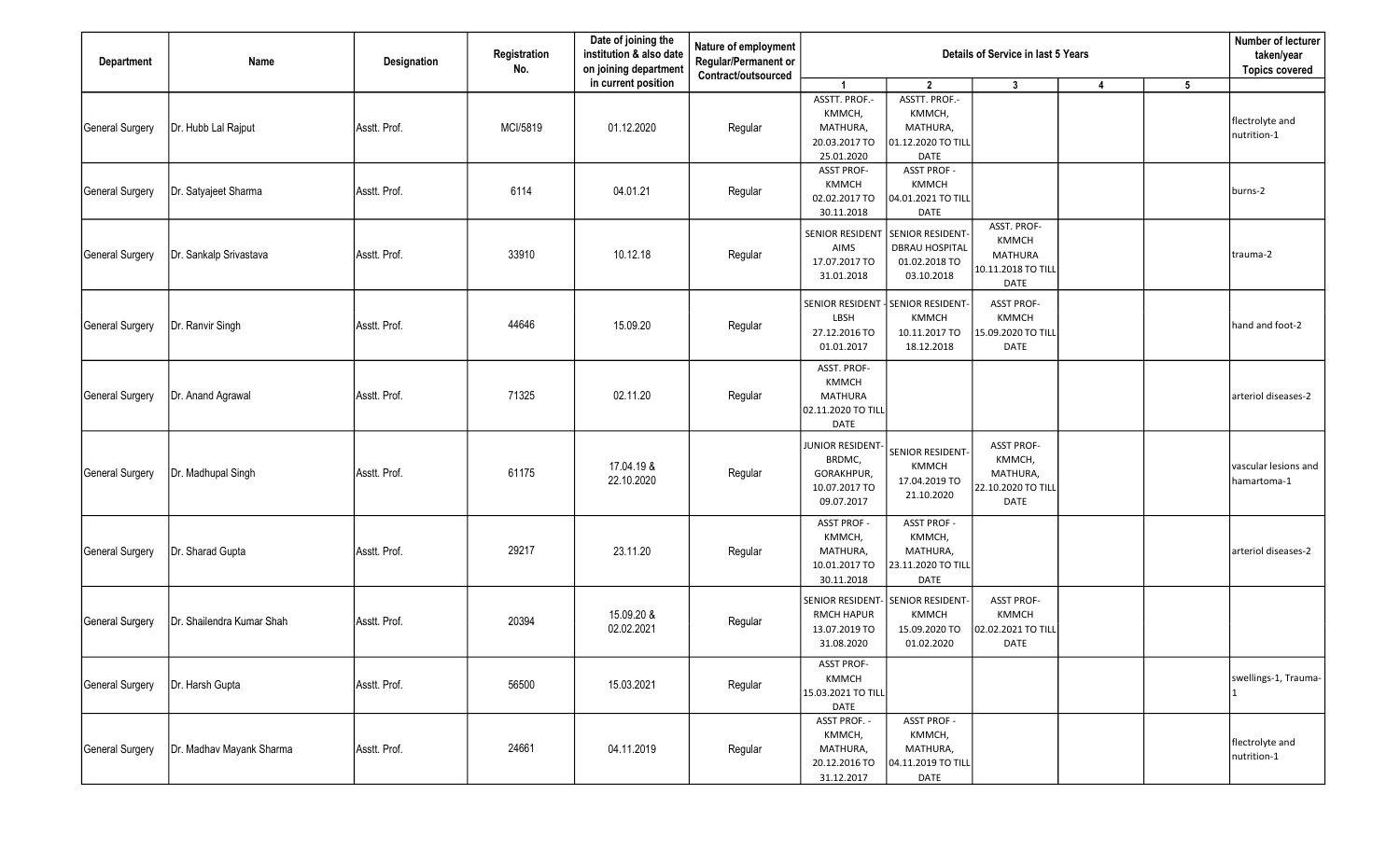| Department             | Name                         | Designation     | Registration<br>No. | Date of joining the<br>institution & also date<br>on joining department | Nature of employment<br>Regular/Permanent or<br>Contract/outsourced |                                                                            |                                                                       | Details of Service in last 5 Years                   |                                                                       |                 | Number of lecturer<br>taken/year<br><b>Topics covered</b> |
|------------------------|------------------------------|-----------------|---------------------|-------------------------------------------------------------------------|---------------------------------------------------------------------|----------------------------------------------------------------------------|-----------------------------------------------------------------------|------------------------------------------------------|-----------------------------------------------------------------------|-----------------|-----------------------------------------------------------|
|                        |                              |                 |                     | in current position                                                     |                                                                     | $\overline{1}$                                                             | $\overline{2}$                                                        | $\mathbf{3}$                                         | 4                                                                     | $5\overline{)}$ |                                                           |
| General Surgery        | Dr. Rakesh Faujdar           | Asst. Professor | 12955               | 12.03.2021                                                              | Regular                                                             | TUTOR/JR-<br>MLBC, JHANSI,<br>08.08.2016 TO<br>07.08.2019                  | SR-<br>MLBC JHANSI,<br>03.09.2019 TO<br>23.03.2020                    | SR-<br>GMC, BHARATPUR<br>07.04.2020 TO<br>11.03.2021 | <b>ASST PROF-</b><br>KMMCH,<br>MATHURA,<br>12.03.2021 TO TILL<br>DATE |                 |                                                           |
| General Surgery        | Dr. Dinesh Kumar Gupta       | Asst. Professor | 31719               | 18.11.2020                                                              | Regular                                                             | <b>SENIOR RESIDENT-</b><br><b>FHMC AGRA</b><br>11.07.2016 TO<br>31.07.2017 | ASST. PROF .-<br>KMMCH,<br>MATHURA,<br>18.11.2020 TO TILL<br>DATE     |                                                      |                                                                       |                 |                                                           |
| General Surgery        | Dr. Jitendra Kumar           | Senior Resident | 72195               | 14.12.20                                                                | Regular                                                             | SR-<br>MGMMC INDORE<br>04.09.2019 TO<br>03.09.2020                         | $SR-$<br>KMMCH,<br>MATHURA,<br>14.12.2020 TO TILL<br>DATE             |                                                      |                                                                       |                 |                                                           |
| <b>General Surgery</b> | Dr. Naveen Kumar Solanki     | Senior Resident | 112753              | 01.01.21                                                                | Regular                                                             | JR-<br><b>NAMC DELHI</b><br>01.05.2016 TO<br>30.04.2019                    | ${\sf SR}$ -<br>KMMCH<br><b>MATHURA</b><br>01.01.2021 TO TILL<br>DATE |                                                      |                                                                       |                 |                                                           |
| General Surgery        | Dr. Mohd Sahban Kamal        | Senior Resident | 19972               | 01.06.2021                                                              | Regular                                                             | SR-KMMCH,<br>MATHURA,<br>01.06.2021 TO TILL<br>DATE                        |                                                                       |                                                      |                                                                       |                 |                                                           |
| General Surgery        | Dr. Vikas Gupta              | Senior Resident | DMC/R/12268         | 16.02.2021                                                              | Regular                                                             | JR-NAMC DELHI,<br>25.07.2017 TO<br>30.06.2020                              | SR-KMMCH,<br>MATHURA,<br>16.02.2021 TO TILL<br>DATE                   |                                                      |                                                                       |                 |                                                           |
| <b>General Surgery</b> | Dr. Prashant Jain            | Senior Resident | 57333               | 02.11.20                                                                | Regular                                                             | SR - KMMCH,<br>MATHURA,<br>02.11.2020 TO TILL<br>DATE                      |                                                                       |                                                      |                                                                       |                 |                                                           |
| General Surgery        | Dr. Vishal Rana              | Junior Resident | 104680              | 20.10.20                                                                | Regular                                                             | JR-KMMCH<br><b>MATHURA</b><br>20.10.2020 TO TILL<br>DATE                   |                                                                       |                                                      |                                                                       |                 |                                                           |
| <b>General Surgery</b> | Dr. Dharmendra Tarkar        | Junior Resident | 136269              | 16.05.2021                                                              | Regular                                                             | JR-KMMCH,<br><b>MATHURA</b><br>16.05.2021 TO TILL<br>DATE                  |                                                                       |                                                      |                                                                       |                 |                                                           |
| General Surgery        | Dr. Saud Ahmed               | Junior Resident | 85683               | 20.05.2021                                                              | Regular                                                             | JR-KMMCH,<br>MATHURA,<br>20.05.2021 TO TILL<br>DATE                        |                                                                       |                                                      |                                                                       |                 |                                                           |
| General Surgery        | Dr. Ramraj                   | Junior Resident | 25002               | 01.06.2021                                                              | Regular                                                             | JR-KMMCH<br>01.06.2021 TO TILL<br>DATE                                     |                                                                       |                                                      |                                                                       |                 |                                                           |
| General Surgery        | Dr. Rakesh Kumar Maddheshiya | Junior Resident | 89357               | 12.06.2021                                                              | Regular                                                             | JR-KMMCH<br><b>MATHURA</b><br>12.06.2021 TO TILL<br>DATE                   |                                                                       |                                                      |                                                                       |                 |                                                           |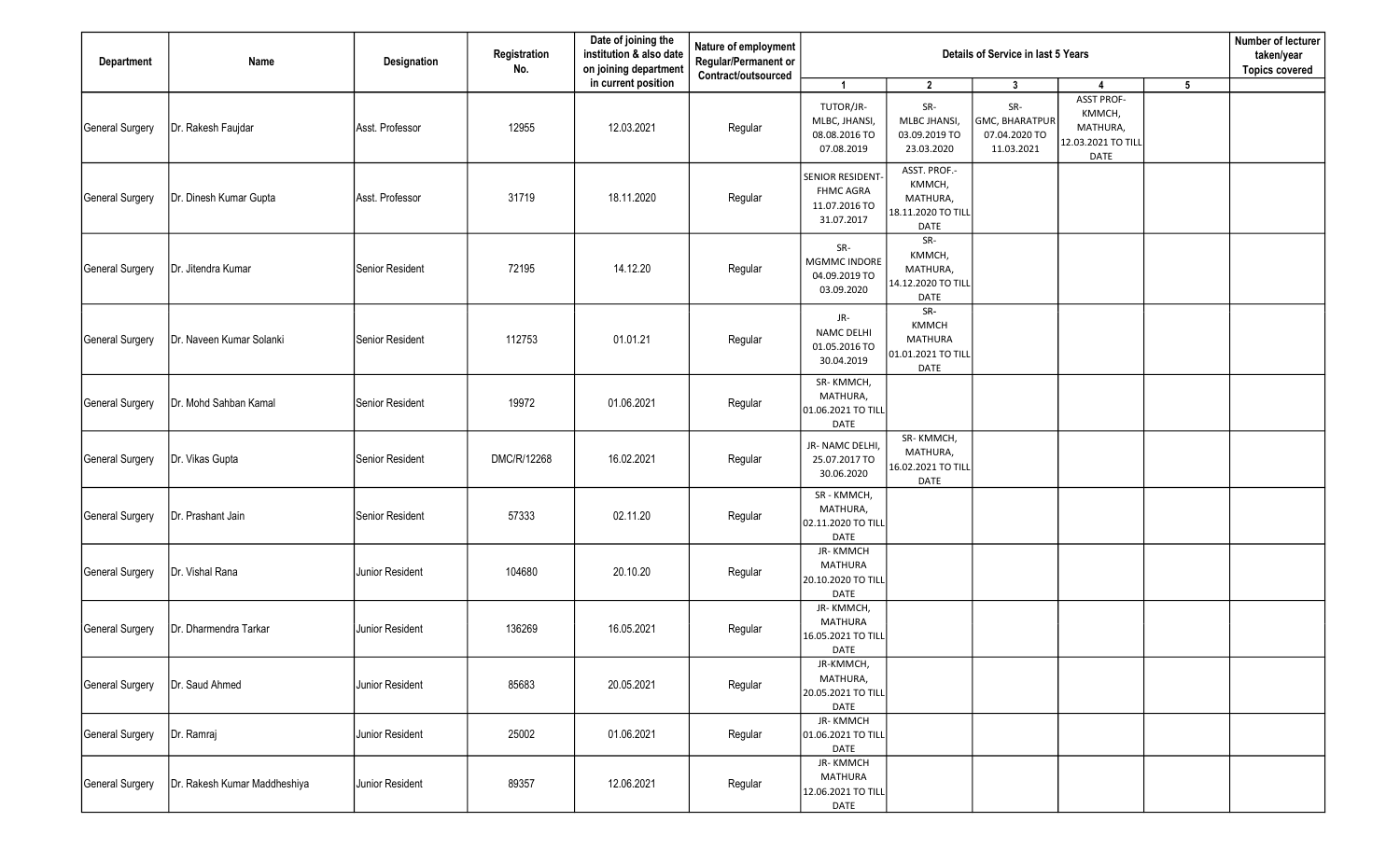| Nature of employment<br>institution & also date<br>Registration<br>Details of Service in last 5 Years<br>Regular/Permanent or<br>Name<br>Designation<br>Department<br>on joining department<br>No.<br>Contract/outsourced |                                  | taken/year<br><b>Topics covered</b> |
|---------------------------------------------------------------------------------------------------------------------------------------------------------------------------------------------------------------------------|----------------------------------|-------------------------------------|
| in current position<br>$\overline{2}$<br>$\mathbf{3}$                                                                                                                                                                     | $\overline{4}$<br>5 <sub>5</sub> |                                     |
| JR-KMMCH                                                                                                                                                                                                                  |                                  |                                     |
| <b>MATHURA</b><br>Junior Resident<br>74085<br>15.06.2021<br>Regular<br><b>General Surgery</b><br>Dr. Manoj Kumar                                                                                                          |                                  |                                     |
| 15.06.2021 TO TILL                                                                                                                                                                                                        |                                  |                                     |
| DATE                                                                                                                                                                                                                      |                                  |                                     |
| JR-KMMCH                                                                                                                                                                                                                  |                                  |                                     |
| <b>MATHURA</b><br>19798<br>17.07.2021<br>General Surgery<br>Dr. Swapnil Dighe<br>Junior Resident<br>Regular                                                                                                               |                                  |                                     |
| 17.07.2021 TO TILL                                                                                                                                                                                                        |                                  |                                     |
| DATE                                                                                                                                                                                                                      |                                  |                                     |
| JR-KMMCH                                                                                                                                                                                                                  |                                  |                                     |
| <b>MATHURA</b><br>Junior Resident<br>81799<br>17.07.2021<br><b>General Surgery</b><br>Dr. Smita Kumari<br>Regular                                                                                                         |                                  |                                     |
| 17.07.2021 TO TILL                                                                                                                                                                                                        |                                  |                                     |
| DATE                                                                                                                                                                                                                      |                                  |                                     |
| JR-KMMCH                                                                                                                                                                                                                  |                                  |                                     |
| <b>MATHURA</b><br>24.07.2021<br>General Surgery<br>Dr. Dolly Sorout<br>Junior Resident<br>DMC/R/19768<br>Regular                                                                                                          |                                  |                                     |
| 24.07.2021 TO TILL                                                                                                                                                                                                        |                                  |                                     |
| DATE                                                                                                                                                                                                                      |                                  |                                     |
| JR-KMMCH                                                                                                                                                                                                                  |                                  |                                     |
| <b>MATHURA</b><br>DMC/R/18279<br>24.07.2021<br>General Surgery<br>Dr. Nishant Yadav<br>Junior Resident<br>Regular                                                                                                         |                                  |                                     |
| 24.07.2021 TO TILL                                                                                                                                                                                                        |                                  |                                     |
| DATE                                                                                                                                                                                                                      |                                  |                                     |
| JR-KMMCH                                                                                                                                                                                                                  |                                  |                                     |
| <b>MATHURA</b><br>Junior Resident<br>19577<br>24.07.2021<br><b>General Surgery</b><br>Dr. Amit Anand<br>Regular                                                                                                           |                                  |                                     |
| 24.07.2021 TO TILL                                                                                                                                                                                                        |                                  |                                     |
| DATE                                                                                                                                                                                                                      |                                  |                                     |
| ASSO. PROF .-<br>ASSO. PROF .-<br>PROF.- KMMCH,                                                                                                                                                                           |                                  |                                     |
| KMMCH,<br>KMMCH,<br>17.04.19 &<br>MATHURA,                                                                                                                                                                                |                                  |                                     |
| 41966<br>Dr. Arun Bansal<br>Regular<br>Orthopaedics<br>Professor<br>MATHURA,<br>MATHURA,<br>01.11.2019<br>01.11.2019 TO TILL                                                                                              |                                  |                                     |
| 12.11.2016 TO<br>17.04.2019<br>DATE                                                                                                                                                                                       |                                  |                                     |
| 11.05.2018<br>31.10.2019                                                                                                                                                                                                  |                                  |                                     |
| ASSO. PROF.-<br>PROF.- KMMCH,                                                                                                                                                                                             |                                  |                                     |
| SAKSHI MC&R,<br>MATHURA,                                                                                                                                                                                                  |                                  |                                     |
| Dr. Keshav Gupta<br>24563<br>15.10.20<br>Professor<br>Regular<br>Orthopaedics<br>GUNA, 05.09.2016 15.10.2020 TO TILL                                                                                                      |                                  |                                     |
| TO 14.12.2018<br>DATE                                                                                                                                                                                                     |                                  |                                     |
|                                                                                                                                                                                                                           |                                  |                                     |
| ASSO. PROF.-<br>PROF.- KMMCH,<br>MSDSMC&R,                                                                                                                                                                                |                                  |                                     |
| MATHURA,<br>Dr. Kamal Kant Badhwar                                                                                                                                                                                        |                                  |                                     |
| 18462<br>24.02.2021<br>Regular<br>Orthopaedics<br>Professor<br>FARRUKHABAD,<br>24.02.2021 TO TILL                                                                                                                         |                                  |                                     |
| 15.08.2017 TO<br>DATE<br>12.04.2019                                                                                                                                                                                       |                                  |                                     |
| ASSO.PROF .-                                                                                                                                                                                                              |                                  |                                     |
| ASSTT. PROF.-<br>KMMCH,                                                                                                                                                                                                   |                                  |                                     |
| 15.02.16 &<br>KMMCH,<br>56502<br>Dr. Rakesh Kumar Gupta<br>Asso. Prof.<br>Orthopaedics<br>Regular<br>MATHURA,                                                                                                             |                                  |                                     |
| 01.11.19<br>15.02.2016 TO<br>01.11.2019 TO TILL                                                                                                                                                                           |                                  |                                     |
| 31.10.2019<br>DATE                                                                                                                                                                                                        |                                  |                                     |
| ASSTT. PROF .-<br>ASSO.PROF .-                                                                                                                                                                                            |                                  |                                     |
| KMMCH,<br>KMMCH,                                                                                                                                                                                                          |                                  |                                     |
| 05.01.16 &<br>14495<br>Dr. Mohkam Singh<br>Asso. Prof.<br>Regular<br>Orthopaedics<br>MATHURA,<br>MATHURA,                                                                                                                 |                                  |                                     |
| 31.08.2019<br>05.01.2016 TO<br>31.08.2019 TO                                                                                                                                                                              |                                  |                                     |
| 30.08.2019<br>DATE                                                                                                                                                                                                        |                                  |                                     |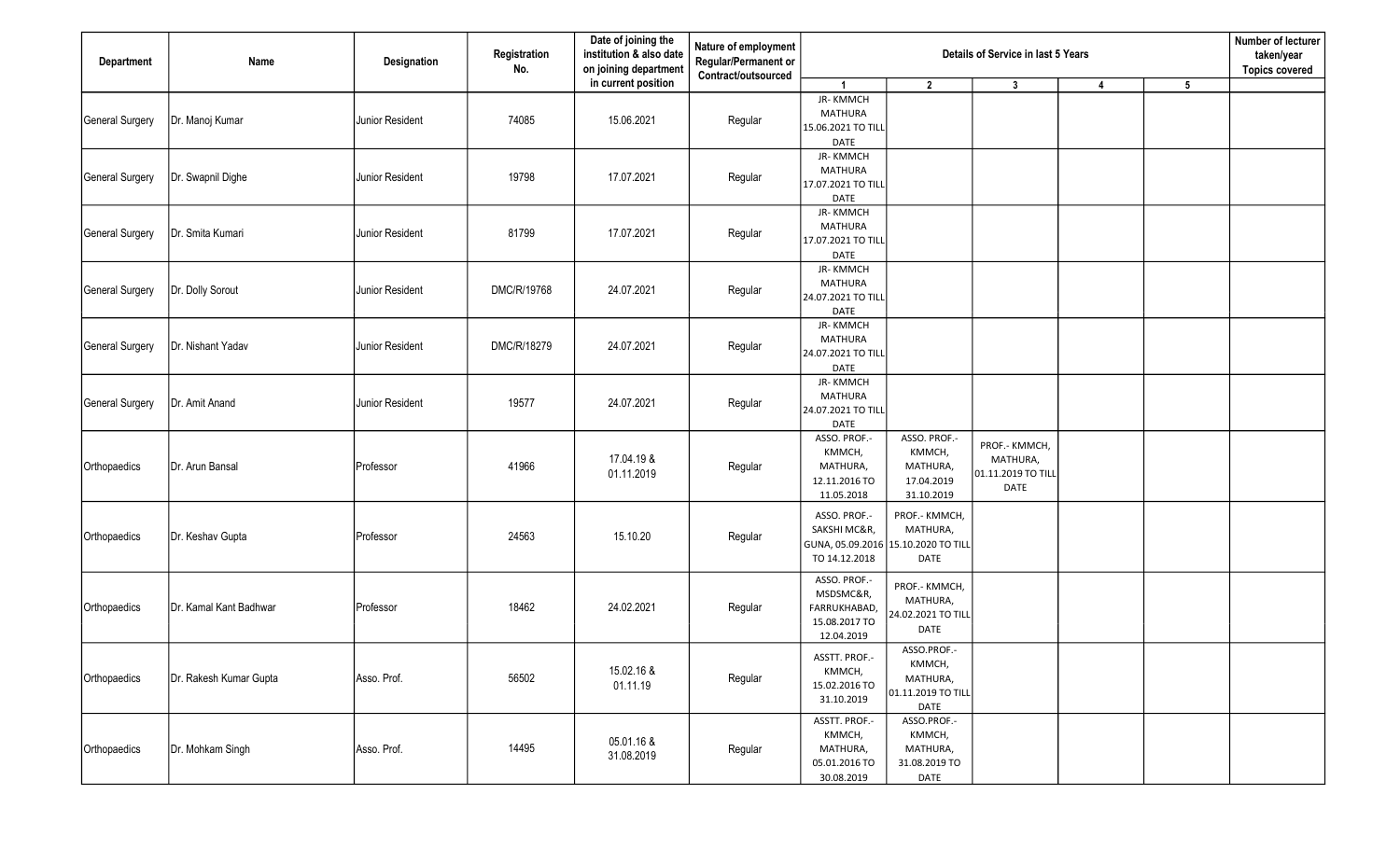| Department   | Name                    | Designation     | Registration<br>No. | Date of joining the<br>institution & also date<br>on joining department | Nature of employment<br>Regular/Permanent or<br>Contract/outsourced |                                                                        |                                                                    | Details of Service in last 5 Years                                 |                                                                    |                 | Number of lecturer<br>taken/year<br><b>Topics covered</b> |
|--------------|-------------------------|-----------------|---------------------|-------------------------------------------------------------------------|---------------------------------------------------------------------|------------------------------------------------------------------------|--------------------------------------------------------------------|--------------------------------------------------------------------|--------------------------------------------------------------------|-----------------|-----------------------------------------------------------|
|              |                         |                 |                     | in current position                                                     |                                                                     |                                                                        | $\overline{2}$                                                     | $\mathbf{3}$                                                       | $\overline{4}$                                                     | $5\phantom{.0}$ |                                                           |
| Orthopaedics | Dr. Saurabh Bansal      | Asso. Prof.     | 78011               | 01.12.16 &                                                              | Regular                                                             | ASSTT. PROF .-<br>KMMCH,<br>MATHURA,                                   | ASSO. PROF .-<br>KMMCH,<br>MATHURA,                                |                                                                    |                                                                    |                 |                                                           |
|              |                         |                 |                     | 15.10.2020                                                              |                                                                     | 01.12.2016 TO<br>14.10.2020<br>ASSTT. PROF .-                          | 15.10.2020 TO TILL<br><b>DATE</b><br>ASSO. PROF .-                 |                                                                    |                                                                    |                 |                                                           |
| Orthopaedics | Dr. Harshit Mehta       | Asso. Prof.     | 58307               | 08.08.16 &<br>28.12.2020                                                | Regular                                                             | KMMCH,<br>MATHURA,<br>08.08.2016 TO<br>27.12.2020                      | KMMCH,<br>MATHURA,<br>28.12.2020 TO TILL<br><b>DATE</b>            |                                                                    |                                                                    |                 |                                                           |
| Orthopaedics | Dr. Harshit Jain        | Asso. Prof.     | 60827               | 01.09.2021                                                              | Regular                                                             | ASSTT. PROF .-<br>KDMCH&RC,<br>MATHURA,<br>01.09.2016 TO<br>02.11.2020 | ASSO. PROF .-<br>KMMCH,<br>MATHURA,<br>03.11.2020 TO<br>31.08.2021 | ASSO.PROF .-<br>KMMCH,<br>MATHURA,<br>01.09.2021 TO TILL<br>DATE   |                                                                    |                 |                                                           |
| Orthopaedics | Dr. Lalit Krishna       | Asstt. Prof.    | 46432               | 05.08.19 &<br>10.08.2020                                                | Regular                                                             | SR-KMMCH,<br>MATHURA,<br>05.08.2019 TO<br>09.08.2020                   | ASSTT. PROF .-<br>KMMCH,<br>MATHURA,<br>10.08.2020 TO TILL<br>DATE |                                                                    |                                                                    |                 |                                                           |
| Orthopaedics | Dr. Saurabh Goyal       | Asstt. Prof.    | 61764               | 06.09.19 &<br>01.11.2019                                                | Regular                                                             | SR-KMMCH,<br>MATHURA,<br>03.08.2015 TO<br>31.12.2016                   | SR-SNMC, AGRA,<br>03.01.2017 TO<br>31.07.2017                      | SR-KMMCH,<br>MATHURA,<br>06.09.2019 TO<br>31.10.2019               | ASSTT. PROF.-<br>KMMCH,<br>MATHURA.<br>01.11.2019 TO TILL<br>DATE  |                 |                                                           |
| Orthopaedics | Dr. Mukul Agarwal       | Asstt. Prof.    | 11601               | 02.11.20                                                                | Regular                                                             | ASSTT. PROF .-<br>KDMCH&RC,<br>MATHURA,<br>16.06.2014 TO<br>07.01.2018 | ASSTT. PROF .-<br>KMMCH,<br>MATHURA,<br>02.11.2020 TO TILL<br>DATE |                                                                    |                                                                    |                 |                                                           |
| Orthopaedics | Dr. Gaurav Deshwar      | Asstt. Prof.    | 39511               | 05.01.21                                                                | Regular                                                             | SR.- KMMCH,<br>MATHURA,<br>04.10.2016 TO<br>26.08.2017                 | SR.- GMC,<br><b>BHARATPUR,</b><br>28.08.2017 TO<br>27.08.2018      | ASSTT. PROF .-<br>KMMCH,<br>MATHURA,<br>05.01.2021 TO TILL<br>DATE |                                                                    |                 |                                                           |
| Orthopaedics | Dr. Vishnu Kumar Pandey | Asstt. Prof.    | 76039               | 09.12.21                                                                | Regular                                                             | SR.- BHARTI<br>VIDYAPEETH,<br>SANGLI,<br>27.07.2020 TO<br>26.01.2021   | SR.- JNU, JAIPUR,<br>28.01.2021 TO<br>26.06.2021                   | SR-FHMC,<br>TUNDLA,<br>30.06.2021 TO<br>04.08.2021                 | ASSTT. PROF .-<br>KMMCH,<br>MATHURA,<br>09.12.2021 TO TILL<br>DATE |                 |                                                           |
| Orthopaedics | Dr. Lakhan Singh Tanwar | Senior Resident | 6956                | 15.02.17                                                                | Regular                                                             | JR.- KMMCH,<br>MATHURA,<br>15.02.2017 TO<br>15.05.2017                 | SR-KMMCH,<br>MATHURA,<br>16.05.2017 TILL<br>DATE                   |                                                                    |                                                                    |                 |                                                           |
| Orthopaedics | Dr. Bhaskar Tiwari      | Senior Resident | 63283               | 24.10.16                                                                | Regular                                                             | SR.- KMMCH,<br>MATHURA,<br>24.10.2016 TO TILL<br>DATE                  |                                                                    |                                                                    |                                                                    |                 |                                                           |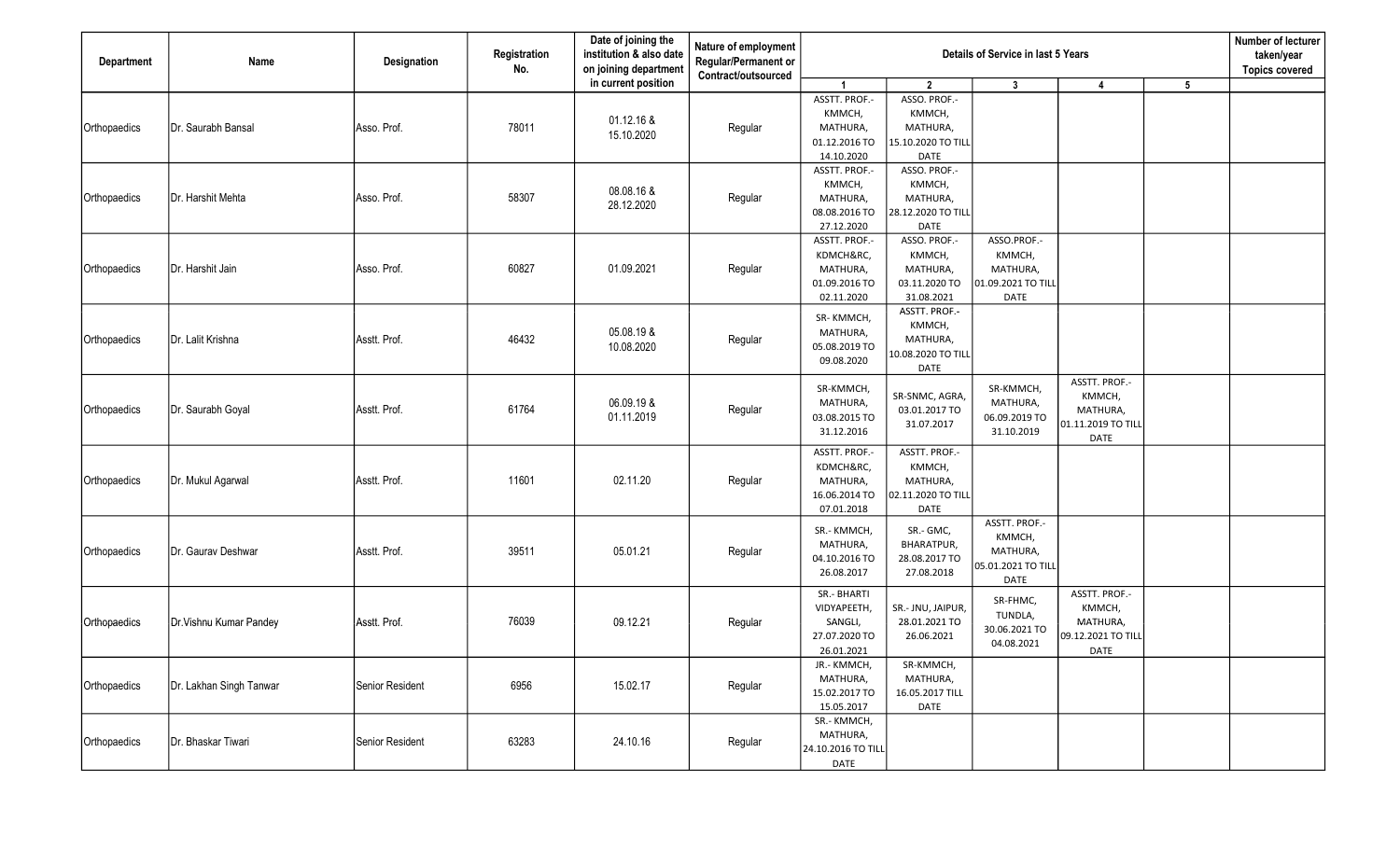| Department   | Name                         | Designation     | Registration<br>No. | Date of joining the<br>institution & also date<br>on joining department | Nature of employment<br>Regular/Permanent or<br>Contract/outsourced |                                                                     |                                                                   | Details of Service in last 5 Years                          |   |                 | Number of lecturer<br>taken/year<br><b>Topics covered</b> |
|--------------|------------------------------|-----------------|---------------------|-------------------------------------------------------------------------|---------------------------------------------------------------------|---------------------------------------------------------------------|-------------------------------------------------------------------|-------------------------------------------------------------|---|-----------------|-----------------------------------------------------------|
|              |                              |                 |                     | in current position                                                     |                                                                     | $\overline{1}$                                                      | $\overline{2}$                                                    | $\mathbf{3}$                                                | 4 | $5\overline{)}$ |                                                           |
| Orthopaedics | Dr. Yogesh Kumar             | Senior Resident | 15775               | 05.01.21                                                                | Regular                                                             | JR.- UPUMS,<br>SAIFAI 24.05.2017<br>to 03.10.2020                   | JR. - KMMCH,<br>MATHURA<br>05.01.2021 to<br>28.02.2021            | SR. - KMMCH,<br><b>MATHURA</b><br>01.03.2021 to Till<br>Now |   |                 |                                                           |
| Orthopaedics | Dr. Ankit Agrawal            | Senior Resident | 72880               | 01.10.2021                                                              | Regular                                                             | JR.- MGM, NAVI<br>MUMBAI,<br>OCT.2016 TO<br>OCT.2019                | SR.- KDMCH&RC,<br>MATHURA,<br>27.03.2021 TO<br>23.09.2021         | SR.- KMMCH,<br>MATHURA,<br>01.10.2021 TO TILL<br>DATE       |   |                 |                                                           |
| Orthopaedics | Dr. Shiv Kumar               | Senior Resident | 72676               | 29.11.2021                                                              | Regular                                                             | SR.- KMMCH,<br>MATHURA,<br>29.11.2021 TO TILL<br><b>DATE</b>        |                                                                   |                                                             |   |                 |                                                           |
| Orthopaedics | Dr. Ashish Nishad            | Junior Resident | 70593               | 14.05.2021                                                              | Regular                                                             | JR.- KMMCH,<br>MATHURA,<br>14.05.2021 TO TILL<br>DATE               |                                                                   |                                                             |   |                 |                                                           |
| Orthopaedics | Dr. Suvesh Kumar             | Junior Resident | 88797               | 14.05.2021                                                              | Regular                                                             | JR.- KMMCH,<br>MATHURA,<br>14.05.2021 TO TILL<br>DATE               |                                                                   |                                                             |   |                 |                                                           |
| Orthopaedics | Dr. Siddharth Singh          | Junior Resident | 129392              | 20.05.2021                                                              | Regular                                                             | JR.- KMMCH,<br>MATHURA,<br>20.05.2021 TO TILL<br>DATE               |                                                                   |                                                             |   |                 |                                                           |
| Orthopaedics | Dr. Peerzada Sareer Khurshed | Junior Resident | 83778               | 20.05.2021                                                              | Regular                                                             | JR.- KMMCH,<br>MATHURA,<br>20.05.2021 TO TILL<br>DATE               |                                                                   |                                                             |   |                 |                                                           |
| Orthopaedics | Dr. Aman Singh               | Junior Resident | 88755               | 25.05.2021                                                              | Regular                                                             | JR.- KMMCH,<br>MATHURA,<br>25.05.2021 TO TILL<br>DATE               |                                                                   |                                                             |   |                 |                                                           |
| Orthopaedics | Dr. Mohd. Shahid             | Junior Resident | 95295               | 01.07.2021                                                              | Regular                                                             | JR.- KMMCH,<br>MATHURA,<br>01.07.2021 TO TILL<br>DATE               |                                                                   |                                                             |   |                 |                                                           |
| Orthopaedics | Dr. Sharad Yadav             | Junior Resident | MP-26218            | 24.07.2021                                                              | Regular                                                             | JR.- KMMCH,<br>MATHURA,<br>24.07.2021 TO TILL<br>DATE               |                                                                   |                                                             |   |                 |                                                           |
| <b>ENT</b>   | Dr. Devendra Chikara         | Professor       | 21417               | 04.01.2021                                                              | Regular                                                             | ASSO. PROF.-<br>VIMS, GAJRAULA,<br>16.03.2020 TO<br>31.07.2020      | PROF .- VIMS,<br>GAJRAULA,<br>01.08.2020 TO                       | PROF.- KMMCH,<br>MATHURA,<br>04.01.2021 TO TILL<br>DATE     |   |                 |                                                           |
| ENT          | Dr. Prithvi Raj Singh        | Asso. Prof.     | 13679               | 25.02.2016 &<br>11.10.20                                                | Regular                                                             | ASSTT. PROF .-<br>KMMCH,<br>MATHURA,<br>25.02.2016 TO<br>10.10.2020 | ASSO. PROF .-<br>KMMCH,<br>MATHURA,<br>11.10.2020 TO TILL<br>DATE |                                                             |   |                 |                                                           |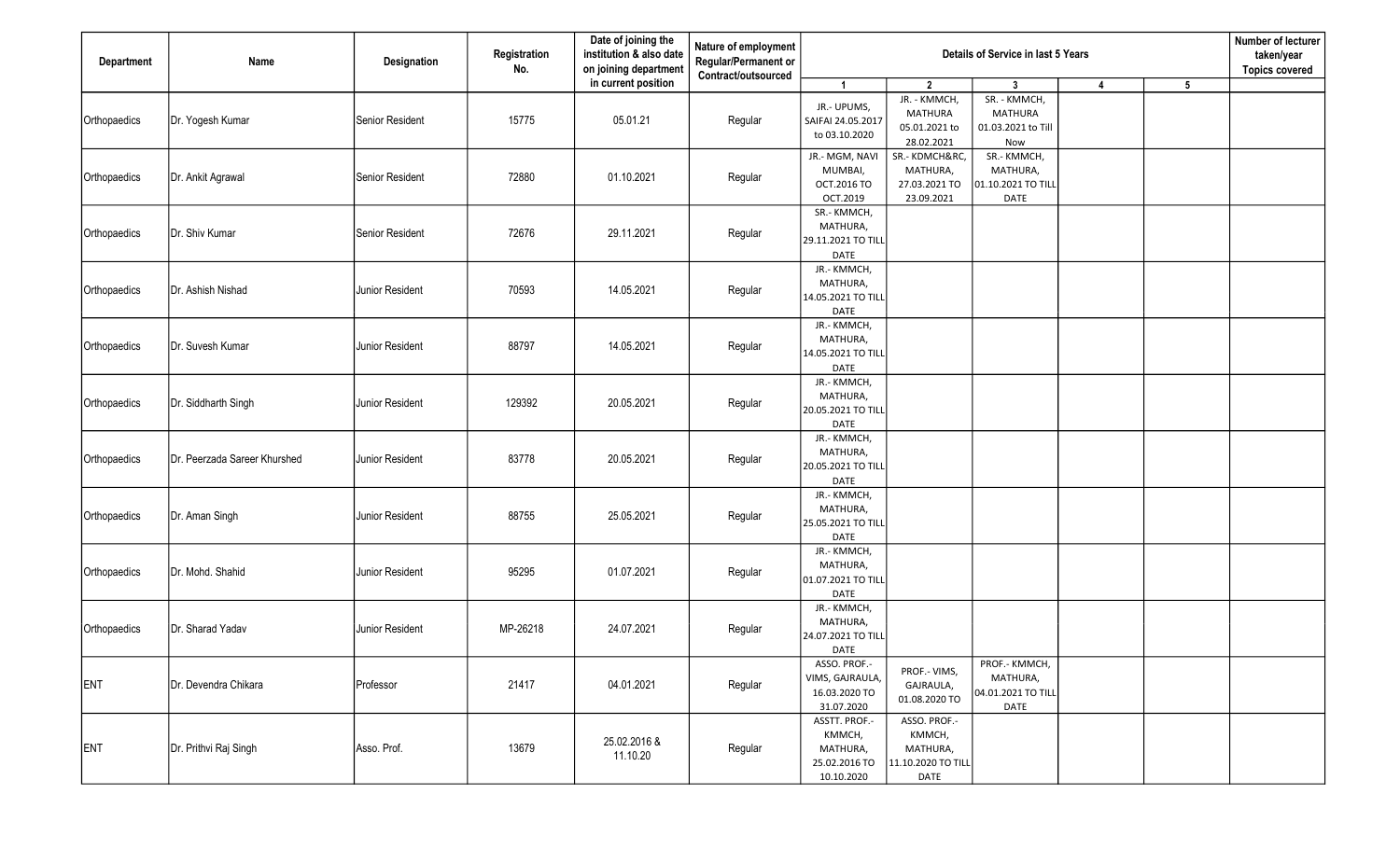| Department    | Name                            | Designation     | Registration<br>No. | Date of joining the<br>institution & also date<br>on joining department | Nature of employment<br>Regular/Permanent or<br>Contract/outsourced |                       |                    | Details of Service in last 5 Years |   |                 | Number of lecturer<br>taken/year<br><b>Topics covered</b> |
|---------------|---------------------------------|-----------------|---------------------|-------------------------------------------------------------------------|---------------------------------------------------------------------|-----------------------|--------------------|------------------------------------|---|-----------------|-----------------------------------------------------------|
|               |                                 |                 |                     | in current position                                                     |                                                                     | $\overline{1}$        | $\overline{2}$     | $\mathbf{3}$                       | 4 | $5\overline{)}$ |                                                           |
|               |                                 |                 |                     |                                                                         |                                                                     | ASSTT. PROF .-        | ASSTT. PROF .-     |                                    |   |                 |                                                           |
|               |                                 |                 |                     |                                                                         |                                                                     | MGMC&H,               | KMMCH,             |                                    |   |                 |                                                           |
| <b>ENT</b>    | Dr. Amit Singhal                | Asstt. Prof.    | 53634               | 27.10.20                                                                | Regular                                                             | JAIPUR,               | MATHURA,           |                                    |   |                 |                                                           |
|               |                                 |                 |                     |                                                                         |                                                                     | 08.07.2015 TO         | 27.10.2020 TO TILL |                                    |   |                 |                                                           |
|               |                                 |                 |                     |                                                                         |                                                                     | 07.07.2017            | DATE               |                                    |   |                 |                                                           |
|               |                                 |                 |                     |                                                                         |                                                                     | SR., KMMCH,           |                    |                                    |   |                 |                                                           |
| ENT           | Dr. Prince Hirdesh              | Senior Resident | 67873               | 15.04.21                                                                | Regular                                                             | MATHURA,              |                    |                                    |   |                 |                                                           |
|               |                                 |                 |                     |                                                                         |                                                                     | 15.04.2021 to TILL    |                    |                                    |   |                 |                                                           |
|               |                                 |                 |                     |                                                                         |                                                                     | <b>NOW</b>            |                    |                                    |   |                 |                                                           |
|               |                                 |                 |                     |                                                                         |                                                                     | JR.- KMMCH,           |                    |                                    |   |                 |                                                           |
| <b>ENT</b>    | Dr. Ashwini                     | Junior Resident | 83217               | 05.04.21                                                                | Regular                                                             | MATHURA,              |                    |                                    |   |                 |                                                           |
|               |                                 |                 |                     |                                                                         |                                                                     | 05.04.2021 TO TILL    |                    |                                    |   |                 |                                                           |
|               |                                 |                 |                     |                                                                         |                                                                     | DATE<br>ASSO. PROF. - | PROF. KMMCH,       |                                    |   |                 |                                                           |
|               |                                 |                 |                     |                                                                         |                                                                     | RMCHRC, HAPUR         | MATHURA,           |                                    |   |                 |                                                           |
| Ophthalmology | Dr.Anant Vir Jain               | Professor       | 12019               | 15.10.21                                                                | Regular                                                             | 12.07.2018 to         | 15.10.2021 to TILL |                                    |   |                 |                                                           |
|               |                                 |                 |                     |                                                                         |                                                                     | 21.09.2021            | <b>DATE</b>        |                                    |   |                 |                                                           |
|               |                                 |                 |                     |                                                                         |                                                                     | ASSTT. PROF .-        | ASSO. PROF .-      |                                    |   |                 |                                                           |
|               |                                 |                 |                     |                                                                         |                                                                     | KMMCH,                | KMMCH,             |                                    |   |                 |                                                           |
| Ophthalmology | Dr. Sonpal Jindal               | Asso. Prof.     | 8531                | 20.10.2015 &                                                            | Regular                                                             | MATHURA,              | MATHURA,           |                                    |   |                 |                                                           |
|               |                                 |                 |                     | 01.11.2019                                                              |                                                                     | 20.10.2015 TO         | 01.11.2019 TO TILL |                                    |   |                 |                                                           |
|               |                                 |                 |                     |                                                                         |                                                                     | 31.10.2019            | DATE               |                                    |   |                 |                                                           |
|               |                                 |                 |                     |                                                                         |                                                                     | ASSTT. PROF .-        | ASSO. PROF .-      |                                    |   |                 |                                                           |
|               |                                 |                 |                     |                                                                         |                                                                     | KMMCH,                | KMMCH,             |                                    |   |                 |                                                           |
| Ophthalmology | Dr. Mukesh Kumar Taneja         | Asso. Prof.     | 51066               | 25.10.2016 &                                                            | Regular                                                             | MATHURA,              | MATHURA,           |                                    |   |                 |                                                           |
|               |                                 |                 |                     | 23.10.2019                                                              |                                                                     | 25.10.2016 to         | 23.10.2019 TO TILL |                                    |   |                 |                                                           |
|               |                                 |                 |                     |                                                                         |                                                                     | 22.10.2019            | DATE               |                                    |   |                 |                                                           |
|               |                                 |                 |                     |                                                                         |                                                                     | SR.- KMMCH,           | ASSTT. PROF.-      |                                    |   |                 |                                                           |
|               |                                 |                 |                     | 19.11.18 &                                                              |                                                                     | MATHURA,              | KMMCH,             |                                    |   |                 |                                                           |
| Ophthalmology | Dr. Arpita Gupta                | Asstt. Prof.    | 62733               | 01.11.20                                                                | Regular                                                             | 19.11.2018 TO         | MATHURA,           |                                    |   |                 |                                                           |
|               |                                 |                 |                     |                                                                         |                                                                     | 31.10.2020            | 01.11.2020 TO TILL |                                    |   |                 |                                                           |
|               |                                 |                 |                     |                                                                         |                                                                     |                       | DATE               |                                    |   |                 |                                                           |
|               |                                 |                 |                     |                                                                         |                                                                     | JR. - UPUMS,          | SR.-KMMCH,         |                                    |   |                 |                                                           |
| Ophthalmology | Dr. Durgesh Hari Narayan Gautam | Senior Resident | 72335               | 01.02.2021                                                              | Regular                                                             | SAIFAI, 09.06.2017    | MATHURA,           |                                    |   |                 |                                                           |
|               |                                 |                 |                     |                                                                         |                                                                     | to 16.06.2020         | 01.02.2021 to TILL |                                    |   |                 |                                                           |
|               |                                 |                 |                     |                                                                         |                                                                     | JR.- KMMCH,           | <b>NOW</b>         |                                    |   |                 |                                                           |
|               |                                 |                 |                     |                                                                         |                                                                     | MATHURA,              |                    |                                    |   |                 |                                                           |
| Ophthalmology | Dr. Vivek Jain                  | Junior Resident | 89362               | 17.07.2021                                                              | Regular                                                             | 17.07.2021 TO TILL    |                    |                                    |   |                 |                                                           |
|               |                                 |                 |                     |                                                                         |                                                                     | DATE                  |                    |                                    |   |                 |                                                           |
|               |                                 |                 |                     |                                                                         |                                                                     | ASSO.PROF.            |                    |                                    |   |                 |                                                           |
|               |                                 |                 |                     |                                                                         |                                                                     | RAJSHREE              | PROF-KMMCH,        |                                    |   |                 |                                                           |
| OBG           | Dr. Priya Dahiya                | Professor       | 20502               | 01.01.21                                                                | Regular                                                             | BAREILLY,             | MATHURA            |                                    |   |                 |                                                           |
|               |                                 |                 |                     |                                                                         |                                                                     | 15.07.2017 TO         | 01.01.2021 TO TILL |                                    |   |                 |                                                           |
|               |                                 |                 |                     |                                                                         |                                                                     | 15.07.2020            | DATE               |                                    |   |                 |                                                           |
|               |                                 |                 |                     |                                                                         |                                                                     | ASSO. PROF.           | PROF-KMMCH,        |                                    |   |                 | abortin-1,                                                |
| OBG           | Dr. Anjali A. Gupta             | Professor       | MCI-IMR/09/307      | 15.10.20                                                                | Regular                                                             | SD.SINGH.M.C,         | MATHURA            |                                    |   |                 | hydatiform mole-1,                                        |
|               |                                 |                 |                     |                                                                         |                                                                     | 03.09.2015 TO         | 15.10.2020 TO TILL |                                    |   |                 | normal pregnency-1                                        |
|               |                                 |                 |                     |                                                                         |                                                                     | 26.11.2018            | DATE               |                                    |   |                 |                                                           |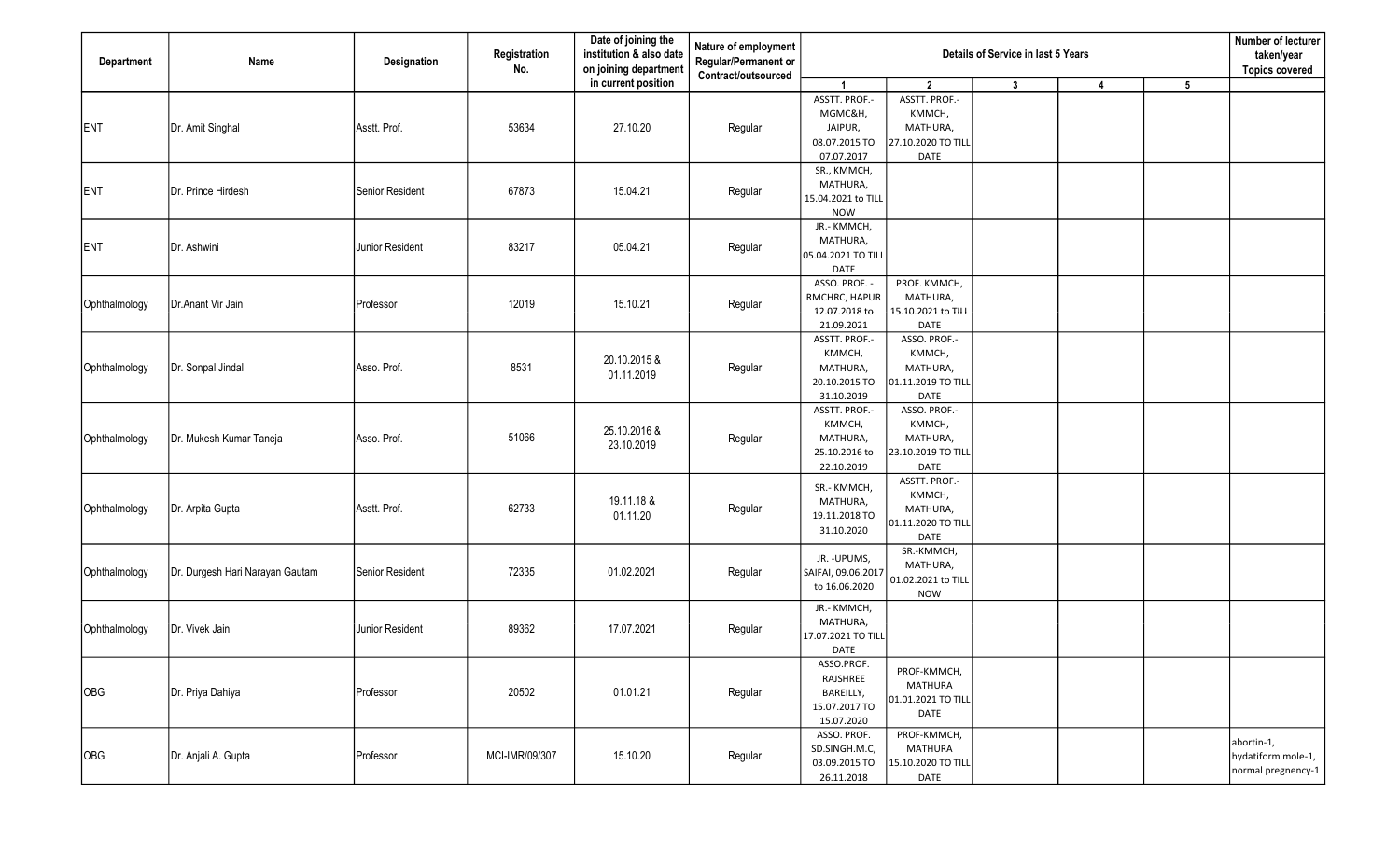| Department | Name                     | Designation  | Registration<br>No. | Date of joining the<br>institution & also date<br>on joining department | Nature of employment<br>Regular/Permanent or |                                                                         | Details of Service in last 5 Years<br>$\overline{2}$<br>$5\phantom{.0}$<br>$\overline{\mathbf{1}}$<br>$\mathbf{3}$<br>4<br>ASSO. PROF.<br>ASSO. PROF.MSD<br>PROF-KMMCH,<br>KMMCH, |                                                                          |                                                                  |                                                         | Number of lecturer<br>taken/year<br><b>Topics covered</b>                          |
|------------|--------------------------|--------------|---------------------|-------------------------------------------------------------------------|----------------------------------------------|-------------------------------------------------------------------------|-----------------------------------------------------------------------------------------------------------------------------------------------------------------------------------|--------------------------------------------------------------------------|------------------------------------------------------------------|---------------------------------------------------------|------------------------------------------------------------------------------------|
|            |                          |              |                     | in current position                                                     | Contract/outsourced                          |                                                                         |                                                                                                                                                                                   |                                                                          |                                                                  |                                                         |                                                                                    |
| OBG        | Dr. Avantika Singh       | Professor    | 66701               | 15.10.2020                                                              | Regular                                      | ASSO. PROF. SIMS<br>HAPUR,<br>01.07.2016 TO<br>31.08.2017               | MATHURA,<br>04.09.2017 TO<br>23.11.2018                                                                                                                                           | SINGH MCH,<br>28.11.2018 TO<br>30.09.2019                                | MATHURA<br>15.10.2020 TO TILL<br>DATE                            |                                                         | ectopic pregnency-<br>part 1-1, ectopic<br>pregnency-part 2-1,<br>pre eclampsia-1  |
| OBG        | Dr. Tarak Nath Mukherjee | Professor    | 40416               | 24.07.2021 &<br>01.10.2021                                              | Regular                                      | ASSTT. PROF .-<br>ADANI IMS,<br>GUJARAT,<br>06.01.2016 TO<br>08.10.2016 | ASSO.PROF .-<br>MSDSMC&H,<br>FARRUKHBAD,<br>25.02.2017 TO<br>13.06.2017                                                                                                           | ASSO. PROF.-VIMS,<br>GAJRAULA,<br>21.06.2017 TO<br>31.12.2019            | ASSO.PROF.-<br>KMMCH,<br>MATHURA,<br>24.07.2021 TO<br>30.09.2021 | PROF.- KMMCH,<br>MATHURA,<br>01.10.2021 TO TILL<br>DATE | normal delivery-1,<br>cesarean delivery-1                                          |
| OBG        | Dr. Dhan Singh Sinsinwar | Asso. Prof.  | 9440                | 01.09.15 &<br>16.09.2019                                                | Regular                                      | ASSTT.PROF<br>KMMCH,<br>MATHURA,<br>01.09.2015 TO<br>15.09.2019         | ASSO.PROF-<br>KMMCH,<br>MATHURA<br>16.09.2019 TO TILL<br>DATE                                                                                                                     |                                                                          |                                                                  |                                                         | forceps delivery -1,<br>vacuum delivery-1                                          |
| OBG        | Dr. Ravi Gupta           | Asso. Prof.  | 6697                | 25.02.16 &<br>01.11.2019                                                | Regular                                      | ASSTT.PROF-<br>KMMCH,<br><b>MATHURA</b><br>25.02.2016 TO<br>31.10.2019  | ASSO.PROF-<br>KMMCH,<br>MATHURA<br>01.11.2019 TO TILL<br>DATE                                                                                                                     |                                                                          |                                                                  |                                                         | placenta praevia-1,<br>accidential<br>haemrrhage-1                                 |
| OBG        | Dr. Jyoti Kedia          | Asso. Prof.  | 13-13188            | 16.02.15 &<br>05.03.21                                                  | Regular                                      | ASSTT.PROF-<br>KMMCH,<br><b>MATHURA</b><br>16.02.2015 TO<br>04.03.2021  | ASSO.PROF-<br>KMMCH,<br><b>MATHURA</b><br>15.03.2021 TO TILL<br>DATE                                                                                                              |                                                                          |                                                                  |                                                         | prolapse uterm-1,<br>pelvic inflammetory-                                          |
| OBG        | Dr. Nupur Ahuja          | Asso. Prof.  | 75159               | 15.03.16 &<br>28.12.2020                                                | Regular                                      | ASSTT.PROF-<br>KMMCH,<br><b>MATHURA</b><br>15.03.2016 TO<br>27.12.2020  | ASSO.PROF-<br>KMMCH,<br>MATHURA<br>28.12.2020 TO TILL<br>DATE                                                                                                                     |                                                                          |                                                                  |                                                         | ovarian cyst-1                                                                     |
| OBG        | Dr. Namarta Kumari       | Asstt. Prof. | 62671               | 14.10.19                                                                | Regular                                      | SR-LHMC,<br>28.09.2016 TO<br>27.09.2019                                 | ASSTT.PROF-<br>KMMCH,<br><b>MATHURA</b><br>14.10.2019 TO TILL<br>DATE                                                                                                             |                                                                          |                                                                  |                                                         | carcinom cervix- part<br>1-1, carcinom ovary-<br>1, carcinom cervix-<br>part 2-1,  |
| OBG        | Dr. Swati Sharma         | Asstt. Prof. | 009851              | 17.04.19 &<br>04.11.19                                                  | Regular                                      | SR-KMMCH,<br><b>MATHURA</b><br>21.04.2018 TO<br>12.11.2018              | SR-KMMCH,<br>MATHURA<br>17.04.2019 TO<br>03.11.2019                                                                                                                               | ASSTT.PROF-<br>KMMCH,<br><b>MATHURA</b><br>04.11.2019 TO TILL<br>DATE    |                                                                  |                                                         | chemotherapy in<br>gynacology part-1-1,<br>chemotherapy in<br>gynacology part-2 -1 |
| OBG        | Dr. Shipra Saxena        | Asstt. Prof. | 73109               | 19.08.19 &<br>15.09.2020                                                | Regular                                      | JR-UPUMS, SAFAI,<br>03.08.2016 TO<br>12.08.2019                         | SR-KMMCH,<br>MAHURA,<br>09.08.2019 TO<br>14.09.2020                                                                                                                               | ASSTT. PROF .-<br>KMMCH,<br><b>MATHURA</b><br>15.09.2020 TO TILL<br>DATE |                                                                  |                                                         | episitomy-1, suction<br>evacution-1,<br>dilatahis curettage-                       |
| OBG        | Dr. Mahesh Chand Agrawal | Asstt. Prof. | 00160/8342          | 01.03.16 &                                                              | Regular                                      | SR-KMMCH,<br><b>MATHURA</b><br>01.03.2016 TO<br>02.12.2016              | ASSTT.PROF-<br>KMMCH,<br>MATHURA<br>03.12.2016 TO TILL<br>DATE                                                                                                                    |                                                                          |                                                                  |                                                         | contraception<br>methods-1                                                         |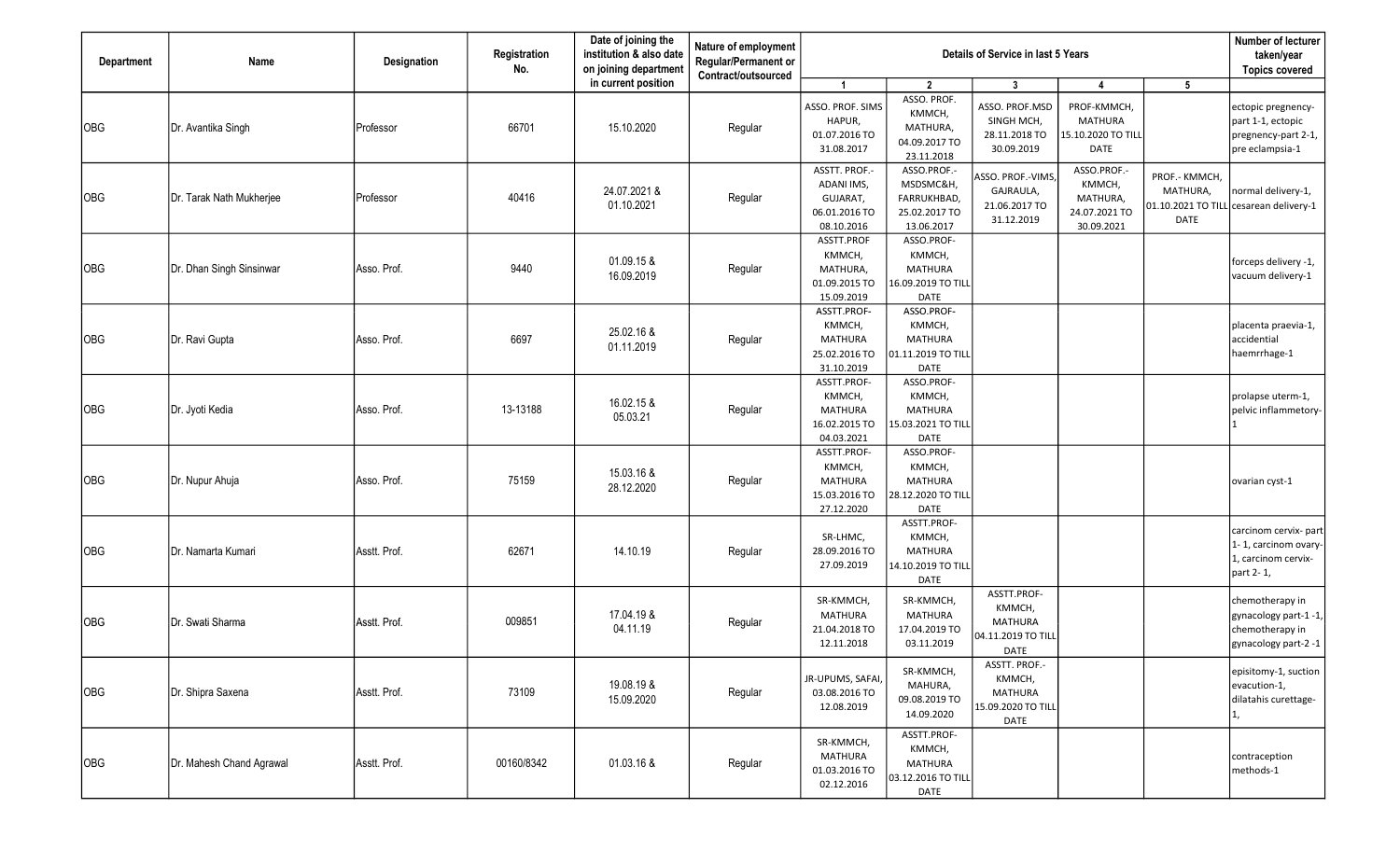| Department | Name                     | Designation     | Registration<br>No. | Date of joining the<br>institution & also date<br>on joining department | Nature of employment<br>Details of Service in last 5 Years<br>Regular/Permanent or<br>Contract/outsourced<br>$5\phantom{.0}$<br>$\overline{2}$<br>$\mathbf{3}$<br>$\overline{4}$<br>$\overline{1}$<br>ASSTT.PROF. |                                                                       |                                                           |                                                           | Number of lecturer<br>taken/year<br><b>Topics covered</b> |  |                              |
|------------|--------------------------|-----------------|---------------------|-------------------------------------------------------------------------|-------------------------------------------------------------------------------------------------------------------------------------------------------------------------------------------------------------------|-----------------------------------------------------------------------|-----------------------------------------------------------|-----------------------------------------------------------|-----------------------------------------------------------|--|------------------------------|
|            |                          |                 |                     | in current position                                                     |                                                                                                                                                                                                                   |                                                                       |                                                           |                                                           |                                                           |  |                              |
| OBG        | Dr. Sanjeev Kumar Katara | Asstt. Prof.    | 22384               | 03.02.20 &<br>05.02.2021                                                | Regular                                                                                                                                                                                                           | SR-KMMCH,<br>MATHURA<br>03.02.2020 TO<br>04.02.2021                   | KMMCH,<br>MATHURA<br>05.02.2021 TO TILL<br>DATE           |                                                           |                                                           |  | oral contraceptive<br>pill-1 |
| OBG        | Dr. Neha Garg            | Senior Resident | 7635                | 15.09.20                                                                | Regular                                                                                                                                                                                                           | SR-KMMCH,<br>MATHURA<br>15.09.2020 TO TILL<br>DATE                    |                                                           |                                                           |                                                           |  |                              |
| OBG        | Dr. Sonal Gupta          | Senior Resident | 71326               | 14.12.20                                                                | Regular                                                                                                                                                                                                           | SR-KMMCH,<br><b>MATHURA</b><br>14.12.2020 TO TILL<br>DATE             |                                                           |                                                           |                                                           |  |                              |
| OBG        | Dr. Anubha Singh         | Senior Resident | 54289               | 02.11.20                                                                | Regular                                                                                                                                                                                                           | SR-KMMCH,<br><b>MATHURA</b><br>02.11.2020 TO TILL<br><b>DATE</b>      |                                                           |                                                           |                                                           |  |                              |
| OBG        | Dr. Manoj Kumar Sindhi   | Senior Resident | 27465               | 02.11.20                                                                | Regular                                                                                                                                                                                                           | JR-G.R.M.C,<br><b>GWALIOR</b><br>01.06.2016 TO<br>31.05.2019          | SR-KMMCH,<br><b>MATHURA</b><br>02.11.2020 TO TILL<br>DATE |                                                           |                                                           |  |                              |
| OBG        | Dr. Surangana Agrawal    | Senior Resident | 92527               | 01.10.2021                                                              | Regular                                                                                                                                                                                                           | JR.- FORTIS<br>HOSPITAL,<br>FARIDABAD,<br>17.04.2017 TO<br>16.04.2019 | SR.- GMC,<br>NAGPUR,<br>30.08.2016 TO<br>01.03.2017       | SR.- KDMCH&RC,<br>MATHURA,<br>27.03.2021 TO<br>22.09.2021 | SR.- KMMCH,<br>MATHURA,<br>01.10.2021 TO TILL<br>DATE     |  |                              |
| OBG        | Dr.Ishta Gupta           | Junior Resident | 95063               | 01.07.2021                                                              | Regular                                                                                                                                                                                                           | JR-KMMCH,<br>MATHURA,<br>01.07.2021 TO<br><b>TILL DATE</b>            |                                                           |                                                           |                                                           |  |                              |
| OBG        | Dr. Keerti Chaudhary     | Junior Resident | 93090               | 25.05.2021                                                              | Regular                                                                                                                                                                                                           | JR-KMMCH,<br>MATHURA,<br>25.05.2021 TO<br><b>TILL DATE</b>            |                                                           |                                                           |                                                           |  |                              |
| OBG        | Dr. Deeksha Agrawal      | Junior Resident | 76301               | 25.05.2021                                                              | Regular                                                                                                                                                                                                           | JR-KMMCH,<br>MATHURA,<br>25.05.2021 TO<br><b>TILL DATE</b>            |                                                           |                                                           |                                                           |  |                              |
| OBG        | Dr. Nidhi Singh          | Junior Resident | 94178               | 01.07.2021                                                              | Regular                                                                                                                                                                                                           | JR-KMMCH,<br>MATHURA,<br>01.07.2021 TO<br><b>TILL DATE</b>            |                                                           |                                                           |                                                           |  |                              |
| OBG        | Dr. Monika Pal           | Junior Resident | 93936               | 12.06.2021                                                              | Regular                                                                                                                                                                                                           | JR-KMMCH,<br>MATHURA,<br>12.06.2021 TO<br><b>TILL DATE</b>            |                                                           |                                                           |                                                           |  |                              |
| OBG        | Dr. Ankumita Bordoloi    | Junior Resident | DMC/R/25024         | 20.05.2021                                                              | Regular                                                                                                                                                                                                           | JR-KMMCH,<br>MATHURA,<br>20.05.2021 TO<br><b>TILL DATE</b>            |                                                           |                                                           |                                                           |  |                              |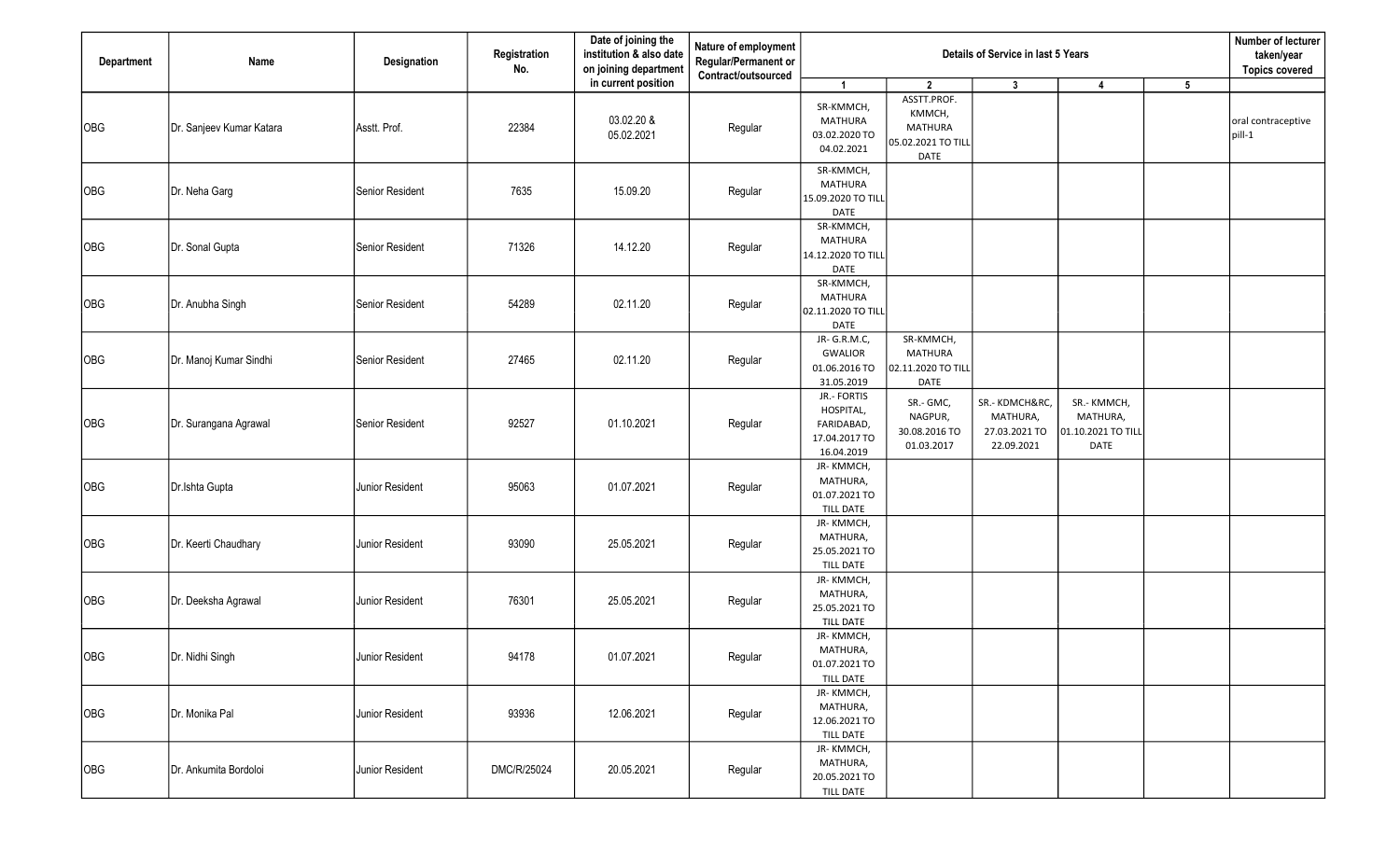| Name<br>Designation<br>Department |                             |                 | Registration<br>No. | Date of joining the<br>institution & also date<br>on joining department | Nature of employment<br>Regular/Permanent or<br>Contract/outsourced | Details of Service in last 5 Years                                 |                                                                    |                                                                   |   |                | Number of lecturer<br>taken/year<br><b>Topics covered</b> |
|-----------------------------------|-----------------------------|-----------------|---------------------|-------------------------------------------------------------------------|---------------------------------------------------------------------|--------------------------------------------------------------------|--------------------------------------------------------------------|-------------------------------------------------------------------|---|----------------|-----------------------------------------------------------|
|                                   |                             |                 |                     | in current position                                                     |                                                                     | $\overline{1}$                                                     | $\overline{2}$                                                     | $\mathbf{3}$                                                      | 4 | 5 <sub>5</sub> |                                                           |
| OBG                               | Dr. RaviKant Gupta          | Junior Resident | 92960               | 14.06.2021                                                              | Regular                                                             | JR-KMMCH,<br>MATHURA,<br>14.06.2021 TO<br><b>TILL DATE</b>         |                                                                    |                                                                   |   |                |                                                           |
| OBG                               | Dr. Nanci Gangwar           | Junior Resident | 75075               | 29.06.2021                                                              | Regular                                                             | JR-KMMCH,<br>MATHURA,<br>29.06.2021 TO<br><b>TILL DATE</b>         |                                                                    |                                                                   |   |                |                                                           |
| Anaesthesiology                   | Dr. Neelam Gupta            | Professor       | 37543               | 01.06.20                                                                | Regular                                                             | Asso.Prof-<br>SIMC<br>03.11.2016 To<br>31.07.2019                  | Prof-KMMCH<br>01.06.2020 to Till<br>Date                           |                                                                   |   |                |                                                           |
| Anaesthesiology                   | Dr. Ritu Goyal              | Professor       | 43370               | 20.10.20                                                                | Regular                                                             | Prof.- SIMC Hapur<br>17.01.2014 to<br>31.08.2018                   | Prof-KMMCH<br>01.12.2018 to<br>05.10.2020                          | Prof - KMMCH<br>Mathura<br>20.10.2020 to Till<br>Date             |   |                |                                                           |
| Anaesthesiology                   | Dr. Arun Kumar Kulshreshtha | Asso. Prof.     | 22911               | 05.09.16 &<br>01.11.2019                                                | Regular                                                             | Asst. Prof-<br><b>KMMCH</b><br>05.09.2016 To<br>30.10.2019         | Asso. Prof-<br><b>KMMCH</b><br>01.11.2019 to<br>till date          |                                                                   |   |                |                                                           |
| Anaesthesiology                   | Dr. Aruna Mahanta           | Asso. Prof.     | 50316               | 27.02.20 &<br>01.09.2020                                                | Regular                                                             | Asst Prof -<br><b>KMMCH Mathura</b><br>27.02.2020 to<br>31.08.2020 | Asso. Prof-<br><b>KMMCH Mathura</b><br>01.09.2020 to till<br>date  |                                                                   |   |                |                                                           |
| Anaesthesiology                   | Dr. Sumit Beniwal           | Asso. Prof.     | 43692               | 01.10.19 &<br>01.11.2019                                                | Regular                                                             | Asst. Prof-<br>SIMC Hapur<br>26.10.2015 to<br>30.09.2019           | Asst. Prof-<br><b>KMMCH Mathura</b><br>01.10.2019 to<br>31.10.2019 | Asso. Prof-<br><b>KMMCH Mathura</b><br>01.11.2019 to till<br>date |   |                |                                                           |
| Anaesthesiology                   | Dr. Anita Chikara           | Asso. Prof.     | 3280                | 04.01.21                                                                | Regular                                                             | Asso.Prof -<br>VIMS 01.08.2020<br>to 20.10.2020                    | Asso. Prof-<br>KMMCH<br>04.01.2021 To<br><b>Till Date</b>          |                                                                   |   |                |                                                           |
| Anaesthesiology                   | Dr. Keshaw Sharan Agrawal   | Asso. Prof.     | 5963                | 25.08.16 &<br>15.09.2020                                                | Regular                                                             | Asst. Prof-<br><b>KMMCH</b><br>25.08.2016 to<br>14.09.2020         | Asso. Prof-<br><b>KMMCH Mathura</b><br>15.09.2020 to till<br>date  |                                                                   |   |                |                                                           |
| Anaesthesiology                   | Dr. Hemant Kumar            | Asstt. Prof.    | 33178               | 02.01.20                                                                | Regular                                                             | Senior Resident-<br><b>GMC Kota</b><br>03.08.2017 to<br>06.08.2018 | Asst. Prof.-<br><b>KMMCH</b><br>02.01.2020 to till<br>date         |                                                                   |   |                |                                                           |
| Anaesthesiology                   | Dr. Pankaj Sharma           | Asstt. Prof.    | 13-52020            | 10.10.19 &<br>28.09.2020                                                | Regular                                                             | SR-KMMCH<br>10.10.2019 to<br>27.09.2020                            | Asst. Prof.-<br>KMMCH,<br>MATHURA<br>28.09.2020 to till<br>date    |                                                                   |   |                |                                                           |
| Anaesthesiology                   | Dr. Deepak Mehrotra         | Asstt. Prof.    | 47444               | 03.09.19                                                                | Regular                                                             | Senior Resident-<br>HIMC<br>06.07.2018 to<br>31.07.2019            | Asst. Prof-<br>KMMCH Mathura<br>03.09.2019<br>to till date         |                                                                   |   |                |                                                           |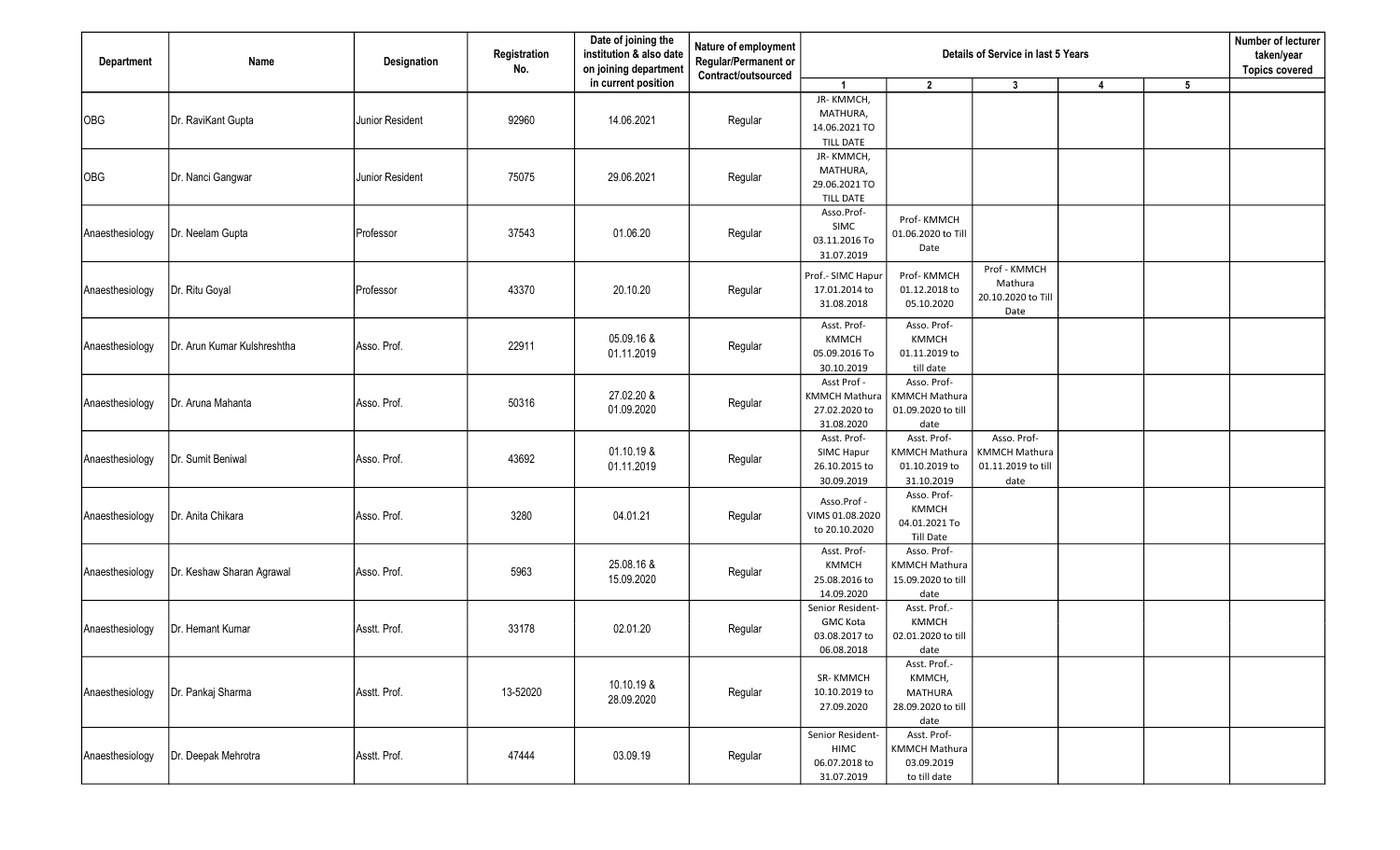| Department      | Name                    | Designation     | Registration<br>No. | Date of joining the<br>institution & also date<br>on joining department | Nature of employment<br>Regular/Permanent or<br>Contract/outsourced | Details of Service in last 5 Years                                                                                                    | Number of lecturer<br>taken/year<br><b>Topics covered</b>         |                                                                    |                 |  |
|-----------------|-------------------------|-----------------|---------------------|-------------------------------------------------------------------------|---------------------------------------------------------------------|---------------------------------------------------------------------------------------------------------------------------------------|-------------------------------------------------------------------|--------------------------------------------------------------------|-----------------|--|
|                 |                         |                 |                     | in current position                                                     |                                                                     | $\overline{2}$                                                                                                                        | $\mathbf{3}$                                                      | 4                                                                  | $5\phantom{.0}$ |  |
| Anaesthesiology | Dr. Santosh Kumar Gupta | Asstt. Prof.    | 22097               | 25.08.20 &<br>15.09.2020                                                | Regular                                                             | Asst. Prof-<br>SR-<br>KMMCH,<br><b>KMMCH</b><br>MATHURA,<br>25.08.2020 to<br>15.09.2020 to till<br>14.09.2020<br>date                 |                                                                   |                                                                    |                 |  |
| Anaesthesiology | Dr. Anamika Mishra      | Asstt. Prof.    | 82719               | 12.10.2021                                                              | Regular                                                             | TUTOR/JR.- SNMC, SR.- SNMC, AGRA,<br>AGRA, 02.07.2014<br>19.08.2017 TO<br>TO 01.07.2017<br>13.03.2020                                 | ASSTT. PROF.-<br>SNMC, AGRA,<br>13.03.2020 TO<br>11.10.2021       | ASSTT. PROF .-<br>KMMCH,<br>MATHURA,<br>12.10.2021 TO TILL<br>DATE |                 |  |
| Anaesthesiology | Dr. Amit Kumar          | Asstt. Prof.    | 41218               | 22.11.2021                                                              | Regular                                                             | ASSTT. PROF .-<br>SR.- TMMC&RC,<br>TMMC&RC,<br>MORADABAD,<br>MORADABAD,<br>05.11.2016 TO<br>01.05.2018 TO<br>30.04.2018<br>06.11.2018 | ASSTT. PROF.-<br>KMMCH,<br>MATHURA,<br>22.11.2021 TO TILL<br>DATE |                                                                    |                 |  |
| Anaesthesiology | Dr. Rahul Goswami       | Senior Resident | 57821               | 14.12.20                                                                | Regular                                                             | SR-KMMCH,<br>JR-SMC,<br>MATHURA,<br>14.12.2020 to till<br>2016 to 2018<br>datev                                                       |                                                                   |                                                                    |                 |  |
| Anaesthesiology | Dr. Racahna Jain        | Senior Resident | 74762               | 15.04.20                                                                | Regular                                                             | SR-KMMCH,<br>JR-SPMC Bikaner<br>MATHURA,<br>June 2008 to June<br>15.04.2020 to till<br>2011<br>date                                   |                                                                   |                                                                    |                 |  |
| Anaesthesiology | Dr. Dharmendra Singh    | Senior Resident | 73528               | 15.09.20                                                                | Regular                                                             | SR-KMMCH,<br>JR-SMC<br>MATHURA,<br>15.09.2020 to till<br>2016 to 2018<br>date                                                         |                                                                   |                                                                    |                 |  |
| Anaesthesiology | Dr. Ravi Jain           | Senior Resident | DMC/R/5712          | 01.01.19                                                                | Regular                                                             | SR-KMMCH,<br>Mathura<br>01.01.2019 to till<br>date                                                                                    |                                                                   |                                                                    |                 |  |
| Anaesthesiology | Dr. Anuj Kumar Yadav    | Junior Resident | 47166               | 20.05.2021                                                              | Regular                                                             | JR - KMMCH,<br>MATHURA,<br>20.05.2021 to till<br>date                                                                                 |                                                                   |                                                                    |                 |  |
| Anaesthesiology | Dr. Shubham Sharma      | Junior Resident | 93079               | 20.05.2021                                                              | Regular                                                             | JR - KMMCH,<br>MATHURA,<br>20.05.2021 to till<br>date                                                                                 |                                                                   |                                                                    |                 |  |
| Anaesthesiology | Dr. Varun               | Junior Resident | DMC/R/22665         | 25.05.2021                                                              | Regular                                                             | JR - KMMCH,<br>MATHURA,<br>25.05.2021 to till<br>date                                                                                 |                                                                   |                                                                    |                 |  |
| Anaesthesiology | Dr. Rajat Gupta         | Junior Resident | 90541               | 01.06.2021                                                              | Regular                                                             | JR - KMMCH,<br>MATHURA,<br>01.06.2021 to till<br>date                                                                                 |                                                                   |                                                                    |                 |  |
| Anaesthesiology | Dr. Brijesh Kumar       | Junior Resident | 93678               | 12.06.2021                                                              | Regular                                                             | JR - KMMCH,<br>MATHURA,<br>12.06.2021 to till<br>date                                                                                 |                                                                   |                                                                    |                 |  |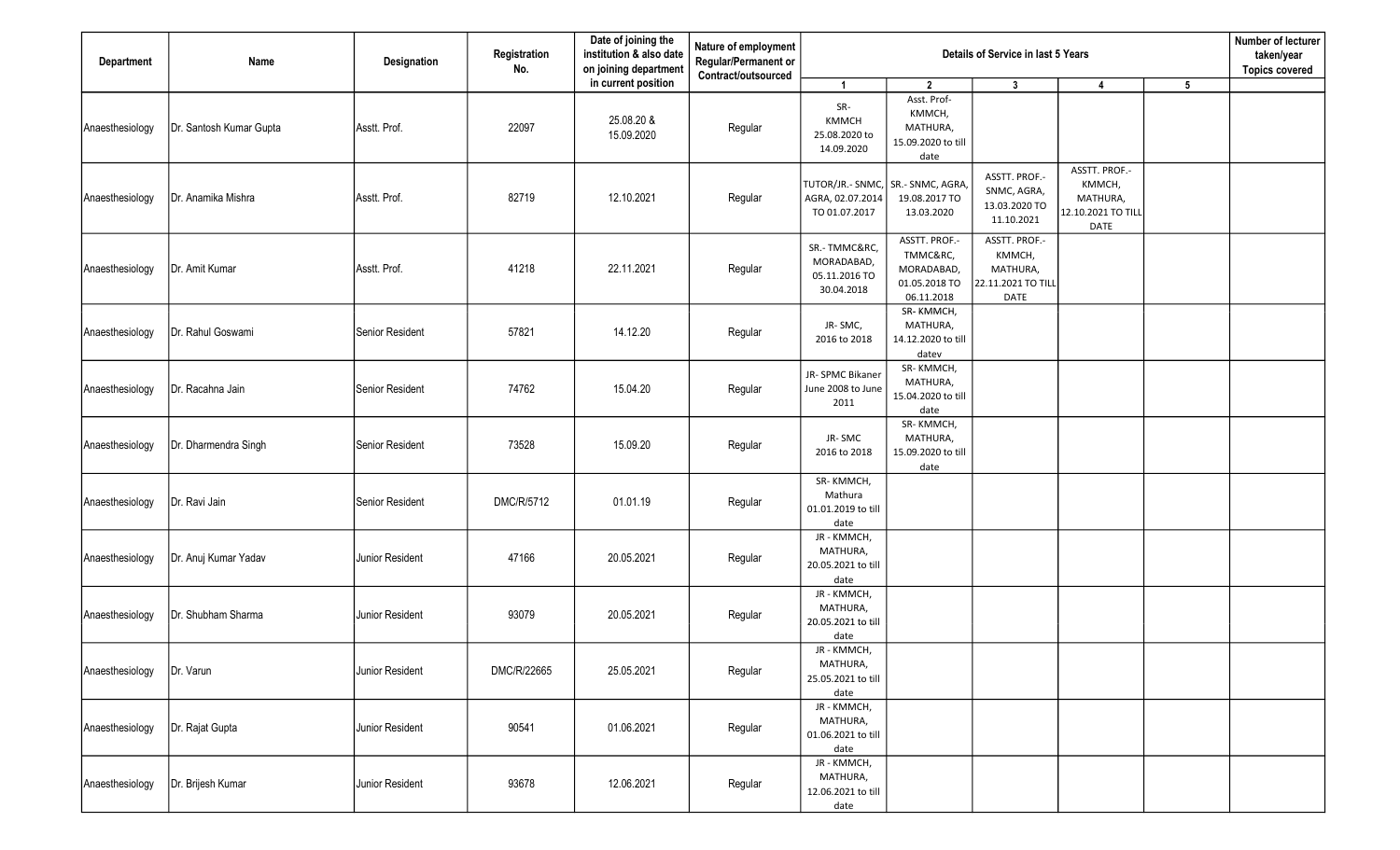| Department      | Name                   | Designation     | Registration<br>No. | Date of joining the<br>institution & also date<br>on joining department | Nature of employment<br>Regular/Permanent or<br>Contract/outsourced | Details of Service in last 5 Years                              |                                                                   |                                                                   |                                                       |                 | Number of lecturer<br>taken/year<br><b>Topics covered</b> |
|-----------------|------------------------|-----------------|---------------------|-------------------------------------------------------------------------|---------------------------------------------------------------------|-----------------------------------------------------------------|-------------------------------------------------------------------|-------------------------------------------------------------------|-------------------------------------------------------|-----------------|-----------------------------------------------------------|
|                 |                        |                 |                     | in current position                                                     |                                                                     |                                                                 | $\overline{2}$                                                    | $\mathbf{3}$                                                      | 4                                                     | $5\phantom{.0}$ |                                                           |
| Anaesthesiology | Dr. Sachidananda Nahak | Junior Resident | 23293               | 24.07.2021                                                              | Regular                                                             | JR - KMMCH,<br>MATHURA,<br>24.07.2021 to till<br>date           |                                                                   |                                                                   |                                                       |                 |                                                           |
| Anaesthesiology | Dr. kirti Sharma       | Junior Resident | 93096               | 24.07.2021                                                              | Regular                                                             | JR - KMMCH,<br>MATHURA,<br>24.07.2021 to till<br>date           |                                                                   |                                                                   |                                                       |                 |                                                           |
| Radio-Diagnosis | Dr. Navdeep Hooda      | Professor       | 42164               | 01.01.21                                                                | Regular                                                             | ASSO. PROF .-<br>RMRI, BAREILLY,<br>21.12.2015 TO<br>22.07.2020 | PROF.- RMRI<br>BAREILLY,<br>23.07.2019 TO<br>25.07.2020           | PROF.- KMMCH,<br>MATHURA,<br>01.01.2021 TO TILL<br>DATE           |                                                       |                 |                                                           |
| Radio-Diagnosis | Dr. Dilip Kumar Jha    | Asstt. Prof.    | G-48765             | 01.06.19                                                                | Regular                                                             | JR.- GMC, SURAT,<br>30.06.2014 TO<br>29.06.2017                 | SR.- SGTMCH,<br>GURUGRAM,<br>27.11.2017 TO<br>31.12.2018          | ASSTT. PROF.-<br>KMMCH,<br>MATHURA,<br>01.06.2019 TO TILL<br>DATE |                                                       |                 |                                                           |
| Radio-Diagnosis | Dr. Amit Kumar         | Senior Resident | DMC/R/3497          | 15.03.2021                                                              | Regular                                                             | JR.-TMC,<br>THANJAVUR,<br>07.05.2016 TO<br>05.2018              | SR.- KMMCH,<br>MATHURA,<br>15.03.2021 TO TILL<br>DATE             |                                                                   |                                                       |                 |                                                           |
| Radio-Diagnosis | Dr. Deshraj Garhwal    | Senior Resident | 31440               | 15.07.19                                                                | Regular                                                             | SR.- KMMCH,<br>MATHURA,<br>15.07.2019 TO TILL<br><b>DATE</b>    |                                                                   |                                                                   |                                                       |                 |                                                           |
| Radio-Diagnosis | Dr. Shiwani Gupta      | Senior Resident | 13-14725            | 13.04.21                                                                | Regular                                                             | SR.- KMMCH,<br>MATHURA,<br>13.04.2021 TO TILL<br>DATE           |                                                                   |                                                                   |                                                       |                 |                                                           |
| Radio-Diagnosis | Dr. Monika Agrawal     | Senior Resident | 34557               | 01.07.2021                                                              | Regular                                                             | JR.- SMSMC&H,<br>JAIPUR, MAY 2015<br><b>TO MAY 2018</b>         | SR.- GMCH,<br>UDAIPUR,<br>01.08.2018 TO<br>30.04.2019             | SR.- GMC,<br><b>BHARATPUR,</b><br>14.10.2019 TO<br>28.01.2020     | SR.- KMMCH,<br>MATHURA,<br>01.07.2021 TO TILL<br>DATE |                 |                                                           |
| Dentistry       | Dr. Manish Kumar       | Professor       | 2006                | 01.11.18                                                                | Regular                                                             | Assoc.Prof .-<br>SIMS Hapur<br>09.11.2015 to<br>30.07.2016      | Prof.- KMMCH<br>Mathura<br>01.11.2018 to till<br>date             |                                                                   |                                                       |                 |                                                           |
| Dentistry       | Dr. Simran Jeet Kaur   | Asso. Prof.     | 4304                | 27.05.2019 &<br>04.11.2019                                              | Regular                                                             | Asst. Prof.-<br><b>KMMCH</b><br>27.05.2019 to<br>03.11.2019     | Assoc. Prof.<br><b>KMMCH</b><br>04.11.2019 to till<br>date        |                                                                   |                                                       |                 |                                                           |
| Dentistry       | Dr Praveen Kumar Singh | Asstt. Prof.    | 10281               | 01.07.2019                                                              | Regular                                                             | <b>ASST PROF-</b><br><b>KMMCH</b><br>01.07.2019 TO TILL<br>DATE |                                                                   |                                                                   |                                                       |                 |                                                           |
| Dentistry       | Dr. Manju Chaudhary    | Asstt. Prof.    | A-2363              | 03.08.18 &<br>04.11.2019                                                | Regular                                                             | SR-KMMCH<br>Mathura<br>03.08.2018 to<br>03.11.2019              | Asst. Prof-<br><b>KMMCH Mathura</b><br>04.11.2019 to till<br>date |                                                                   |                                                       |                 |                                                           |